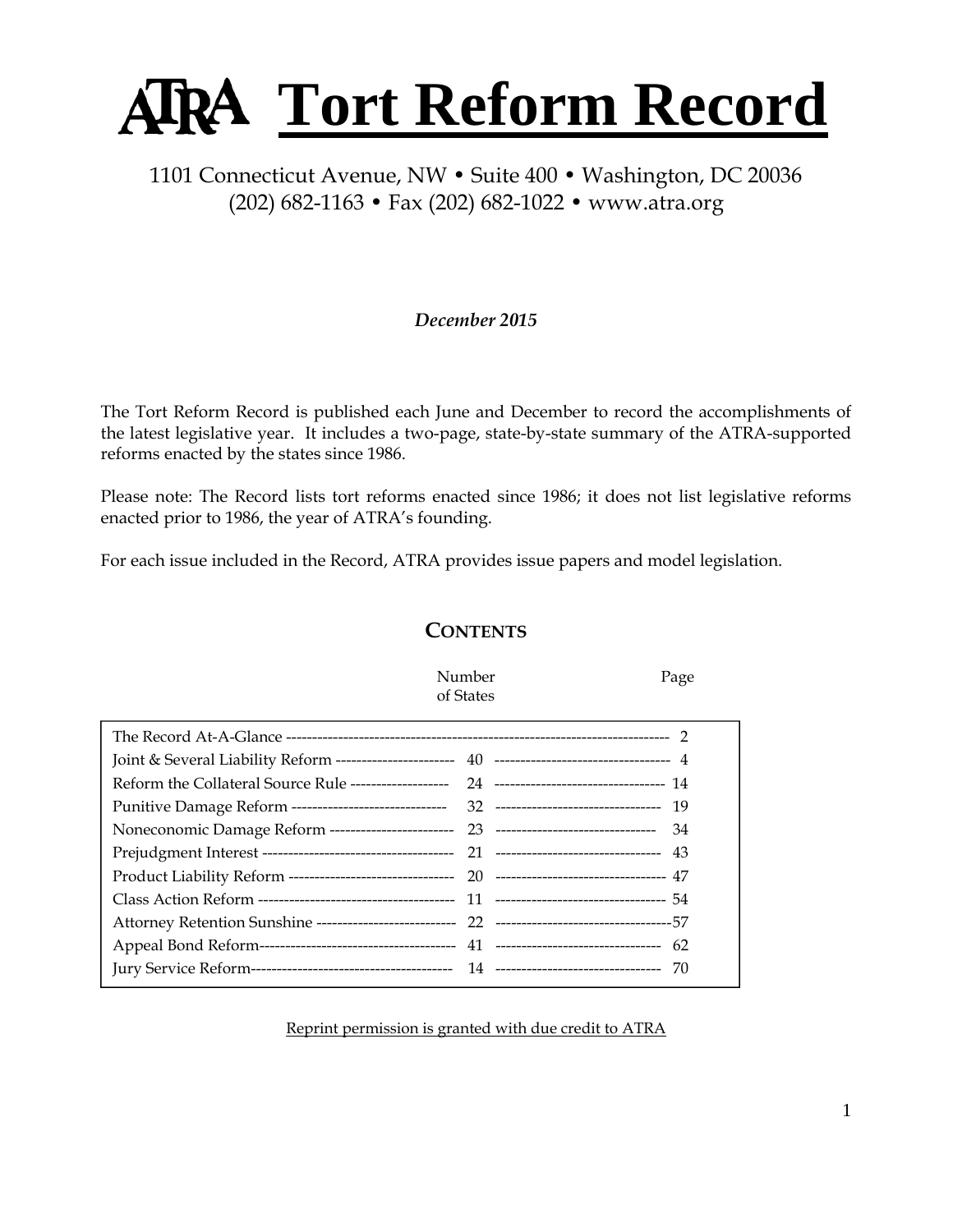# **Tort Reform Record**

**At-A-Glance** 

|                         | Punitive Damages        | Joint & Several Liability | Prejudgment Interest    | Collateral Source Rule  | Noneconomic Damages     | Product Liability       | Class Action Reform     | Attorney Retention Sunshine | Appeal Bond Reform      | Jury Service Reform     |
|-------------------------|-------------------------|---------------------------|-------------------------|-------------------------|-------------------------|-------------------------|-------------------------|-----------------------------|-------------------------|-------------------------|
| Alabama                 | $\overline{\mathbf{X}}$ |                           | $\overline{\mathbf{X}}$ | $\overline{\mathbf{X}}$ | ◈                       | $\overline{\mathbf{X}}$ | $\overline{\mathbf{X}}$ | $\overline{\mathbf{X}}$     | $\overline{\mathbf{X}}$ | $\overline{\mathbf{X}}$ |
| Alaska                  | $\overline{\mathbf{X}}$ | χ                         | $\overline{\mathbf{X}}$ | $\overline{\mathbf{X}}$ | $\overline{\mathbf{X}}$ |                         |                         |                             |                         |                         |
| Arizona                 | $\pmb{\chi}$            | χ                         |                         | $\pmb{\chi}$            |                         |                         | χ                       | χ                           | $\pmb{\chi}$            | $\pmb{\chi}$            |
| Arkansas                | ◈                       | $\overline{\mathbf{X}}$   |                         |                         |                         |                         |                         | $\overline{\mathbf{X}}$     | $\overline{\mathbf{X}}$ |                         |
| California              | $\overline{\mathbf{X}}$ | $\overline{\mathbf{X}}$   |                         |                         |                         | χ                       |                         |                             | $\overline{\mathbf{X}}$ |                         |
| Colorado                | $\overline{\mathbf{X}}$ | $\overline{\textbf{X}}$   | $\pmb{\chi}$            | χ                       | $\overline{\mathbf{X}}$ | $\overline{\mathbf{X}}$ | $\pmb{\chi}$            | χ                           | $\pmb{\chi}$            | $\pmb{\chi}$            |
| Connecticut             |                         | $\overline{\mathbf{X}}$   |                         | $\overline{\mathbf{X}}$ |                         |                         |                         | $\overline{\mathbf{X}}$     | $\ddot{}$               |                         |
| Delaware                |                         |                           |                         |                         |                         |                         |                         |                             |                         |                         |
| $\mathsf{D}\mathcal{C}$ |                         |                           |                         |                         |                         |                         |                         |                             |                         |                         |
| Florida                 | $\overline{\mathbf{X}}$ | $\pmb{\chi}$              | $\overline{\mathbf{X}}$ | $\overline{\mathbf{X}}$ | ◈                       | $\overline{\mathbf{X}}$ | $\pmb{\chi}$            | $\overline{\mathbf{X}}$     | $\pmb{\chi}$            |                         |
| Georgia                 | $\pmb{\chi}$            | χ                         | $\overline{\mathbf{X}}$ | ◈                       | $\overline{\mathbf{X}}$ | χ                       | $\pmb{\chi}$            |                             | $\pmb{\chi}$            |                         |
| Hawaii                  |                         | $\overline{\mathbf{X}}$   |                         | $\overline{\mathbf{X}}$ | $\overline{\mathbf{X}}$ |                         |                         |                             | $\overline{\mathbf{X}}$ |                         |
| Idaho                   | $\overline{\mathbf{X}}$ | $\overline{\mathbf{X}}$   |                         | $\overline{\mathbf{X}}$ | $\overline{\mathbf{X}}$ |                         |                         |                             | $\overline{\mathbf{X}}$ |                         |
| Illinois                | ◈                       | ◈                         |                         | $\overline{\mathbf{X}}$ | ◈                       | ◈                       |                         |                             |                         |                         |
| Indiana                 | $\overline{\mathbf{X}}$ |                           |                         | $\pmb{\chi}$            |                         | $\overline{\mathbf{X}}$ |                         | $\overline{\mathbf{X}}$     | $\overline{\mathbf{X}}$ | $\pmb{\chi}$            |
| Iowa                    | $\overline{\mathbf{X}}$ | χ                         | $\overline{\mathbf{X}}$ | $\overline{\mathbf{X}}$ |                         | $\overline{\mathbf{X}}$ |                         | χ                           | $\overline{\mathbf{X}}$ |                         |
| Kansas                  | $\overline{\mathbf{X}}$ |                           |                         | ◈                       | $\overline{\mathbf{X}}$ |                         | $\boldsymbol{\chi}$     | $\overline{\mathbf{X}}$     | $\overline{\mathbf{X}}$ |                         |
| Kentucky                | ◈                       | χ                         |                         | $\overline{\mathbf{X}}$ |                         |                         |                         |                             | $\overline{\mathbf{X}}$ |                         |
| Louisiana               | $\overline{\mathbf{X}}$ | $\overline{\mathbf{X}}$   | χ                       |                         |                         | $\pmb{\chi}$            | $\pmb{\chi}$            | $\pmb{\chi}$                | $\pmb{\chi}$            | $\pmb{\chi}$            |
| Maine                   |                         |                           | χ                       | $\pmb{\chi}$            |                         | $\overline{\mathbf{X}}$ |                         |                             | $\ddot{}$               |                         |
| Maryland                |                         |                           |                         |                         | χ                       |                         |                         |                             | χ                       | χ                       |
| Massachusetts           |                         | χ                         |                         |                         |                         |                         |                         |                             | $\ddot{}$               |                         |
| Michigan                |                         | $\overline{\mathbf{X}}$   | $\overline{\mathbf{X}}$ | $\overline{\mathbf{X}}$ | $\overline{\mathbf{X}}$ | $\overline{\mathbf{X}}$ |                         |                             | χ                       |                         |
| Minnesota               | $\overline{X}$          | χ                         | $\overline{X}$          | $\overline{\mathbf{X}}$ | $\overline{\mathbf{X}}$ |                         |                         | X                           | χ                       |                         |
| Mississippi             | X                       | χ                         |                         |                         | $\pmb{\chi}$            | $\bm{X}$                | \$\$                    | χ                           | χ                       | χ                       |
| Missouri                | ◈                       | $\pmb{\chi}$              | $\overline{\mathbf{X}}$ | $\overline{\mathbf{X}}$ | $\overline{\mathbf{X}}$ |                         | $\overline{\mathbf{X}}$ | X                           | X                       | χ                       |
| Montana                 | X                       | χ                         |                         | $\overline{\mathbf{X}}$ | $\overline{\mathbf{X}}$ | χ                       |                         |                             | χ                       |                         |

Denotes state where reform was struck down as unconstitutional and no additional reforms have been enacted.

+ Denotes state where appeal bond is not required for a defendant to appeal a decision.

\$\$ Mississippi law prohibits class action lawsuits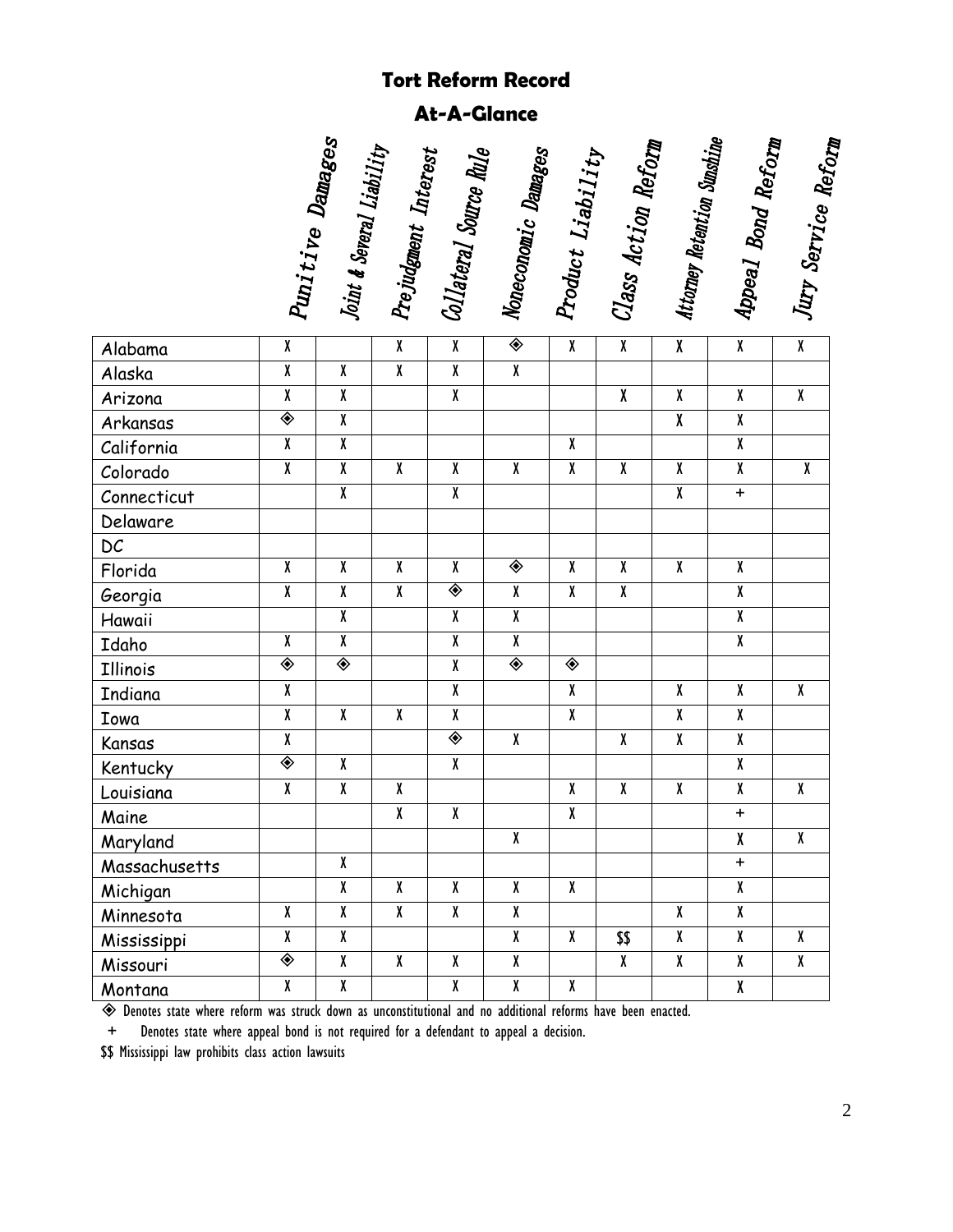# **Tort Reform Record At-A-Glance**

| Punitive Damages | Joint & Several Liability | Prejudgment Interest    | Collateral Source Rule  | Noneconomic Damage      | Product Liability       | Class Action Reform     | Attorney Retention Sunshine | Appeal Bond Reform      | Jury Service Reform     |                         |
|------------------|---------------------------|-------------------------|-------------------------|-------------------------|-------------------------|-------------------------|-----------------------------|-------------------------|-------------------------|-------------------------|
|                  |                           |                         |                         |                         |                         |                         |                             |                         |                         |                         |
| Nebraska         |                           | $\overline{\mathbf{X}}$ | $\overline{\mathbf{X}}$ |                         |                         |                         |                             |                         | $\overline{\mathbf{X}}$ |                         |
| Nevada           | $\overline{\mathbf{X}}$   | $\overline{\mathbf{X}}$ |                         |                         | $\overline{\mathbf{X}}$ |                         |                             | $\overline{\mathbf{X}}$ | $\overline{\mathbf{X}}$ |                         |
| New Hampshire    | $\overline{\mathbf{X}}$   | $\overline{\mathbf{X}}$ | $\overline{\mathbf{X}}$ |                         | ◈                       | $\mathbf{x}$            |                             |                         | $+$                     |                         |
| New Jersey       | $\overline{\mathbf{X}}$   | $\overline{\mathbf{X}}$ |                         | X                       |                         | $\mathbf{X}$            |                             |                         | $\overline{\mathbf{X}}$ |                         |
| New Mexico       |                           | $\overline{\mathbf{X}}$ |                         |                         |                         |                         |                             |                         | $\overline{\textbf{X}}$ | $\overline{\mathbf{X}}$ |
| New York         | $\overline{\mathbf{X}}$   | $\overline{\mathbf{X}}$ |                         | $\overline{\mathbf{X}}$ |                         |                         |                             |                         |                         |                         |
| North Carolina   | $\overline{\mathbf{X}}$   |                         |                         |                         | $\overline{\mathbf{X}}$ | $\pmb{\chi}$            |                             | $\pmb{\chi}$            | $\overline{\mathbf{X}}$ |                         |
| North Dakota     | $\overline{\mathbf{X}}$   | $\overline{\mathbf{X}}$ |                         | $\pmb{\chi}$            | $\overline{\mathbf{X}}$ | ◈                       |                             | $\overline{\mathbf{X}}$ | $\overline{\mathbf{X}}$ |                         |
| Ohio             | $\overline{\mathbf{X}}$   | $\overline{\mathbf{X}}$ | χ                       | X                       | $\overline{\mathbf{X}}$ | $\pmb{\chi}$            | $\pmb{\chi}$                | $\overline{\mathbf{X}}$ | $\overline{\mathbf{X}}$ | $\pmb{\chi}$            |
| Oklahoma         | $\overline{\mathbf{X}}$   | $\overline{\mathbf{X}}$ | $\overline{\mathbf{X}}$ | $\overline{\mathbf{X}}$ | $\overline{\mathbf{X}}$ | $\overline{\mathbf{X}}$ | ◈                           |                         | $\overline{\mathbf{X}}$ | $\overline{\textbf{X}}$ |
| Oregon           | $\overline{\mathbf{X}}$   | $\overline{\mathbf{X}}$ |                         | $\overline{\mathbf{X}}$ | ◈                       |                         |                             |                         | $\overline{\textbf{X}}$ | $\overline{\mathbf{X}}$ |
| Pennsylvania     |                           | $\overline{\mathbf{X}}$ |                         |                         |                         |                         |                             |                         | $\overline{\mathbf{X}}$ |                         |
| Rhode Island     |                           |                         | $\overline{\mathbf{X}}$ |                         |                         |                         |                             |                         | $\overline{\mathbf{X}}$ |                         |
| South Carolina   | $\pmb{\chi}$              | $\pmb{\chi}$            |                         |                         | $\overline{\mathbf{X}}$ |                         |                             |                         | $\overline{\mathbf{X}}$ |                         |
| South Dakota     | $\overline{\mathbf{X}}$   | $\overline{\mathbf{X}}$ |                         |                         |                         |                         |                             |                         | $\overline{\mathbf{X}}$ |                         |
| Tennessee        | $\overline{\mathbf{X}}$   | $\overline{\mathbf{X}}$ | $\pmb{\chi}$            |                         | $\pmb{\chi}$            | χ                       | $\overline{\mathbf{X}}$     |                         | $\overline{\mathbf{X}}$ |                         |
| Texas            | $\overline{\mathbf{X}}$   | $\overline{\mathbf{X}}$ | $\overline{\mathbf{X}}$ |                         | $\overline{\mathbf{X}}$ | $\overline{\mathbf{X}}$ | $\overline{\mathbf{X}}$     | $\overline{\mathbf{X}}$ | $\overline{\mathbf{X}}$ | $\overline{\mathbf{X}}$ |
| Utah             | $\overline{\mathbf{X}}$   | $\overline{\mathbf{X}}$ | $\overline{\mathbf{X}}$ |                         | $\overline{\mathbf{X}}$ |                         |                             | $\overline{X}$          | $\overline{\mathbf{X}}$ | $\overline{\mathbf{X}}$ |
| Vermont          |                           | $\overline{\mathbf{X}}$ |                         |                         |                         |                         |                             |                         | $+$                     |                         |
| Virginia         | $\overline{\mathbf{X}}$   |                         |                         |                         |                         |                         |                             | $\overline{\mathbf{X}}$ | $\overline{\mathbf{X}}$ |                         |
| Washington       |                           | $\overline{\mathbf{X}}$ |                         | X                       | ◈                       |                         |                             |                         | $\overline{\mathbf{X}}$ |                         |
| West Virginia    | χ                         | $\overline{\mathbf{X}}$ | $\overline{\mathbf{X}}$ |                         | $\overline{\mathbf{X}}$ |                         |                             | $\pmb{\chi}$            | $\overline{\mathbf{X}}$ |                         |
| Wisconsin        | $\overline{\mathbf{X}}$   | $\overline{\mathbf{X}}$ | $\overline{\mathbf{X}}$ |                         | $\overline{\mathbf{X}}$ | $\overline{\mathbf{X}}$ |                             | $\overline{\mathbf{X}}$ | $\pmb{\chi}$            |                         |
| Wyoming          |                           | $\overline{\mathbf{X}}$ |                         |                         |                         |                         |                             |                         | $\overline{\mathbf{X}}$ |                         |

Denotes state where reform was struck down as unconstitutional and no additional reforms have been enacted.

+ Denotes state where appeal bond is not required for a defendant to appeal a decision.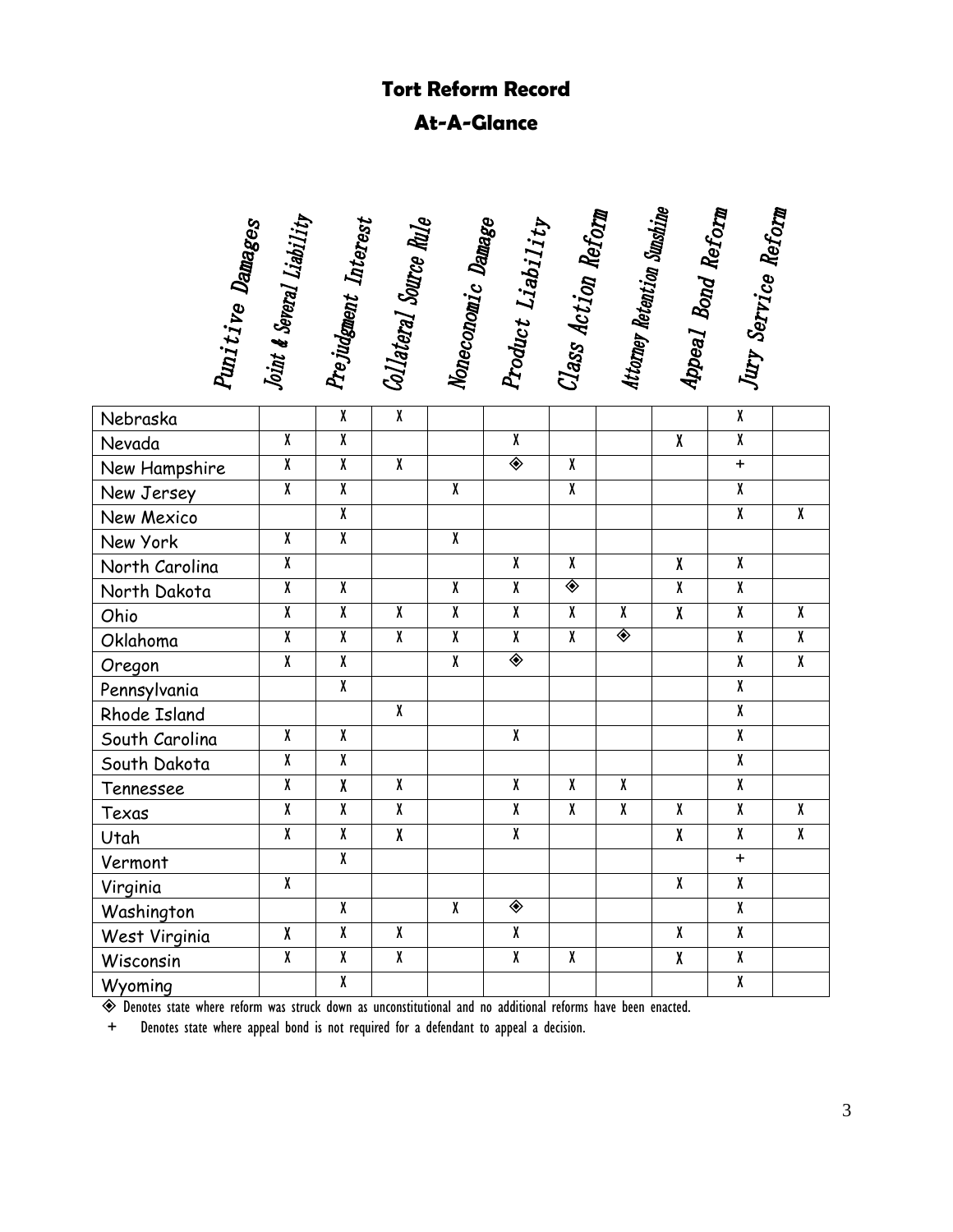# **THE RULE OF JOINT AND SEVERAL LIABILITY**

Joint and several liability is a theory of recovery that permits the plaintiff to recover damages from multiple defendants collectively, or from each defendant individually. In a state that follows the rule of joint and several liability, if a plaintiff sues three defendants, two of whom are 95 percent responsible for the defendant's injuries, but are also bankrupt, the plaintiff may recover 100 percent of her damages from the solvent defendant that is 5 percent responsible for her injuries.

The rule of joint and several liability is neither fair, nor rational, because it fails to equitably distribute liability. The rule allows a defendant only minimally liable for a given harm to be forced to pay the entire judgment, where the co-defendants are unable to pay their share. The personal injury bar's argument in support of joint and several liability—that the rule protects the right of their clients to be fully compensated—fails to address the hardship imposed by the rule on co-defendants that are required to pay damages beyond their proportion of fault.

*ATRA supports replacing the rule of joint and several liability with the rule of proportionate liability.* In a proportionate liability system, each co-defendant is proportionally liable for the plaintiff's harm. For example, a co-defendant that is found by a jury to be 20% responsible for a plaintiff's injury would be required to pay no more than 20% of the entire settlement. More moderate reforms that ATRA supports include: (1) barring the application of joint and several liability to recover non-economic damages; and (2) barring the application of joint and several liability to recover from codefendants found to be responsible for less than a certain percentage (such as 25%) of the plaintiff's harm.

*Forty states have modified the rule of joint and several liability.* 

#### **ALASKA**

#### **1988—Proposition Two**

Barred application of the rule of joint and several liability in the recovery of all damages through a ballot initiative on November 8, 1988.

# **ARIZONA**

#### **1987—SB 1036**

Barred application of the rule of joint and several liability in the recovery of all damages, except in cases of intentional torts and hazardous waste.

*The Arizona Court of Appeals upheld the constitutionality of this statute in Church v. Rawson Drug & Sundry Co., No. 1 CA-CV 90-0357, October 1, 1992.* 

# **ARKANSAS**

# **2003—HB 1038**

 Modified repeal of joint and several liability instead of complete repeal, whereby defendants who are found to be 1 percent to 10 percent at fault will only be responsible for the percentage of damage caused, defendants who are 11 percent to 50 percent at fault could have their share of a judgment increased up to an additional 10% if a co-defendant is unable to pay its share of a judgment, and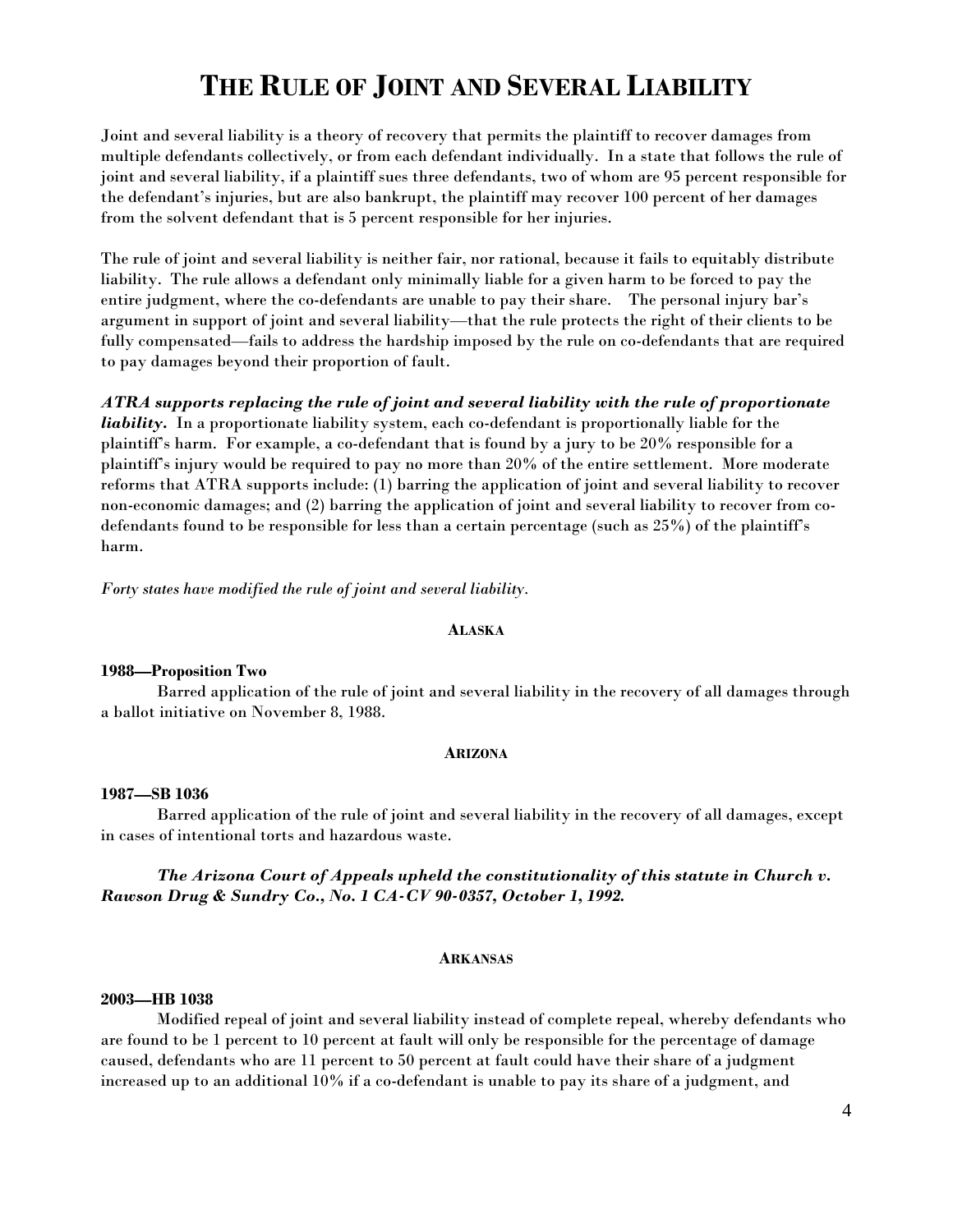defendants who are 51% to 99% at fault could have their share of a judgment increased up to an additional 20% if a co-defendant is unable to pay its share of the judgment. Thee reform applies to all damages except punitive damages. Reform provisions also do not apply to cases involving long-term care facility medical directors.

#### **CALIFORNIA**

#### **1986—Proposition 51**

Barred application of the rule of joint and several liability in the recovery of noneconomic damages.

#### **COLORADO**

#### **1986—SB 70**

Barred application of the rule of joint and several liability in the recovery of all damages. (An amendment approved in 1987 allowed joint liability when tortfeasors consciously acted in a concerted effort to commit a tortious act.)

#### **CONNECTICUT**

# **1986—HB 6134**

Barred application of the rule of joint and several liability in the recovery of all damages, except where the liable party's share of the judgment is uncollectible. (1987 legislation limited application of this reform to noneconomic damages.)

#### **FLORIDA**

#### **2006—HB 145**

Barred application of the rule of joint and several liability in the recovery of all damages.

#### **1999—HB 775**

Provided for a multi-tiered approach for applying limits on the rule of joint and several liability.

1) **Where a plaintiff is at fault:** Any defendant 10% or less at fault shall not be subject to joint liability; for any defendant more than 10% but less than 25% at fault, joint liability is limited to \$200,000; for any defendant at least 25% but not more than 50% at fault, joint liability is limited to \$500,000; and for any defendant more than 50% at fault, joint liability is limited to \$1 million.

2) **Where a plaintiff is without fault:** Any defendant less than 10% at fault shall not be subject to joint liability; for any defendant at least 10% but less than 25% at fault, joint liability is limited to \$500,000; for any defendant at least 25% but not more than 50% at fault, joint liability is limited to \$1 million; and for any defendant more than 50% at fault, joint liability is limited to \$2 million.

# **1986—SB 465**

Barred application of the rule of joint and several liability in the recovery of noneconomic damages in negligence actions, and for economic damages, where a defendant is less at fault than the plaintiff. The reform does not apply to the recovery of economic damages for pollution, intentional torts, actions governed by a specific statute providing for joint and several liability, or actions involving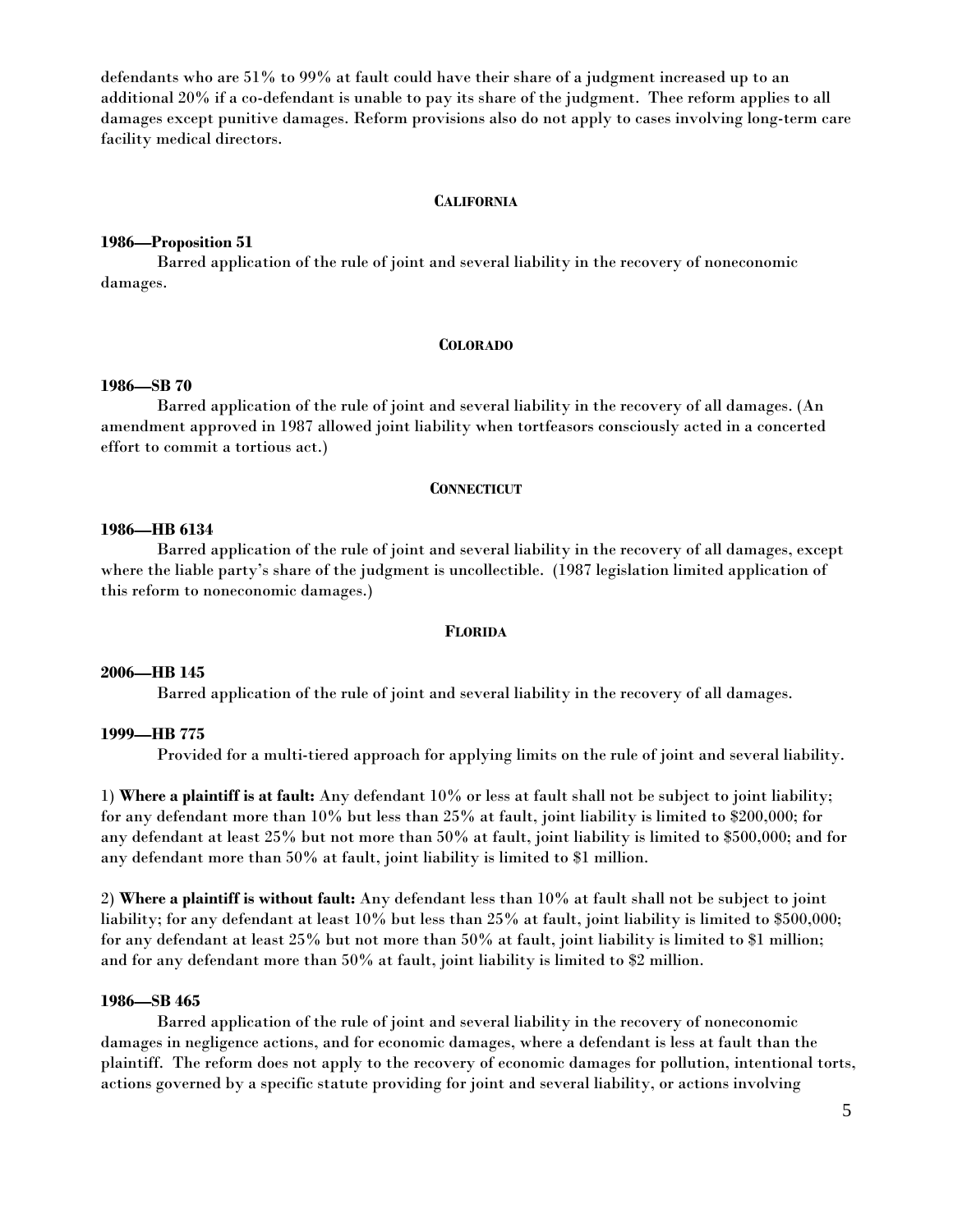damages no greater than \$25,000.

*The Florida Supreme Court upheld the statute as constitutional in Smith v. Department of Insurance, 507 So.2d 1080 (Fla. 1987). The Florida Supreme Court further interpreted the Joint and Several Liability patron of the statute in Allied Signal v. Fox, case No. 80818, Florida Supreme Court, Aug. 26, 1993 and Fabre v. Marin, case No. 76869, Florida Supreme Court, Aug. 26, 1993.* 

#### **GEORGIA**

#### **2005—SB 3**

Barred application of joint and several liability in the recovery of all damages.

# **1987—HB 1**

Barred application of the rule of joint and several liability in the recovery of all damages when a plaintiff is assessed a portion of the fault.

#### **HAWAII**

#### **1994—HB 1088**

Barred application of the rule of joint and several liability in the recovery of all damages from all governmental entities.

#### **1986—SB S1**

Barred application of the rule of joint and several liability in the recovery of noneconomic damages from defendants found to be 25% or less at fault. The reform does not apply to auto, product, or environmental cases.

#### **IDAHO**

#### **1990—HB 744**

Defined the term "acting in concert," as used in SB 1223 (below), as pursuing a common plan or design that results in the commission of an intentional or reckless tortious act.

#### **1987—SB 1223**

Barred application of the rule of joint and several liability in the recovery of all damages, except in cases of intentional torts, hazardous waste, and medical and pharmaceutical products.

#### **ILLINOIS**

#### **1995—HB 20**

Barred application of the rule of joint and several liability in the recovery of all damages.

# *Held unconstitutional by the Illinois Supreme Court in Best v. Taylor Machine Works, Inc., December 1997.*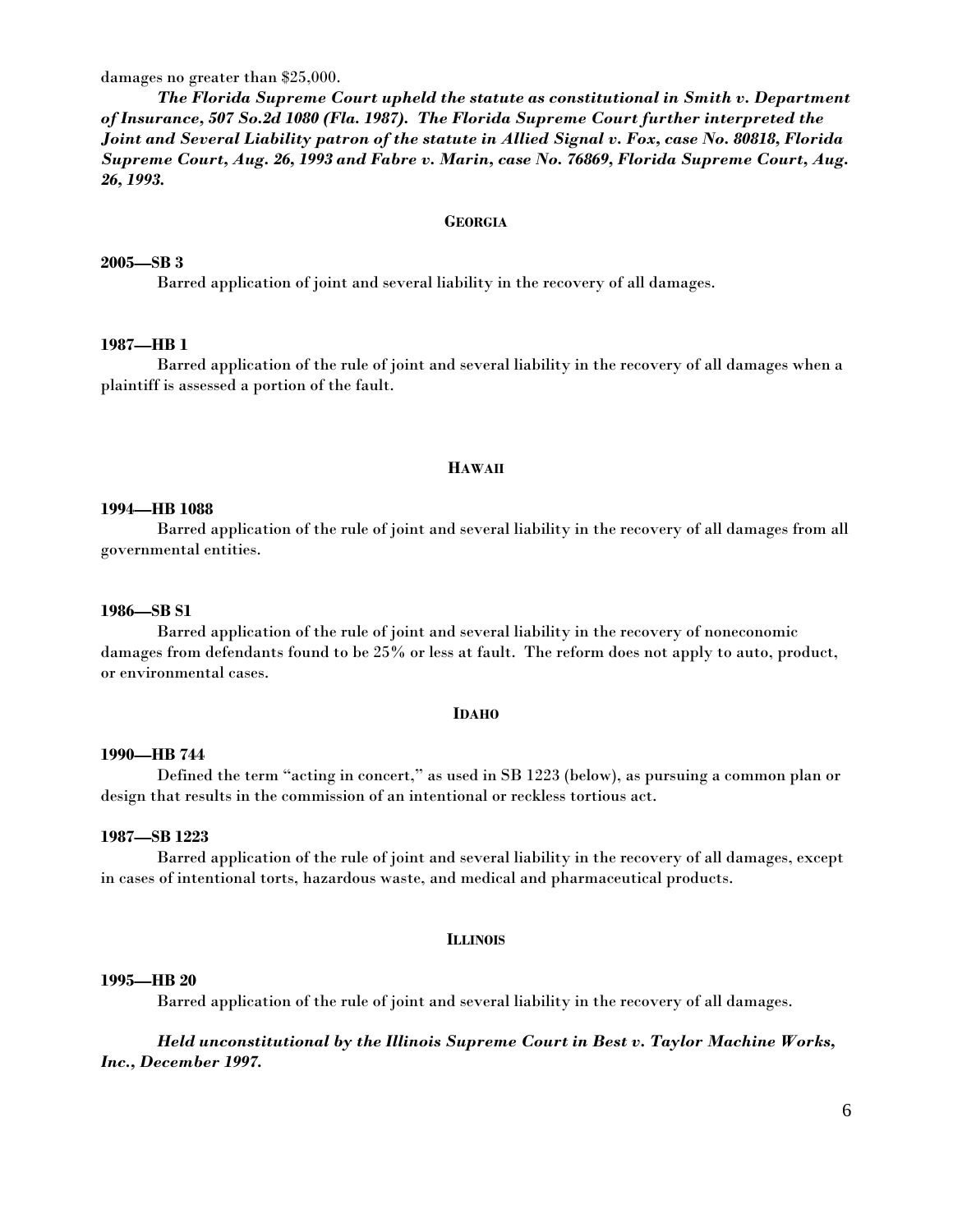# **1986—SB 1200**

Barred application of the rule of joint and several liability in the recovery of noneconomic damages from defendants found to be 25% or less at fault. The reform does not apply to auto, product, or environmental cases.

#### **IOWA**

#### **1997—HF 693**

Provided that defendants found to be 50% or more at fault are jointly liable for economic damages only.

#### **985**

Barred application of the rule of joint and several liability in the recovery of all damages from defendants who are found to be less than 50% at fault.

#### **KENTUCKY**

#### **1988—HB 551**

Codified the common law rule that when a jury apportions fault, a defendant is only liable for that share of the fault.

#### **LOUISIANA**

#### **1996—HB 21**

Barred application of the rule of joint and several liability in the recovery of all damages.

#### **MASSACHUSETTS**

#### **2001—HB 574**

 Barred application of the rule of joint and several liability in the recovery of all damages against public accountants so that an individual or firm is only liable for damages in proportion to the assigned degree of fault.

#### **MICHIGAN**

#### **1995—HB 4508**

Barred application of the rule of joint and several liability in the recovery of all damages, except in cases of employers' vicarious liability and in medical liability cases, where the plaintiff is determined not to have a percentage of fault.

## **1986—HB 5154**

Barred application of the rule of joint and several liability in the recovery of all damages from municipalities. Barred application of the rule of joint and several liability in the recovery of all damages from all other defendants, except in products liability actions and actions involving a blame-free plaintiff. Provided that defendants are severally liable, except when uncollectible shares of a judgment are reallocated between solvent co-defendants according to their degree of negligence.

#### **MINNESOTA**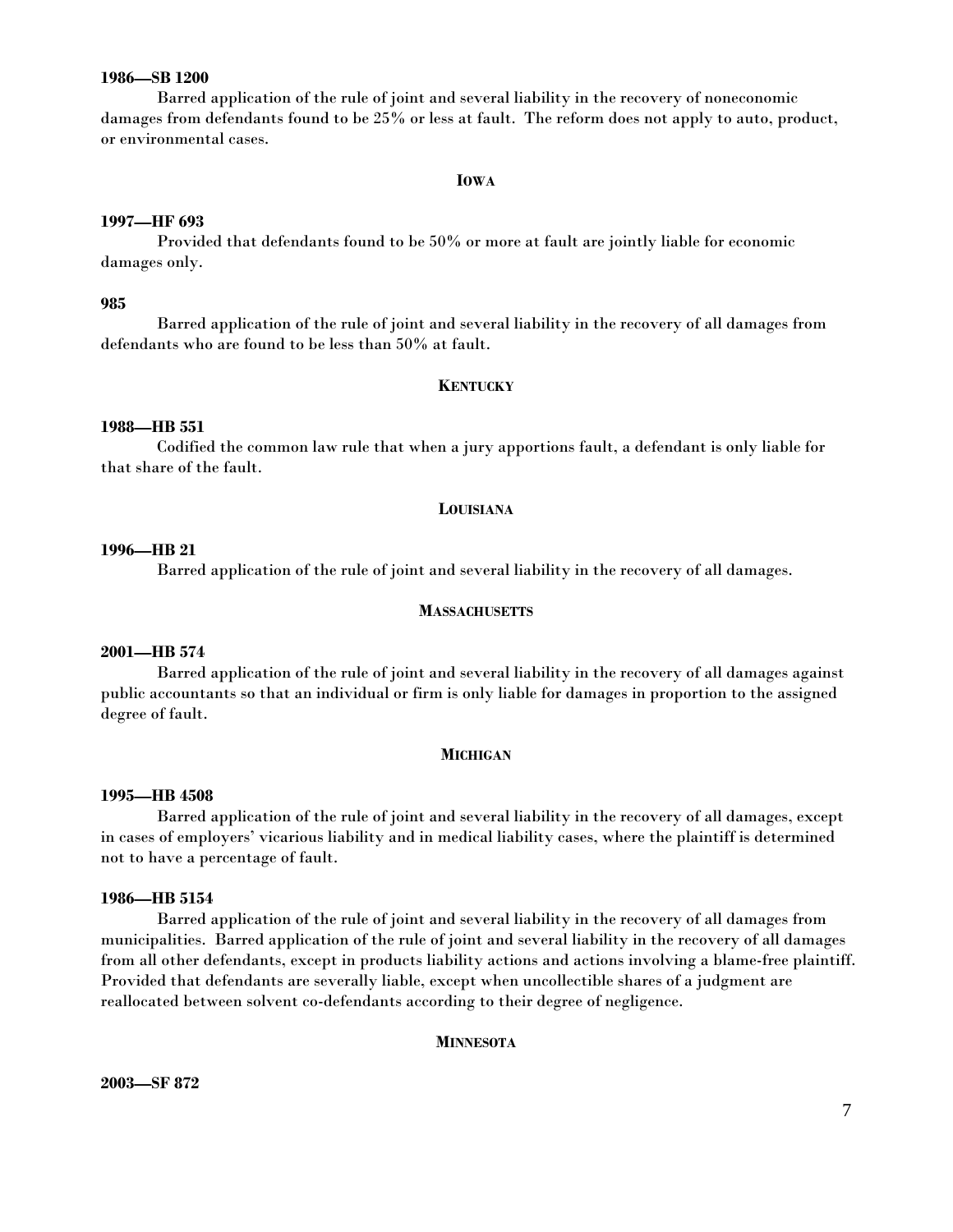Provided that joint and several liability does not apply to defendants found to be less than 50% at fault.

# **1988—HF 1493**

 Provided that defendants found to be 15% or less at fault shall pay no more than *four times* their share of damages.

#### **MISSISSIPPI**

#### **2004—HB 13 (special session)**

Abolished joint and several liability. Provided that defendants are not responsible for any fault allocated to an immune tortfeasor or a tortfeasor whose liability is limited by law.

# **2002—HB 2**

In determining non-economic damages in medical malpractice cases, replaced the rule of joint and several liability with the rule of proportionate liability.

#### **1989—HB 1171**

Provided that the rule of joint and several liability only applies to the extent necessary for the injured party to receive 50% of his or her recoverable damages.

#### **MISSOURI**

#### **2005-HB 393**

 Provided that joint and several liability applies if a defendant is 51 percent or more at fault. In such circumstances, the defendant is jointly and severally liable for the amount of the judgment rendered against the defendant. If a defendant is found to be less than 51 percent at fault, the defendant is only responsible for the percent of the judgment he or she is responsible for.

# **1987—HB 700**

Barred application of the rule of joint and several liability in the recovery of all damages when a plaintiff is assessed a portion of the fault.

#### **MONTANA**

#### **1997—HB 571**

Retained the current system of modified joint and several liability, where joint liability does not apply to defendants found to be less than 50% at fault. Revised the comparative negligence statute to permit the allocation of a percentage of liability to defendants who settle or are released from liability by the plaintiff. Allowed those defendants to intervene in the action to defend against claims affirmatively asserted.

# **1997—HB 572**

Barred application of the rule of joint and several liability in the recovery of all damages.

# *Takes effect only if HB 571 is held unconstitutional.*

# **1995—SB 212**

Restored the joint and several liability reforms of 1987, which had been weakened by the Montana Supreme Court. Provided procedural safeguards to allow joint liability to apply only when a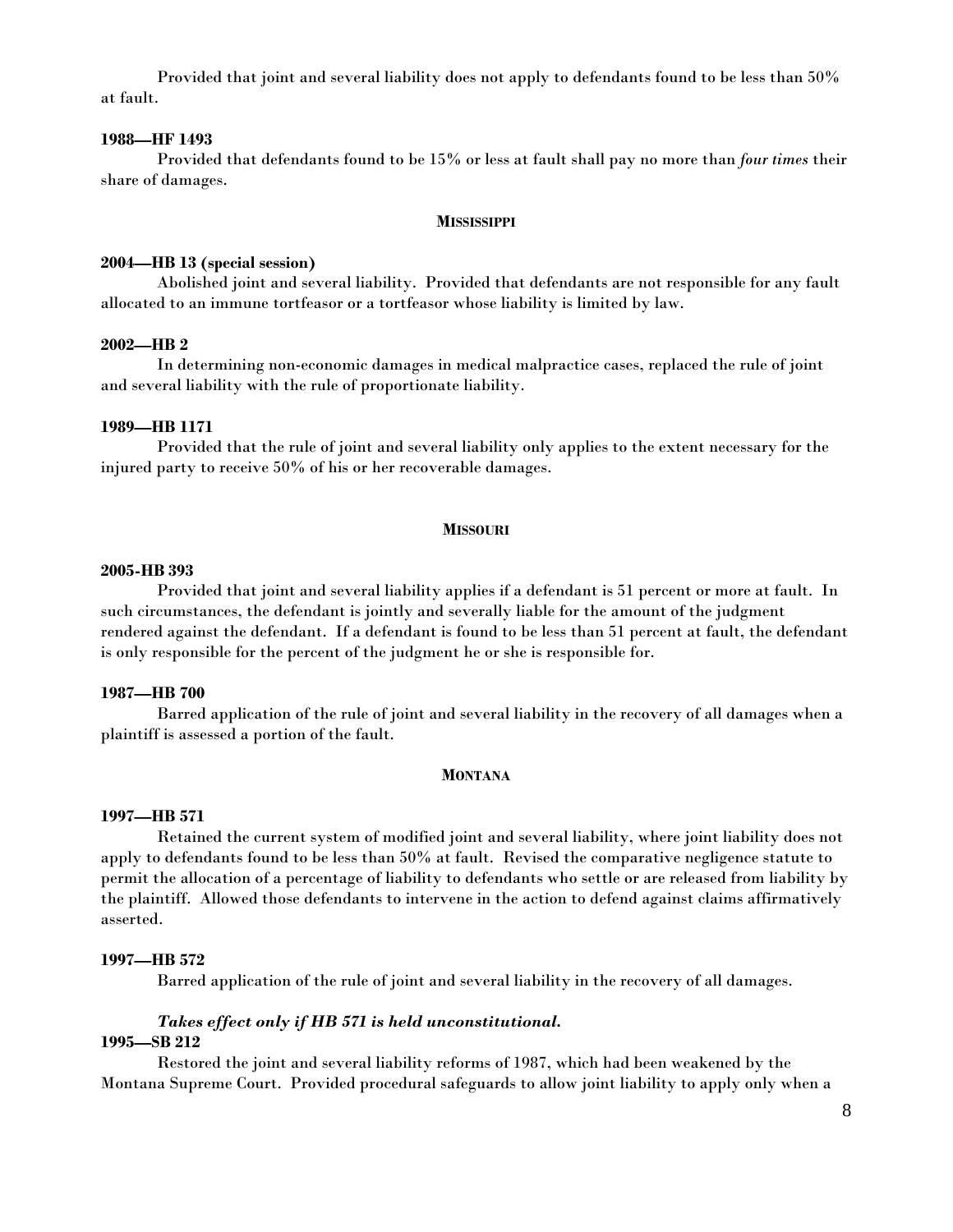defendant is found to be more than 50% at fault.

# **1987—SB 51**

Barred application of the rule of joint and several liability in the recovery of all damages from defendants found to be 50% or less at fault.

#### **NEBRASKA**

#### **1991—LB 88**

Modified the rule of joint and several liability by replacing the slight-gross negligence rule with a 50/50 rule, in which the plaintiff wins if the plaintiff's responsibility is less than the responsibility of all the defendants; Barred application of the rule of joint and several liability in the recovery of noneconomic damages.

#### **NEVADA**

#### **2002—AB 1**

 Barred application of the rule of joint and several liability in the recovery of noneconomic damages for medical liability claims.

# **1987—SB 511**

Barred application of the rule of joint and several liability in the recovery of all damages, except in product liability cases, cases involving toxic waste, cases involving intentional torts, and cases where defendants acted in concert.

#### **NEW HAMPSHIRE**

#### **1989—SB 110**

Barred application of the rule of joint and several liability in the recovery of all damages from defendants found to be less than 50% at fault.

#### **NEW JERSEY**

#### **1995—SB 1494**

Barred application of the rule of joint and several liability in the recovery of all damages from defendants found to be less than 60% at fault. (The law formerly extended the 60% threshold for noneconomic damages only.) The reform does not apply to toxic torts.

# **1987—SB 2703, SB 2708**

Barred application of the rule of joint and several liability in the recovery of all damages from defendants found to be less than 20% at fault. Barred application of the rule of joint and several liability in the recovery of noneconomic damages from defendants found to be between 20% and 60% at fault.

#### **NEW MEXICO**

# **1987—SB 164**

Barred application of the rule of joint and several liability in the recovery of all damages, except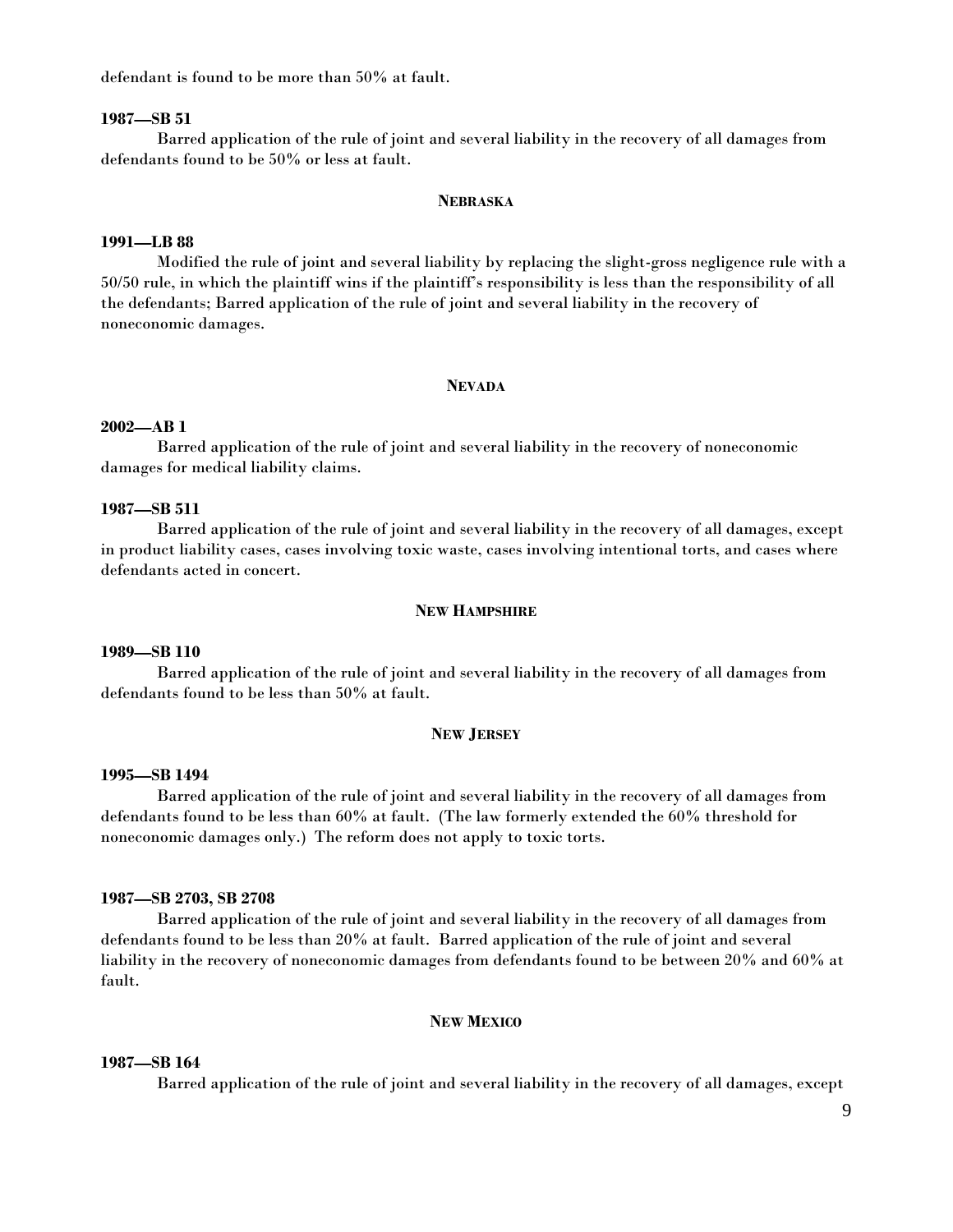in cases involving toxic torts, cases in which the relationship of defendants could make one defendant vicariously liable for the acts of others, cases involving the manufacture or sale of a defective product (in these cases the manufacturer and retailer can be held liable for their collective percentage of fault but not the fault of other defendants), and in situations "having a sound basis in public policy."

#### **NEW YORK**

# **1986—SB 9391**

Barred application of the rule of joint and several liability in the recovery of noneconomic damages from defendants found to be 50% or less at fault. The reform does not apply to actions where the defendant is found to have acted with reckless disregard of the rights of others, and in actions involving motor vehicle cases, actions involving the release of toxic substances into the environment, intentional torts, contract cases, product liability cases where the manufacturer could not be joined, construction cases, and other specific actions.

#### **NORTH DAKOTA**

## **1987—HB 1571**

Barred application of the rule of joint and several liability in the recovery of all damages, except for intentional torts, cases in which defendants acted in concert, and products liability cases.

#### **OKLAHOMA**

#### **2011—SB 862**

Eliminated joint and several liability except where the state brings the lawsuit.

#### **2009—HB 1603**

Provided that unless a defendant is more than 50% at fault, the defendant will only be charged its proportionate share of the injury award.

# *Held unconstitutional by the Oklahoma Supreme Court in Douglas v. Cox Retirement Properties, June 2013.*

#### **2004—HB 2661**

Restricted joint liability to only a defendant that is more than 50 percent at fault, except where any defendant acted with willful and wanton conduct or reckless disregard and then all defendants may be held joint and severable liable. Limitation only applies when the plaintiff has no comparative negligence.

#### **OHIO**

# **2003—SB 120**

Bared application of the rule of joint and several liability in the recovery of all damages from defendants found to be less than 50% uless the defendant committed an intentional tort. Barred application of the rule of joint and several liability in the recovery of noneconomic damages.

# **1996—HB 350**

Barred application of the rule of joint and several liability in the recovery of all damages from defendants found to be less than 50% at fault. Barred application of the rule of joint and several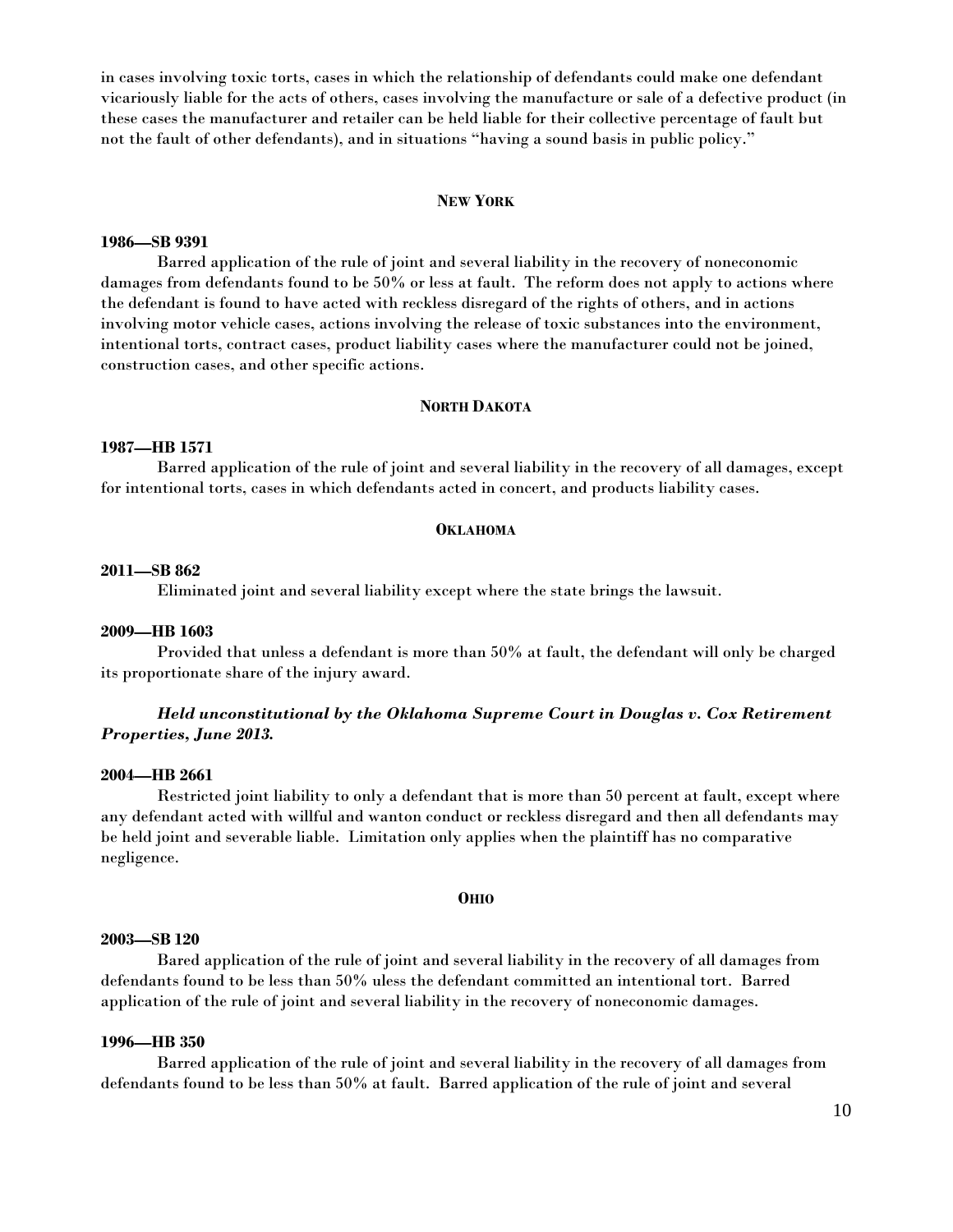liability in the recovery of noneconomic damages from defendants found to be more than 50% at fault.

# **Held unconstitutional in** *Ohio Academy of Trial Lawyers v. Sheward***, August 1999.**

#### **1987—HB 1**

Barred application of the rule of joint and several liability in the recovery of noneconomic damages when the plaintiff is also assessed a portion of the fault.

#### **OREGON**

# **1995—SB 601**

Barred application of the rule of joint and several liability in the recovery of all damages, except where the defendants is determined to be insolvent within one year of the final judgment. In those cases, a defendant less than 20% at fault would be liable for no more than two times her original exposure and a defendant more than 20% liable would be liable for the full amount of damages.

#### **1987—SB 323**

Barred application of the rule of joint and several liability in the recovery of noneconomic damages. Barred application of the rule of joint and several liability in the recovery of all damages, where the defendant is found to be less than 15% at fault.

#### **PENNSYLVANIA**

#### **2011—SB 1131**

 Bars the application of the rule of joint and several liability in the recovery of all damages, except when a defendant has: (1) been found liable for intentional fraud or tort; (2) been held more than 60% liable; (3) been held liable for environmental hazards, or; (4) been held civilly liable as a result of drunk driving.

#### **2002—SB 1089**

 Barred application of the rule of joint and several liability in the recovery of all damages, except when a defendant has not: (1) been found liable for intentional fraud or tort; (2) been held more than 60% liable; (3) been held liable for environmental hazards, or; (4) been held civilly liable as a result of drunk driving. .

*The 2002 joint and several liability law violated the single subject rule of the PA Constitution. DeWeese v. Weaver, 880 A.2d 54 & 824 A.2d 364 (Pa. Cmwlth. 2005).*

#### **SOUTH CAROLINA**

# **2005—S83**

 Specified that if there are multiple defendants in a civil action, joint and several liability does not apply to any defendant 50 percent or less responsible for the damages. Furthermore, specified that comparative fault is included in the calculation of total fault in the case. If the plaintiff is found to be greater than 50 percent responsible for the total fault, then the plaintiff is completely barred from recovering damages. A defendant found to be less than 50 percent responsible is only responsible for its proportional share of damages based on its percentage of liability. Retained the right of the "empty chair" defense where a defendant retains the right to assert that another potential tortfeasor, whether or not a party, contributed to the alleged damages and may be liable for any or all damages alleged by another party.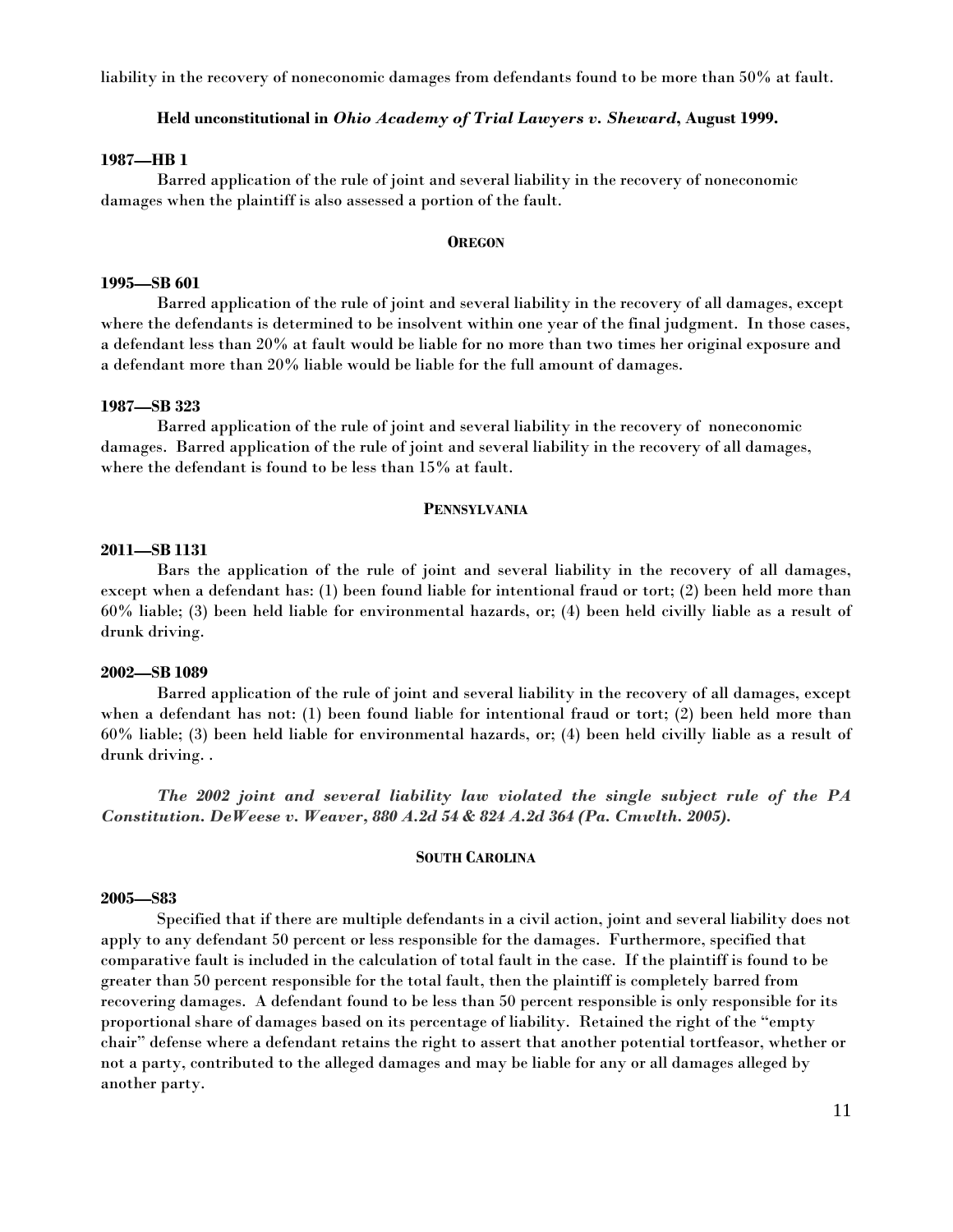# **2005—H3008**

 Provided that joint and several liability does not apply to defendants less than 50 percent responsible of total fault. In the calculation of total fault, comparative fault of the plaintiff is to be included. If the plaintiff is found to be 50 percent or greater at fault, the plaintiff shall then be barred from recovery. Defendant's less than 50 percent at fault shall only be responsible for its proportional share of the damages based on its percentages of liability.

#### **SOUTH DAKOTA**

# **1987—SB 263**

Provided that "any party who is allocated less than 50% of the total fault allocated to all parties may not be jointly liable for more than twice the percentage of fault allocated to that party."

#### **TENNESSEE**

#### **2013 – S.B. 56**

 Codified current state law by providing that if multiple defendants are found liable in a civil action governed by comparative fault, a defendant shall only be severally liable for the percentage of damages for which fault is attributed to such defendant by the trier of fact, and no defendant shall be held jointly liable for any damages.

#### **TEXAS**

#### **2003—HB 4**

Defendant pays only assessed percentage of fault unless defendant is 50% or more responsible.

Defendants can designate (as opposed to join) other responsible third parties whose fault contributed to causing plaintiff's harm

In toxic tort cases, the threshold for joint and several liability raised from 15% to 50%.

# **1995—SB 28**

Barred application of the rule of joint and several liability in the recovery of all damages from defendants found to be less than 51% at fault.

#### **1987—SB 5**

Barred application of the rule of joint and several liability in the recovery of all damages from defendants found to be less than 20% at fault, except when a plaintiff is found to be fault free and a defendant's share exceeds 10%, and when damages result from environmental pollution or hazardous waste.

#### **UTAH**

#### **1999—HB 74**

Clarified the 1986 statute that totally abolished joint liability to address the Utah Supreme Court decision in *Field v. The Boyer Company*.

#### **1986—SB 64**

Barred application of the rule of joint and several liability in the recovery of all damages.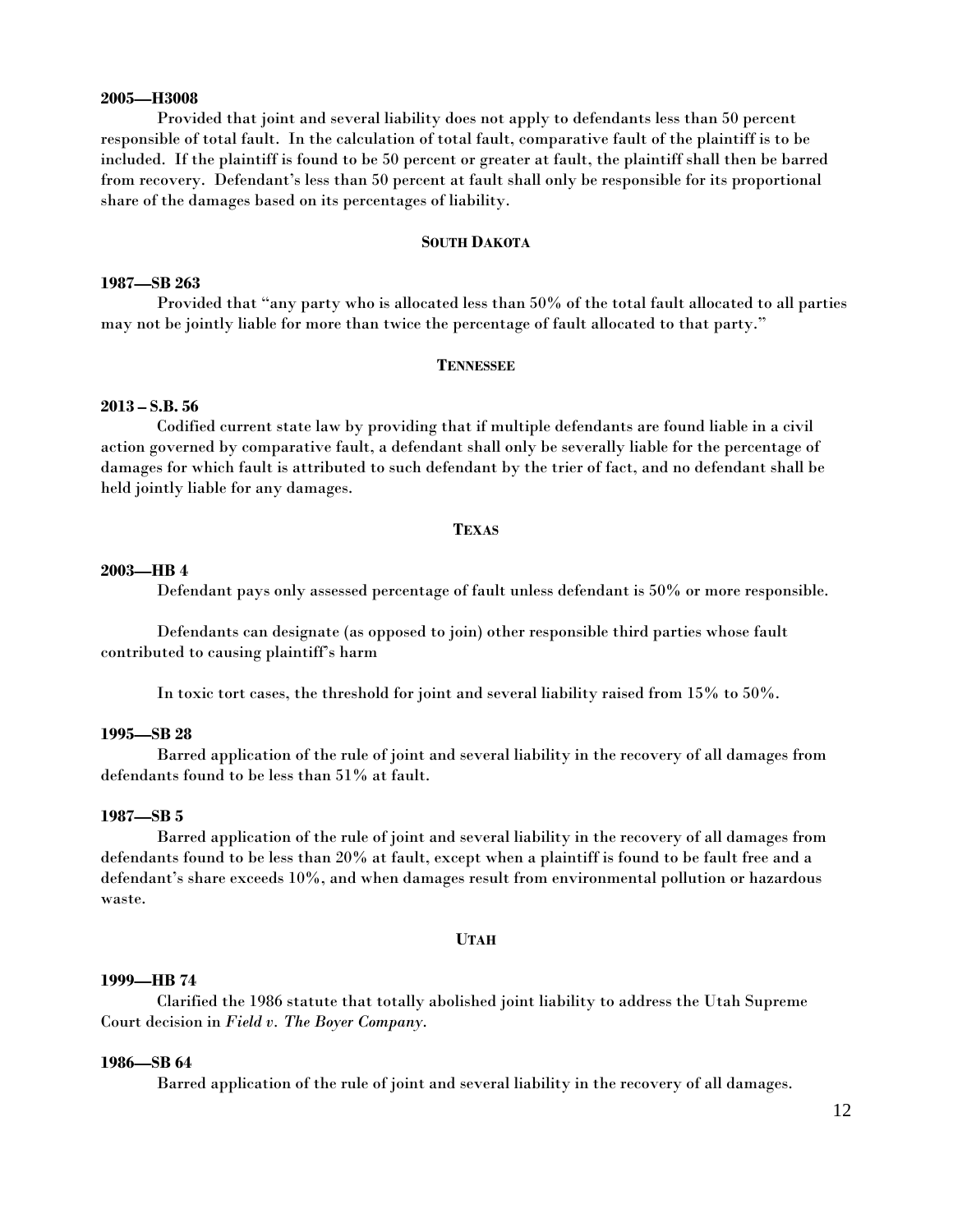#### **VERMONT**

#### **1985**

Barred application of the rule of joint and several liability in the recovery of all damages.

# **WASHINGTON**

#### **1986—SB 4630**

Barred application of the rule of joint and several liability in the recovery of all damages, except incases in which defendants acted in concert or the plaintiff is found to be fault free, or in cases involving hazardous or solid waste disposal sites, business torts and manufacturing of generic products.

# **WEST VIRGINIA**

#### **2015—H.B. 2002**

Predicates actions for damages upon comparative fault principles. Abolishes joint liability and implement several liability and provides that the fault of a nonparty may be considered if the plaintiff entered into a settlement agreement with the nonparty or if the defendant party gives notice no later than 180 days before the trial date that a nonparty was wholly or partially at fault.

# **2005—SB 421**

Eliminated joint and several liability for defendants 30 percent or less at fault. In such situations, defendants pay only percentage of fault as determined by the jury. Provided that if a claimant has not been paid after six months of the judgment, defendants 10 percent or more responsible are subject to reallocation of uncollected amount. Defendants less than 10 percent at fault or whose fault is equal to or less than the claimant's percentage of fault are not subject to reallocation.

# **2003—HB 2122**

 Modified joint and several liability in medical malpractice cases so that liability is several among defendants who go to trial, but does not take into account settling defendant's liability.

#### **WISCONSIN**

#### **1995—SB 11**

Barred application of the rule of joint and several liability in the recovery of all damages from defendants found to be less than 51% at fault. Provided that a plaintiff's negligence will be measured separately against each defendant.

#### **WYOMING**

## **1994—SF 35**

Amended the joint and several liability reform passed in 1986. Defined when an individual is at fault. Specified the amount of damages recoverable in cases where more than one party is at fault. Clarified the relationship between fault and negligence.

#### **1986—SB 17**

Barred application of the rule of joint and several liability in the recovery of all damages.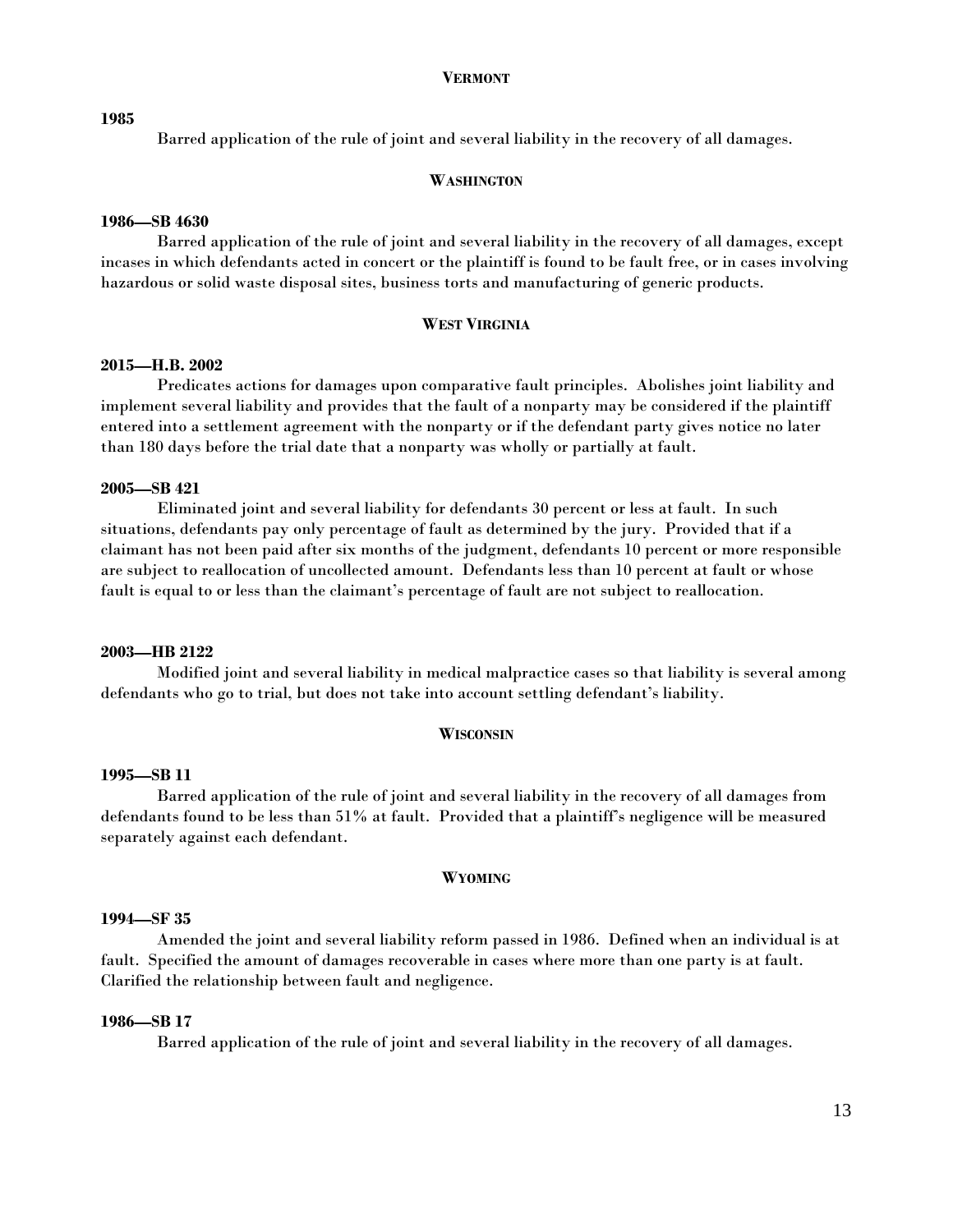# **THE COLLATERAL SOURCE RULE**

The collateral source rule of the common law says that evidence may not be admitted at trial to show that plaintiffs' losses have been compensated from other sources, such as plaintiffs' insurance, or worker compensation. As a result, for example, 35% of total payments to medical malpractice claimants are for expenses already paid from other sources.

*Twenty-four states have modified or abolished the collateral source rule. Two states have had reforms struck down as unconstitutional and have not enacted additional reforms.* 

# **ALABAMA**

#### **1987**

Permitted the admissibility of evidence of collateral source payments.

# **ALASKA**

#### **1986—SB 337**

Permitted the admissibility of evidence of collateral source payments. Provided for awards to be offset with broad exclusions.

#### **ARIZONA**

# **1993—SB 1055**

Extended the existing collateral source legislation from medical malpractice issues to other forms of liability litigation. Under this legislative approach, a jury would not be bound to deduct the amounts paid under a collateral source provision, but would be free to consider it in determining fair compensation for the injured party.

#### **COLORADO**

# **1986—SB 67**

Permitted the admissibility of evidence of collateral source payments. Provided for awards to be offset with broad exclusions.

#### **CONNECTICUT**

#### **1986—HB 6134**

Permitted the admissibility of evidence of collateral source payments. Provided for awards to be offset with broad exclusions.

#### **FLORIDA**

#### **1986—SB 465**

Provided for awards to be offset with broad exclusions.

*The Florida Supreme Court upheld the collateral source provision as constitutional in Smith v. Department of Insurance, 507 So.2d 1080 (Fla. 1987)***.**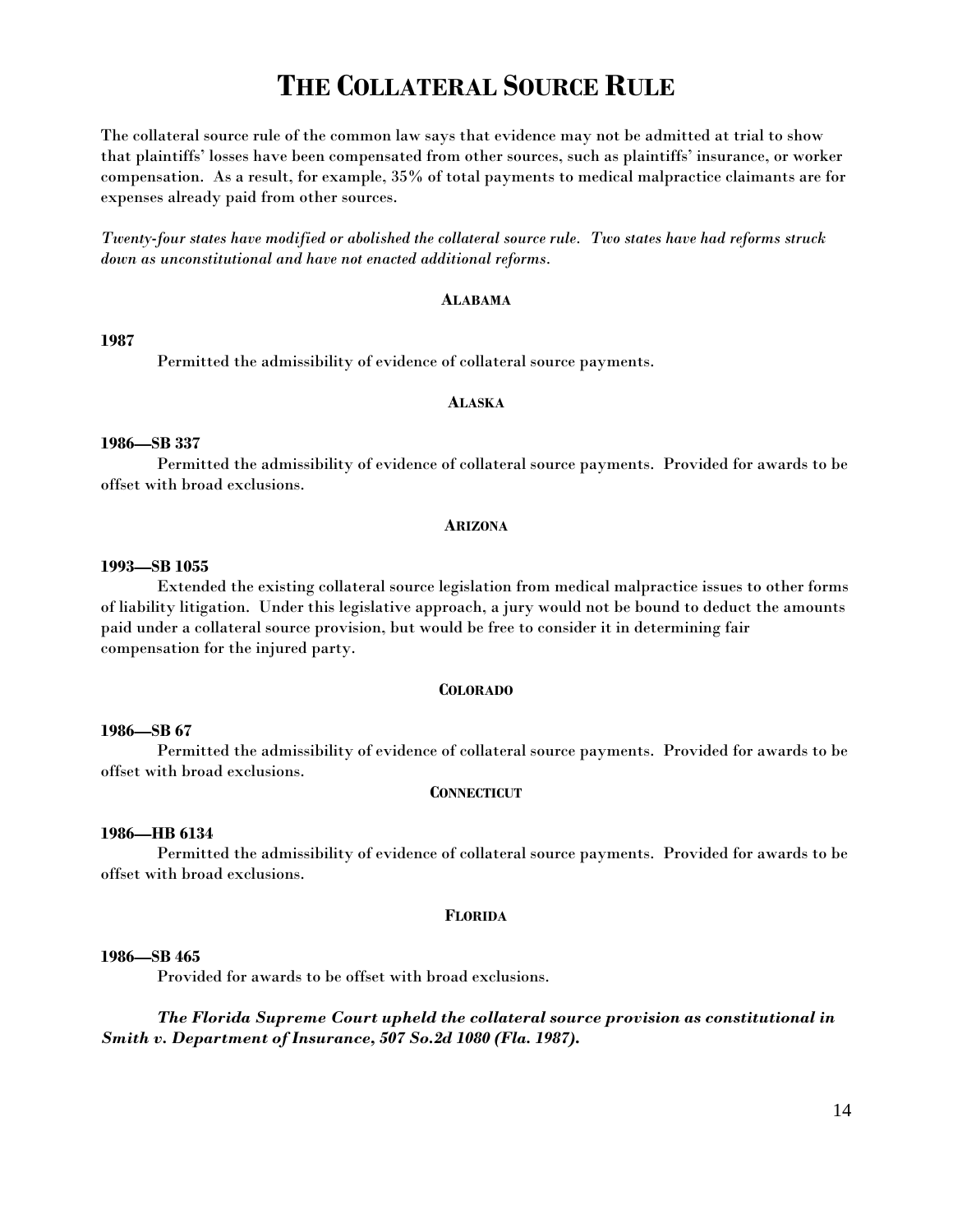# **GEORGIA**

## **1987—HB 1**

Permitted the admissibility of evidence of collateral source payments.

# *The Georgia Supreme Court held the collateral source provision unconstitutional in Georgia Power v. Falagan, No. S90A1245, April 1991.*

#### **HAWAII**

# **1986—SB S1**

Provided for payment of valid liens (arising out of claims for payments made from collateral sources for costs and expenses arising from an injury) from special damages recovered.

Prevented double recoveries by allowing subrogation liens by insurance companies or other sources; third parties are allowed to file a lien and collect the benefits paid to the plaintiff from the plaintiff's award. The reform does not affect the amount of damages paid by the defendant to the plaintiff.

#### **IDAHO**

# **1990—HB 745**

Permitted the admissibility of evidence of collateral source payments. Provided for awards to be offset to the extent that they include double recoveries from sources other than federal benefits, life insurance, or contractual subrogation rights.

#### **ILLINOIS**

# **1986—SB 1200**

Provided for awards to be offset for benefits over \$25,000, as long as the offset does not reduce the judgment by more than 50%.

#### **INDIANA**

#### **1986—SB 394**

Permitted the admissibility of evidence of collateral source payments, with exceptions. Provided for awards to be offset at the court's discretion. Permitted a court to instruct a jury to disregard tax consequences of its verdict.

#### **IOWA**

# **1987—SF 482**

Permitted the admissibility of evidence of collateral source payments.

#### **KANSAS**

# **1988—HB 2693**

Permitted the admissibility of evidence of collateral source payments, where damages exceed \$150,000. Provided for awards to be offset when the court assigns comparative fault.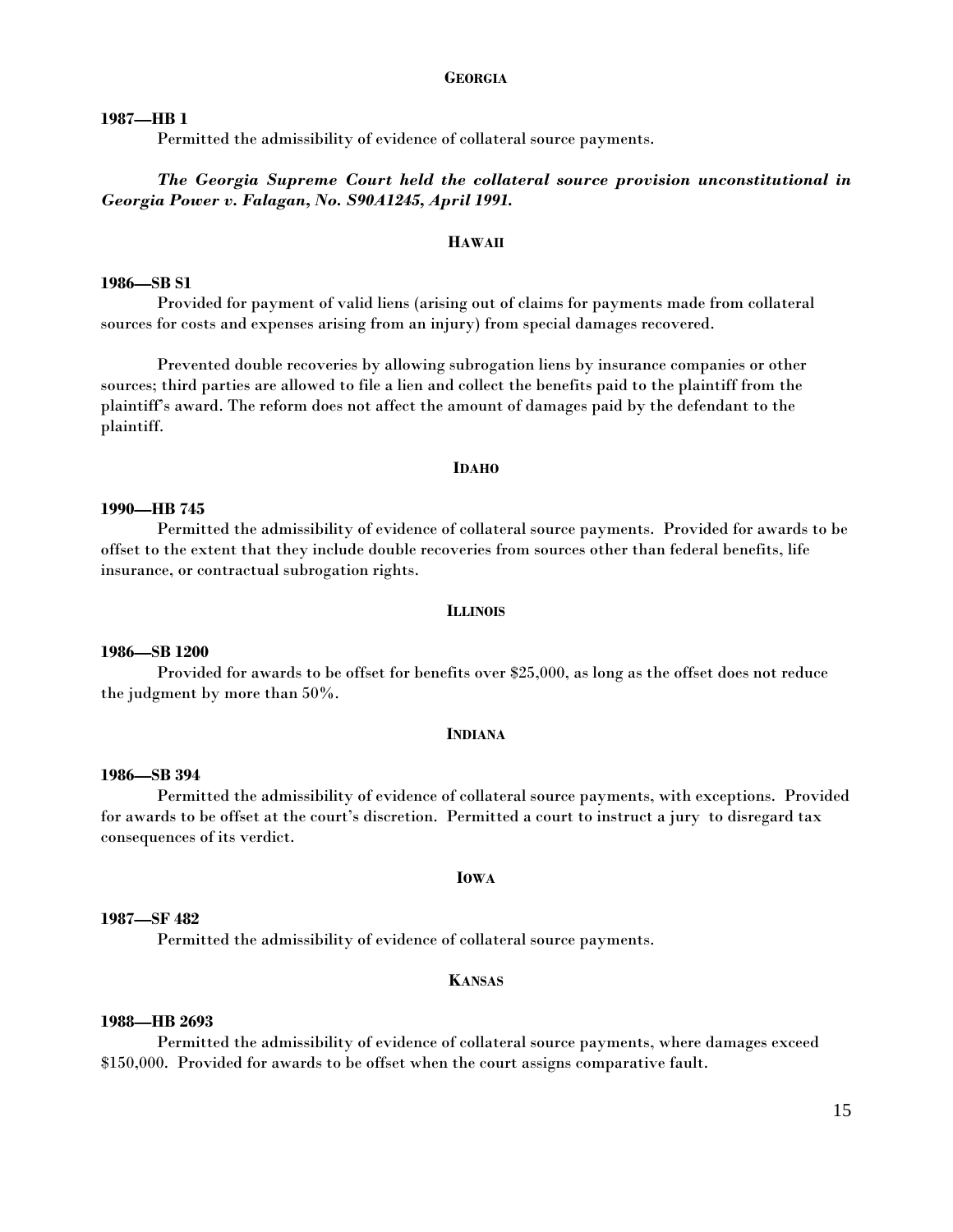*The \$150,000 threshold for the admissibility of collateral sources into evidence was held unconstitutional by the Kansas Supreme Court in Thompson v. KFB Insurance Company, Case No. 68452 (1993).* 

#### **KENTUCKY**

# **1988—HB 551**

Mandated that juries be advised of collateral source payments and subrogation of rights of collateral payers.

#### **MAINE**

#### **1990**

Provided for awards to be offset by collateral source payments, where the collateral sources have not exercised subrogation rights within 10 days after a verdict for the plaintiff.

#### **MICHIGAN**

## **1986—HB 5154**

Permitted the admissibility of evidence of collateral source payments after the verdict and before judgment is entered. Permitted courts to offset awards, as long as a plaintiff's damages are not reduced by more than the amount awarded for economic damages.

#### **MINNESOTA**

## **1986—SB 2078**

Permitted the admissibility of evidence of collateral source payments only for the court's review. Provided for awards to be offset by collateral source payments, unless the source of reimbursement has a subrogation right.

#### **MISSOURI**

#### **2005—HB 393**

Modified the collateral source rule to allow the actual amount of paid medical expenses to be introduced into evidence rather than the amount billed.

#### **1987—HB 700**

Permitted the admissibility of evidence of collateral source payments, but provided that a defendant who presents collateral source payments as evidence waives his right to a credit against the judgment for that amount.

#### **MONTANA**

# **1987—HB 567**

Permitted the admissibility of evidence of collateral source payments, unless the source of reimbursement has a subrogation right under state or federal law. Required a court to offset damages over \$50,000.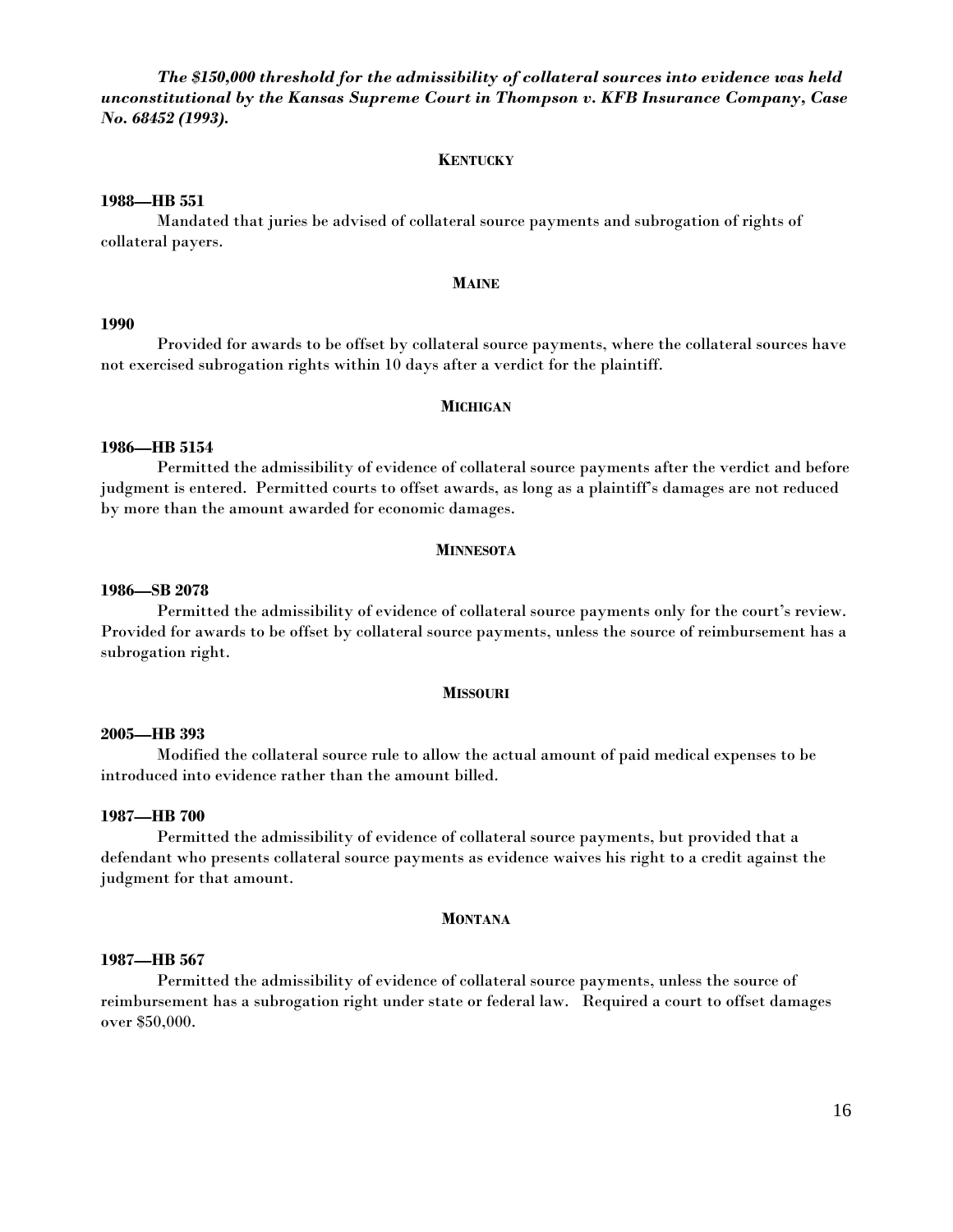# **NEW JERSEY**

#### **1987—SB 2703, SB 2708**

Provided for awards to be offset by collateral source payments other than workers' compensation and life insurance benefits.

## **NEW YORK**

# **1986—SB 9351**

Provided for awards to be offset by collateral source payments.

# **NORTH DAKOTA**

# **1987—HB 1571**

Provided for awards to be offset by collateral source payments other than life insurance or insurance purchased by the recovering party.

#### **OHIO**

# **2004—Am. Sub. S.B. 80**

Provided that collateral source benefits can be introduced into evidence, except under certain circumstances.

#### **2003—S.B. 281**

Provided for awards in medical malpractice cases to be offset by collateral source payments, unless the source of reimbursement has a mandatory self-effectuating federal right of subrogation or a contractual or statutory right of subrogation.

#### **1996—HB 350**

Permitted the admissibility of evidence of collateral source payments, including workers' compensation benefits, but only if there is no right of subrogation attached or the plaintiff has not paid a premium for the insurance.

# *Held unconstitutional by the Ohio Supreme Court in Ohio Academy of Trial Lawyers v. Sheward, August 1999*

#### **1987—HB 1**

Provided for awards to be offset by payments of collateral source benefits that have been paid or are likely to be paid within 60 months of judgment, unless the source of reimbursement has a subrogation right.

#### **OKLAHOMA**

# **2003—SB 629**

Permitted the admissibility of evidence of collateral source payments.

#### **OREGON**

# **1987—SB 323**

Permitted a judge to reduce awards for collateral source payments, excluding life insurance and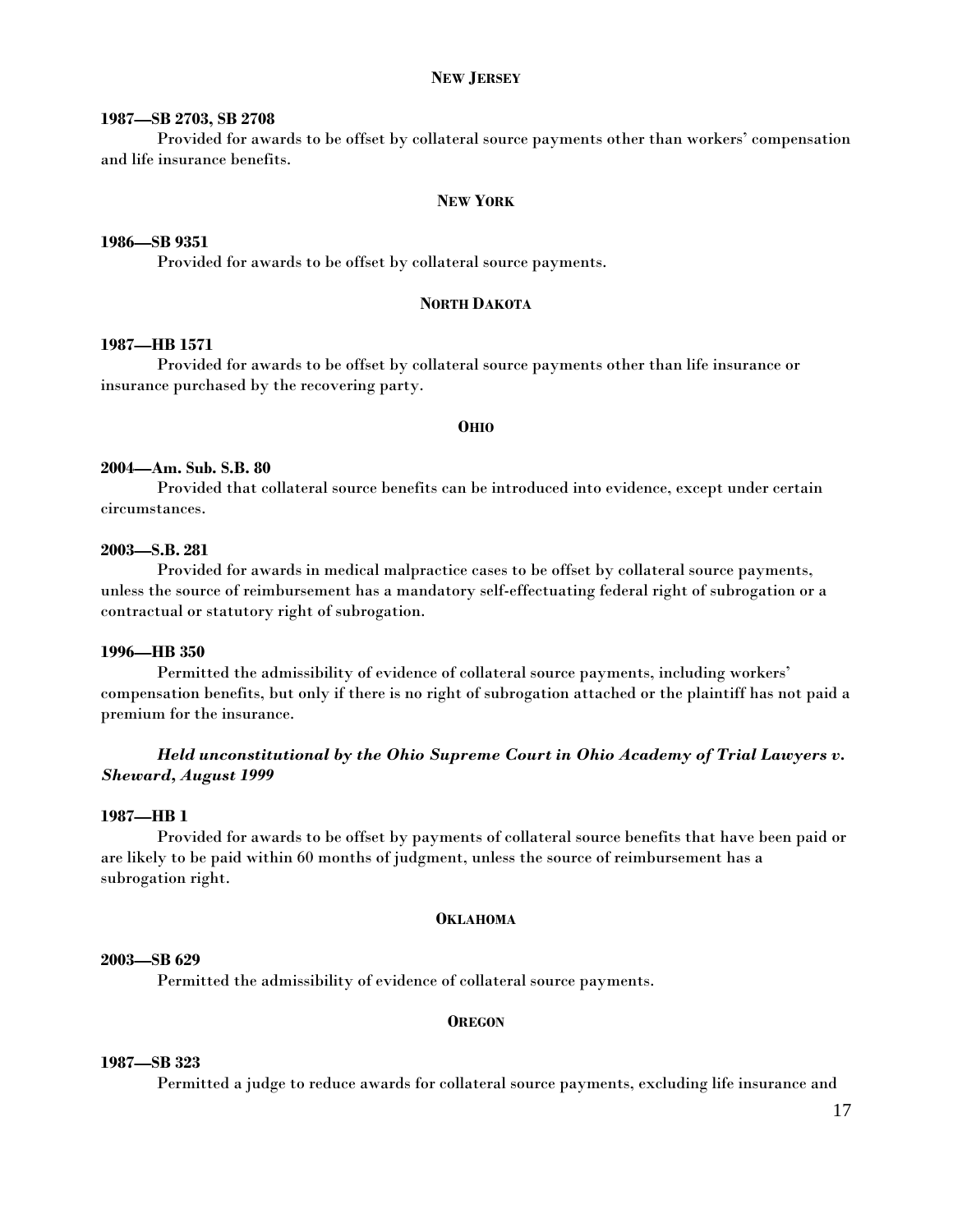other death benefits, benefits for which plaintiff have paid premiums, retirement benefits, disability benefits, pension plan benefits, and federal social security benefits.

# **WASHINGTON**

# **2006—HB 2292**

Permitted the admissibility of evidence of collateral source payments in medical liability cases. Plaintiff may also present evidence of an obligation to repay any compensation.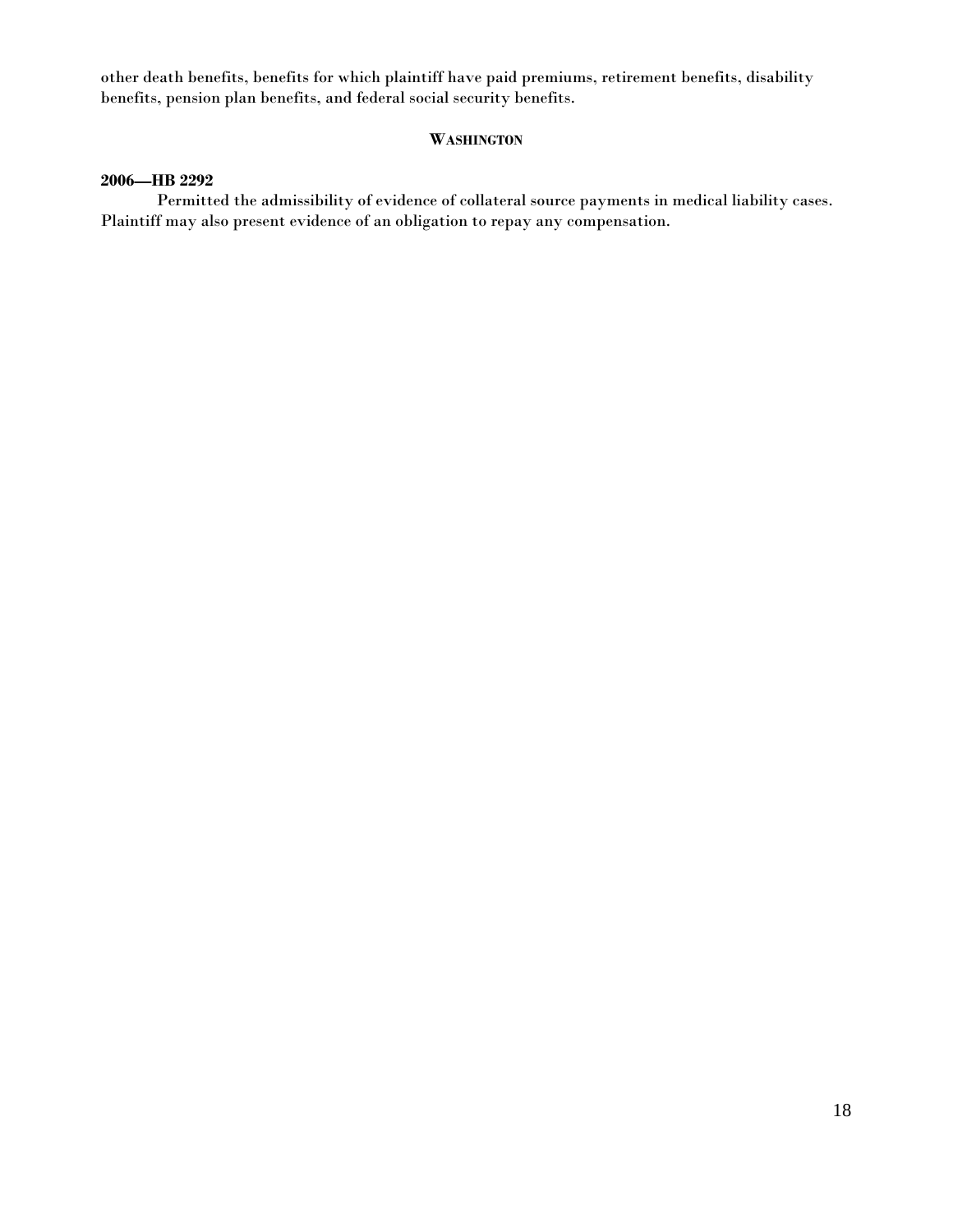# **PUNITIVE DAMAGES**

Punitive damages are awarded not to compensate a plaintiff, but to punish a defendant for intentional or malicious misconduct and to deter similar future misconduct. While punitive damages awards are infrequent, their frequency and size have grown greatly in recent years. More importantly, they are routinely asked for today in civil lawsuits. The difficulty of predicting whether punitive damages will be awarded by a jury in any particular case, and the marked trend toward astronomically large amounts when they are awarded, have seriously distorted settlement and litigation processes and have led to wildly inconsistent outcomes in similar cases. ATRA recommends four reforms:

- Establishing a liability "trigger" that reflects the intentional tort origins and quasi-criminal nature of punitive damages awards - "actual malice."
- Requiring "clear and convincing evidence" to establish punitive damages liability.
- Requiring proportionality in punitive damages so that the punishment fits the offense.
- Enacting federal legislation to address the special problem of multiple punitive damages awards; This would protect against unfair overkill, guard against possible due process violations, and help preserve the ability of future claimants to recover basic out-of-pocket expenses and damages for their pain and suffering.

*Thirty-two states have reformed punitive damages laws. Four states had reforms struck down as unconstitutional and have not enacted additional reforms.* 

# **ALABAMA**

# **1999—SB 137**

In non-physical injury cases:

- 1) General rule: Limited the award of punitive damages to the greater of three times the award of compensatory damages or \$500,000.
- 2) For businesses with a net worth of less than \$2 million: Limited the award of punitive damages to \$50,000 or 10% of net worth up to \$200,000, whichever is greater.

 In physical injury cases: Limited the award of punitive damages to the greater of three times the award of compensatory damages or \$1.5 million.

 Prohibited application of the rule of joint and several liability in actions for punitive damages, except for wrongful death actions, actions for intentional infliction of physical injury, and class actions.

 Provided that the limit on punitive damages will be adjusted on January 1, 2003 and increased at three-year intervals in accordance with the Consumer Price Index.

# **1987**

 Required a plaintiff to show by "clear and convincing" evidence that a defendant acted with "wanton" conduct. Limited the award of punitive damages to \$250,000.

 *The Alabama Supreme Court held the \$250,000 limit on punitive damages unconstitutional in Craig Henderson v. Alabama Power Co., case No. 1901875, June 25, 1993.*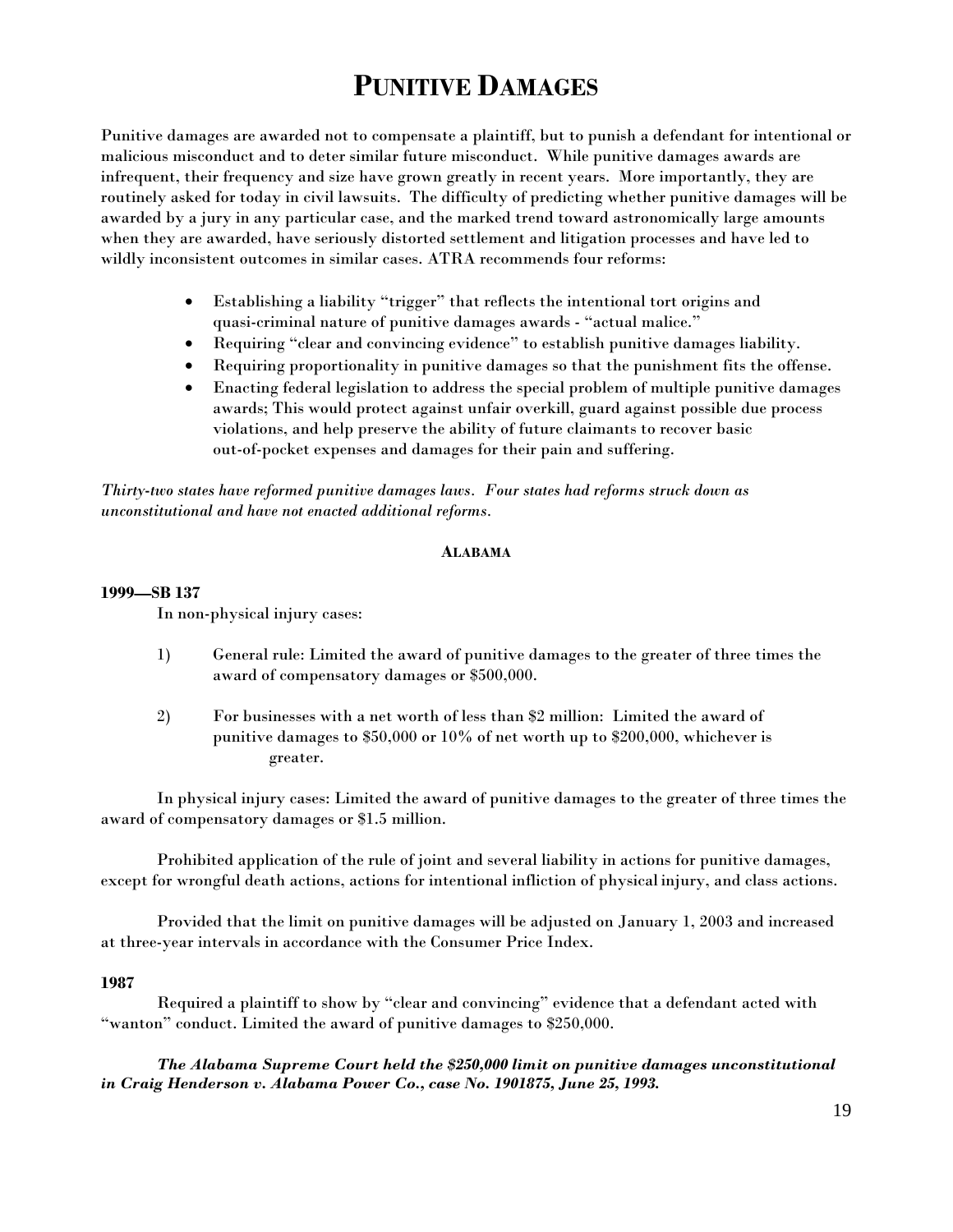Required trial and appellate judges to review all punitive damages awards and reduce those that are excessive based on the facts of the case—Chapter 87-185.

# *The Alabama Supreme Court held the judicial review of all awards unconstitutional in Armstrong v. Roger's Outdoor Sports, Inc., May 10, 1991.*

# **ALASKA**

# **1997—HB 58**

 Limited the award of punitive damages to the greater of three times the award of compensatory damages or \$500,000.

Exceptions include:

- 1) When the defendant's action is motivated by financial gain, punitive damages are limited to the greater of four times compensatory damages, four times the aggregate amount of financial gain, or \$7,000,000.
- 2) In an unlawful employment practices suit, punitive damages are limited to \$200,000, if the employer has less than 100 employees in the state; \$300,000, if the employer has more than 100, but less than 200 employees in the state; \$400,000, if the employer has more than 200, but less than 500 employees in the state; and \$500,000, if the employer has more than 500 employees in the state.

 Required a plaintiff to show by "clear and convincing" evidence that a defendant acted with "reckless indifference" or was engaged in "outrageous" conduct.

Required the determination of awards for punitive damages to be made in a separate proceeding.

# **1986—SB 337**

Required a plaintiff to prove punitive damages by "clear and convincing" evidence.

# **ARIZONA**

#### **2012- HB 2503**

Established reasonable liability rules for manufacturers, service providers and sellers of products with respect to punitive damages when their product or service is in compliance with state or federal laws/regulations. Recognized that the specific purpose of an award of punitive damages is to punish and deter unlawful conduct, and a defendant should not be punished in civil litigation when it is in compliance with applicable laws and regulatory requirements. Punitive damages do apply if it can be demonstrated that the defendant engaged in the following conduct: (1) the business withheld or misrepresented information utilized to gain regulatory approval; (2) the defendant mad an illegal payment to an official to obtain approval of the product or service; or, (3) the defendant sold a product or service after the government ordered the product or service to be removed from the marketplace.

# **1989—SB 1453**

Provided a government standards defense for FDA-approved drugs and devices.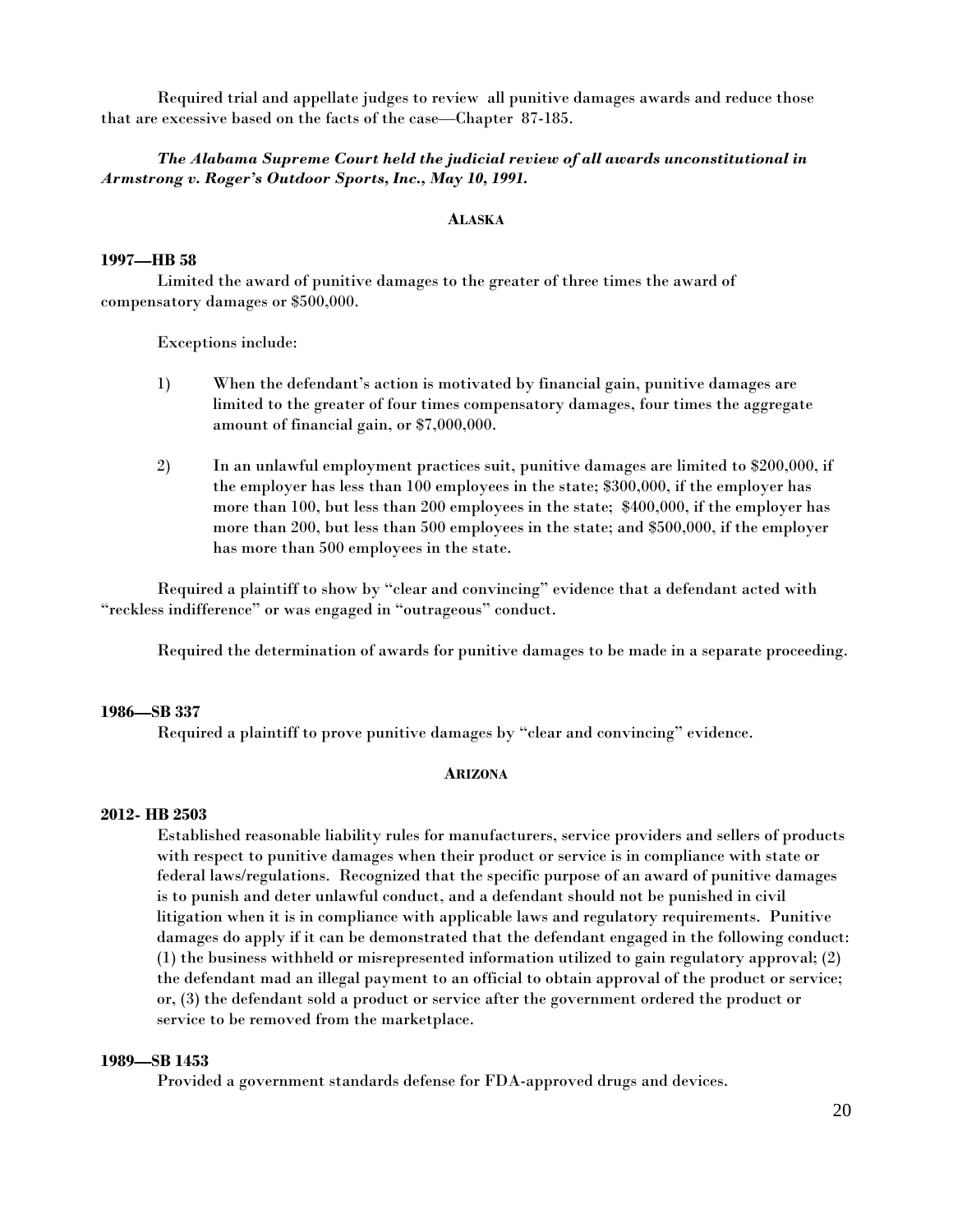# **ARKANSAS**

# **2003—HB 1038**

 Raised the standard for the imposition of punitive damages to "clear and convincing" evidence of actual fraud, malice, or willful or wanton conduct and changes. Limited punitive damages to the greater of \$250,000 or three times compensatory damages, not to exceed \$1,000,000. Provided for bifurcated proceedings for punitive damages.

*The Arkansas Supreme Court held that the punitive damages limit of greater of \$250,000 or three times compensatory damages, not to exceed \$1 million, violated provision of State Constitution barring limits on recovery outside employment context, in Bayer CropScience LP v. Schafer, 2011 WL 6091323, December 8, 2011.* 

#### **CALIFORNIA**

#### **1987—SB 241**

 Required a plaintiff to show by "clear and convincing" evidence that a defendant acted with oppression, fraud, or malice.

 Required the determination of awards for punitive damages to be made in a separate proceeding, allowing evidence of defendants' financial conditions only after a finding of liability.

# **COLORADO**

# **2003—HB 1186**

Prohibited a plaintiff from filing a claim for punitive damages unless the claim can show evidence of willful or wanton action that would justify such a claim.

#### **1991—HB 1093**

 Expanded the 1990's prohibition against seeking punitive damages in cases in which FDA-approved drugs are administered by a physician to include medically prescribed drugs or products used on an experimental basis (when such experimental use has not received specific FDA approval) and when the patient has given informed consent.

#### **1990—HB 1069**

 Provided that punitive damages may not be alleged in a professional negligence suit until discovery is substantially completed.

Provided that discovery cannot be reopened without an amended pleading.

 Provided that physicians cannot be liable for punitive damages because of the bad outcome of a prescription medication, as long as it was administered in compliance with current FDA protocols.

 Prohibited punitive damages from being assessed against a physician because of the act of another unless she directed the act or ratified it.

#### **1986—HB 1197**

 Provided that an award for punitive damages may not exceed an award for compensatory damages. Permitted a court to reduce a punitive damages award if deterrence can be achieved without the award. Permitted a court to increase a punitive damages award to three times an award for compensatory damages if misbehavior continues during trial.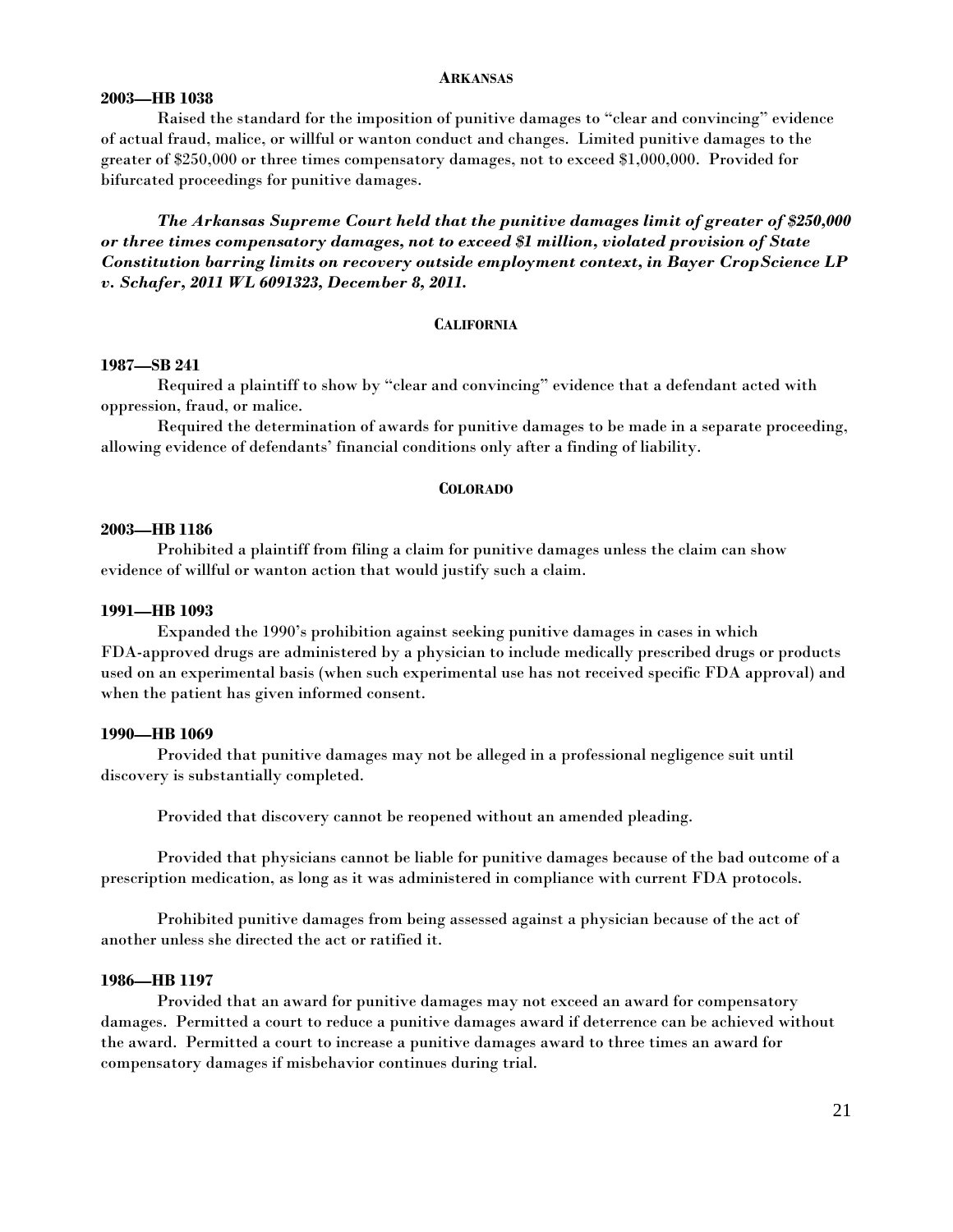Required one-third of punitive damages awards to be paid to the state fund.

# *The Colorado Supreme Court held the state fund portion of this statute unconstitutional in Kirk v. The Denver Publishing Company, 15 Brief Times Reporter, No. 88SA405, September 23, 1991.*

# **FLORIDA**

# **1999**—**HB 775**

 Limited the award of punitive damages to the greater of three times the award of compensatory damages or \$500,000.

 Limited the award of punitive damages to the greater of four times the award of compensatory damages or \$2,000,000, where the defendant's wrongful conduct was motivated by unreasonable financial gain or the likelihood of injury was known.

 Prohibited multiple punitive damages awards based on the same act or course of conduct, absent a specific finding by the court that earlier punitive damages awards were insufficient.

 Required a plaintiff to show by "clear and convincing" evidence that a defendant engaged in intentional misconduct or gross negligence.

 Outlined circumstances when an employer is liable for punitive damages arising from an employee's conduct.

 The reform does not apply to abuses to the elderly, child abuse cases, or cases where the defendant is intoxicated.

#### **1986—SB 465**

 Limited the award of punitive damages to three times the award of compensatory damages, unless a plaintiff can demonstrate by "clear and convincing" evidence that a higher award would not be excessive.

 Required 60% of all punitive damages awards to be paid to the state's General Fund or Medical Assistance Trust Fund. (Amended in 1992 so that 35% of any punitive damages award goes to the state's General Fund or Medical Assistance Trust Fund.)

 *The Florida Supreme Court upheld the constitutionality of the punitive damages limit and "clear and convincing" evidence requirement in Smith v. Department of Insurance, 507 So. 2d 1080 Fla. 1987. The Florida Appellate Court upheld the constitutionality of the state fund provision in Harvey Gordon v. State of Florida, K-Mart Corp. et al., No 90-2497, August 27, 1991.*

# **GEORGIA**

#### **1987—HB 1**

 Limited the award of punitive damages to \$250,000, except in product liability cases, where only one award of punitive damages can be assessed against any given defendant.

 *The Georgia Supreme Court upheld the constitutionality of the \$250,000 limit on punitive damages in Bagley, et al. V. Shortt, et al. and vice versa, Nos. S91X0662, S91X0663, September 5, 1991.*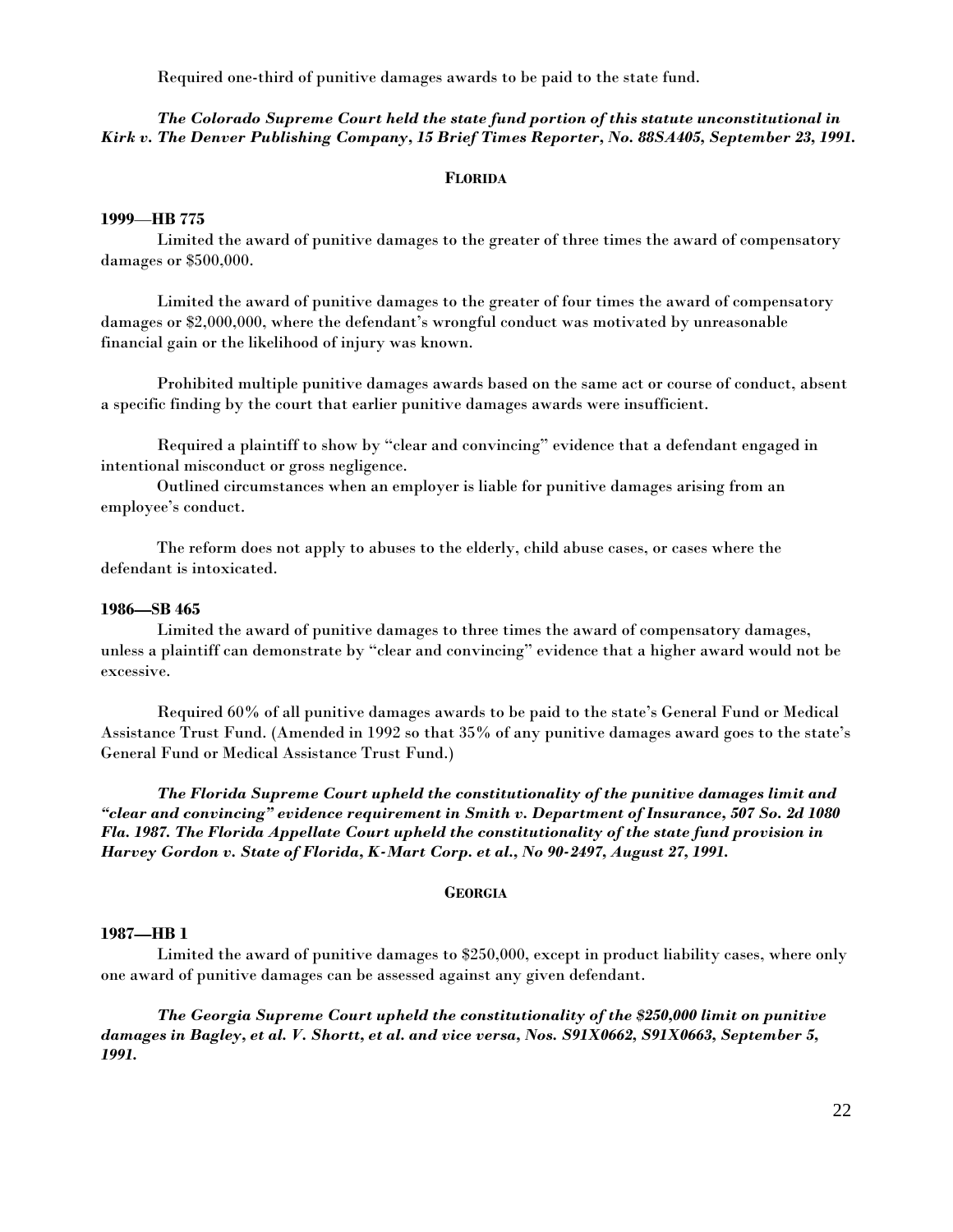Required 75% of all punitive damages awards to be paid to the State Treasury.

# *The Federal District Court for Georgia held the state fund provision for punitive damages unconstitutional in McBride v. General Motors Corp., M.D. Ga., No. 89-110-COL, April 10, 1990.*

# **IDAHO**

# **2003—HB 92**

 Limited the award of punitive damages to the greater of three times the award of compensatory damages or \$250,000.

Raised the standard for the imposition of punitive damages to "clear and convincing evidence"

# **1987—SB 1223**

 Required a plaintiff to show by a preponderance of evidence that a defendant's conduct was "oppressive, fraudulent, wanton, malicious or outrageous."

# **ILLINOIS**

#### **1995—HB 20**

Limited the award of punitive damages to three times the award of economic damages.

 Prohibited the award of punitive damages absent a showing that conduct was engaged in "with an evil motive or with a reckless indifference to the rights of others."

Required the determination of awards for punitive damages to be made in a separate proceeding.

# *Held unconstitutional by the Illinois Supreme Court in Best v. Taylor Machine Works, Inc., December 1997.*

#### **1986—SB 1200**

Prohibited plaintiffs from pleading punitive damages in an original complaint.

 Required a subsequent motion for punitive damages to show at a hearing a reasonable chance that the plaintiff will recover an award for punitive damages at trial.

Required a plaintiff to show that the defendant acted "willfully and wantonly."

 Provided discretion to the court to award punitive damages among the plaintiff, the plaintiff's attorney, and the State Department of Rehabilitation Services.

# **INDIANA**

# **2006—SB 0296**

 Permitted the Attorney General's office to negotiate and compromise the portion of a punitive damages award that is to be paid to the state in medical liability cases. Provided that the state's interest in a punitive damages award is effective when a finder of fact announces a verdict that includes punitive damages.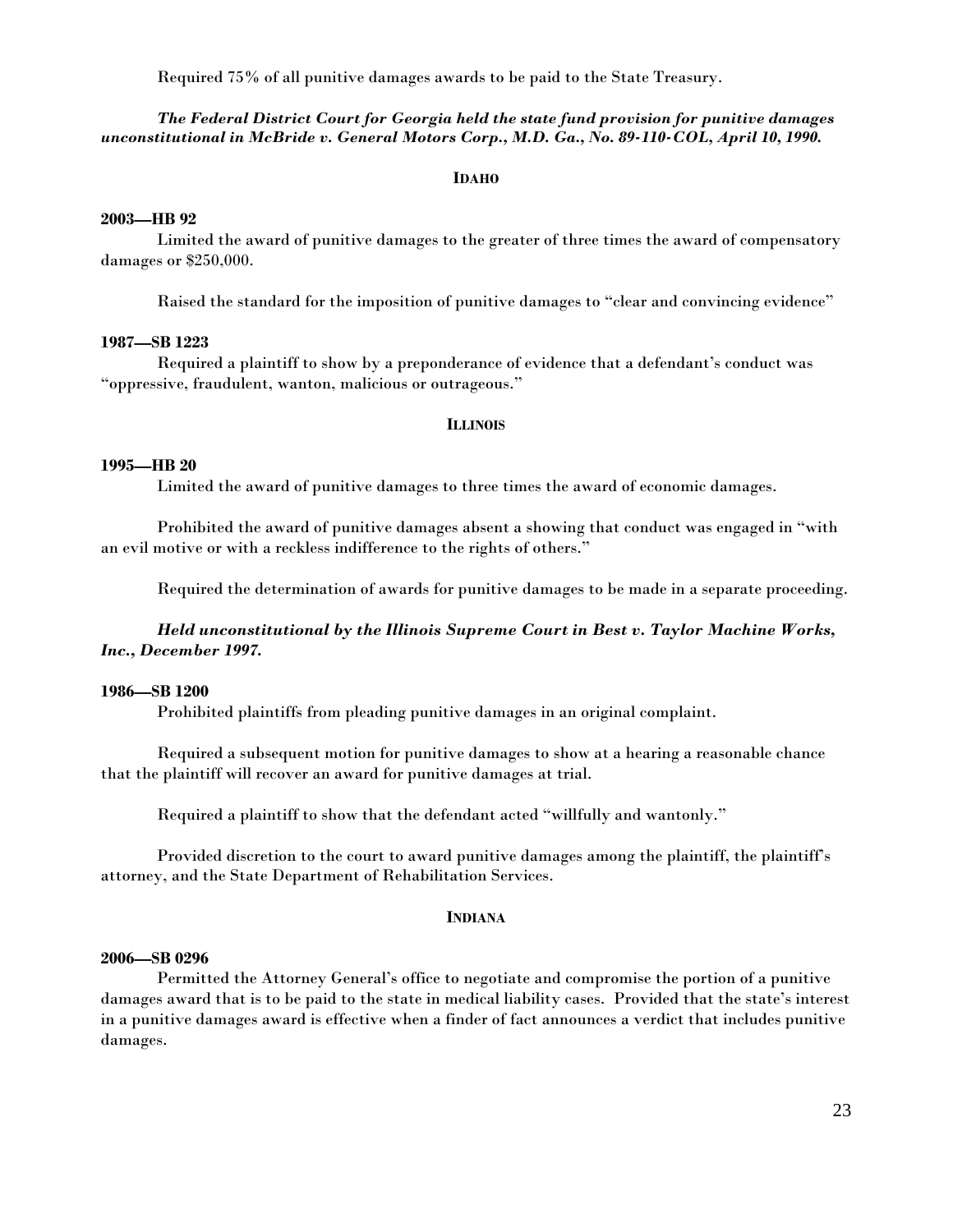# **1995—HB 1741**

 Limited the award of punitive damages to the greater of three times the award of compensatory damages or \$50,000.

Required 75% of punitive damage awards to be paid to the state fund.

#### **IOWA**

# **1987—SF 482**

 Required a plaintiff to show by a "preponderance of clear, convincing, and satisfactory evidence that the conduct of the defendant from which the claim constituted willful and wanton disregard for the rights or safety of another."

# **1986—SB 2265**

 Required a plaintiff to show that a defendant acted with "willful and wanton disregard for the rights and safety of another." (In 1987 the evidence standard was elevated to "clear, convincing, and satisfactory" evidence.)

 Required 75% or more of all punitive damages awards to be paid to the State Civil Reparations Trust Fund.

#### **KANSAS**

#### **1988—HB 2731**

 Limited the award of punitive damages awards to the lesser of a defendant's annual gross income or \$5 million. (The 1992 legislature amended this statute to allow a judge who felt a defendant's annual gross income was not a sufficient deterrent to look at 50% of the defendant's net assets and award the lesser of that amount or \$5 million.)

 (1987 legislation had required the court, not the jury, to determine the amount of the punitive damages award and required "clear and convincing" evidence.)

 Required a plaintiff to show that a defendant acted with willful or wanton conduct, fraud, or malice.

 Required the determination of awards for punitive damages to be made in a separate proceeding. **1987—HB 2025** 

 Limited the award of punitive damages awards to the lesser of defendant's highest annual gross income during the preceding five years or \$5 million. Provided that if the defendant earned more profit from the objectionable conduct than either of these limits, the court could award 1.5 times the amount of that profit.

Required the determination of awards for punitive damages to be made in a separate proceeding.

Required a plaintiff to prove punitive damages by "clear and convincing" evidence.

 Provided seven criteria for the judge to consider in punitive damages cases, including whether this is the first award against a given defendant.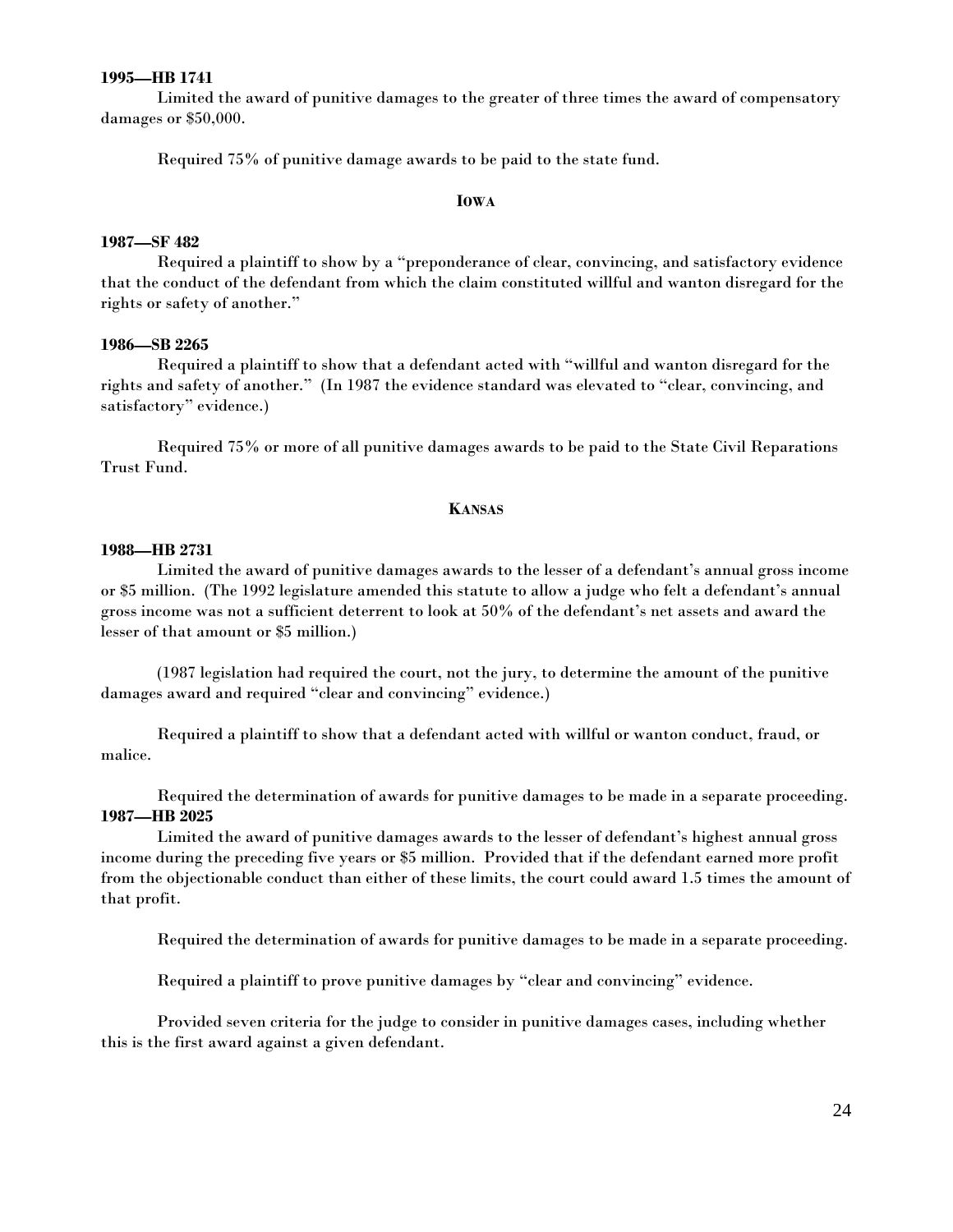# **KENTUCKY**

## **1988—HB 551**

 Required a plaintiff to show by "clear and convincing" evidence that a defendant acted with oppression, fraud or malice.

*The Kentucky Supreme Court held the "clear and convincing" evidence standard that conduct constituted oppression, fraud or malice unconstitutional in Terri C. Williams v. Patricia Lynn Herald Wilson, No. 96-SC-1122-DG, April 16, 1998.*

# **LOUISIANA**

# **1996—HB 20**

 Repealed the statute that authorized punitive damages to be awarded for the wrongful handling of hazardous substances. (The Louisiana courts had established precedents substantially expanding liability based upon the repealed statute.)

# **MINNESOTA**

# **1990—Minn. Stat. Sec. 549.20**

 Required a plaintiff to show that a defendant acted with "deliberate disregard." (The former standard required only a showing of "willful indifference.")

 Required the determination of awards for punitive damages to be made in a separate proceeding at the request of the defendant.

Granted trial and appellate judges the power to review all punitive damages awards.

# **1986—SB 2078**

 Prohibited plaintiffs from pleading punitive damages in an original complaint. Required a plaintiff to make a *prima facie* showing of liability before an amendment of pleadings is permitted by the court.

#### **MISSISSIPPI**

# **2004-HB 13 (special session)**

Modified and lowered some caps on punitive damages, based upon the net worth of a defendant;

- \$20 million for a defendant with a net worth of more than \$1 billion;
- \$15 million for a defendant with a net worth of more than \$750 million but not more than \$1 billion;
- \$5 million for a defendant with a net worth of more than \$500 million by not more than \$750 million (new law);
- \$3.75 million for a defendant with a net worth of more than \$100 million but not more than \$500 million (new law);
- \$2.5 million for defendants with a net worth of more than \$50 million by not more than \$100 million (new law);
- Two percent of the defendant's net worth for a defendant with a net worth of \$50 million or less (new law).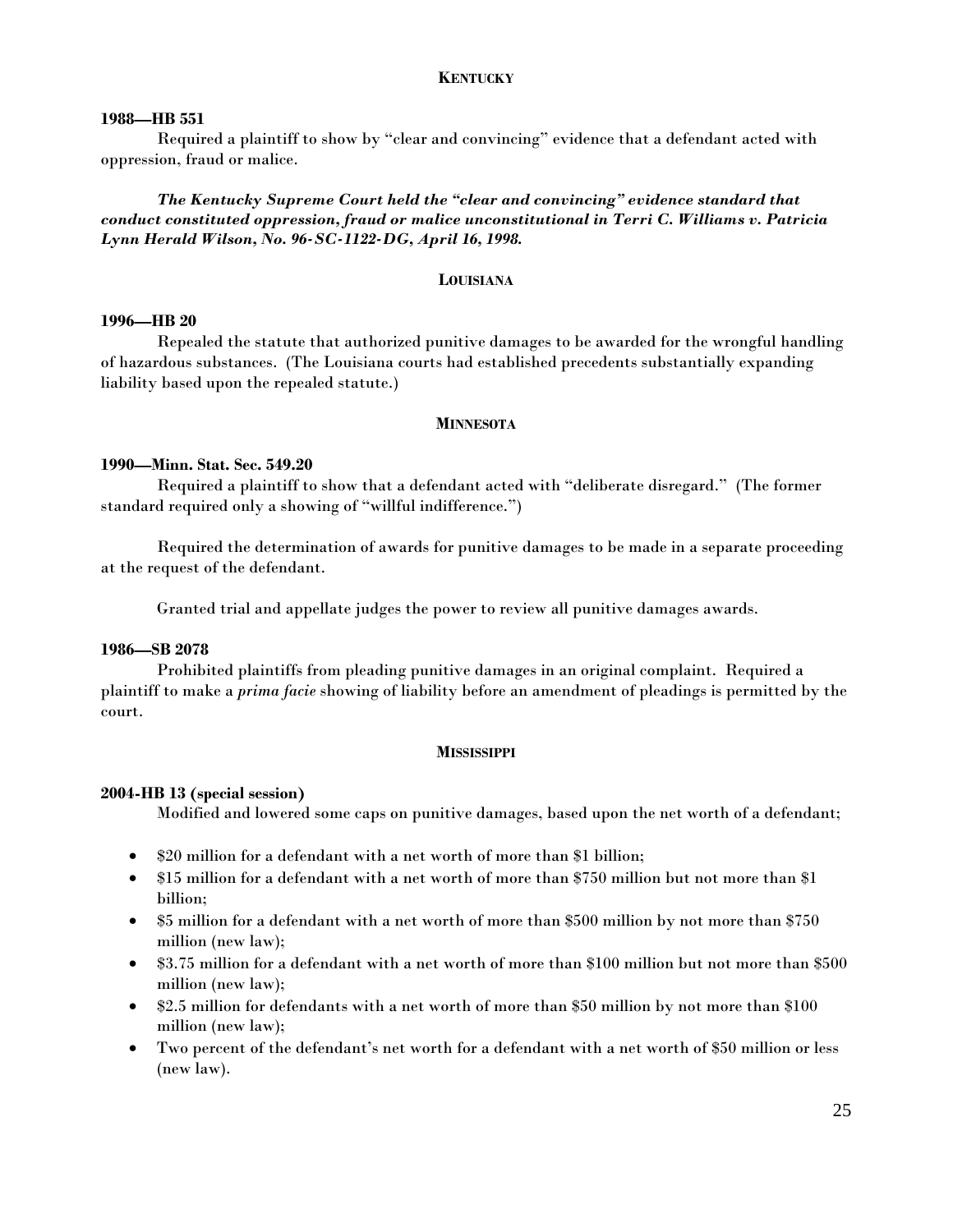# **1993—HB 1270**

Required a plaintiff to prove punitive damages by "clear and convincing" evidence.

Required the determination of awards for punitive damages to be made in a separate proceeding.

Prohibited the award of punitive damages in the absence of compensatory awards.

Prohibited the award of punitive damages against an innocent seller.

 Established factors for the jury to consider when determining the amount of a punitive damages award.

# **MISSOURI**

# **2005—HB 393**

Limited the award of punitive damages to \$500,000 or five times the judgment, whichever is greater. The limit does not apply to certain cases involving housing discrimination.

# *Missouri Supreme Court struck down this bill as unconstitutional as it applies to common law claims in the case of Lewellen v. Franklin (Sept. 9, 2014).*

# **1987—HB 700**

 Required the determination of awards for punitive damages to be made in a separate proceeding. Permitted the jury to set the amount for punitive damages if, in the first stage, the jury finds a defendant liable for punitive damages. Permitted the admissibility of evidence of a defendant's net worth only during the proceeding for the determination of punitive damages.

Required 50% of all punitive damages awards to be paid to the state fund.

Prohibited multiple punitive damages awards under certain conditions.

# **MONTANA**

# **2003—SB 263**

 Limited punitive damages, unless otherwise expressed by statute, to \$10 million or 3 percent of a defendant's net worth, whichever is less. It does not limit the amount of punitive damages that may be awarded in class action lawsuits.

# **2003—HB 212**

Brought Montana statute into conformity with Supreme Court decision that punitive damages may be awarded by a two-thirds majority verdict rather than the previous requirement that punitive damage awards must be unanimous.

# **1997—SB 212**

Required a unanimous jury to determine the amount of punitive damages awards.

# **1987—HB 442**

 Required a plaintiff to show by "clear and convincing" evidence that a defendant acted with "actual fraud" or "actual malice."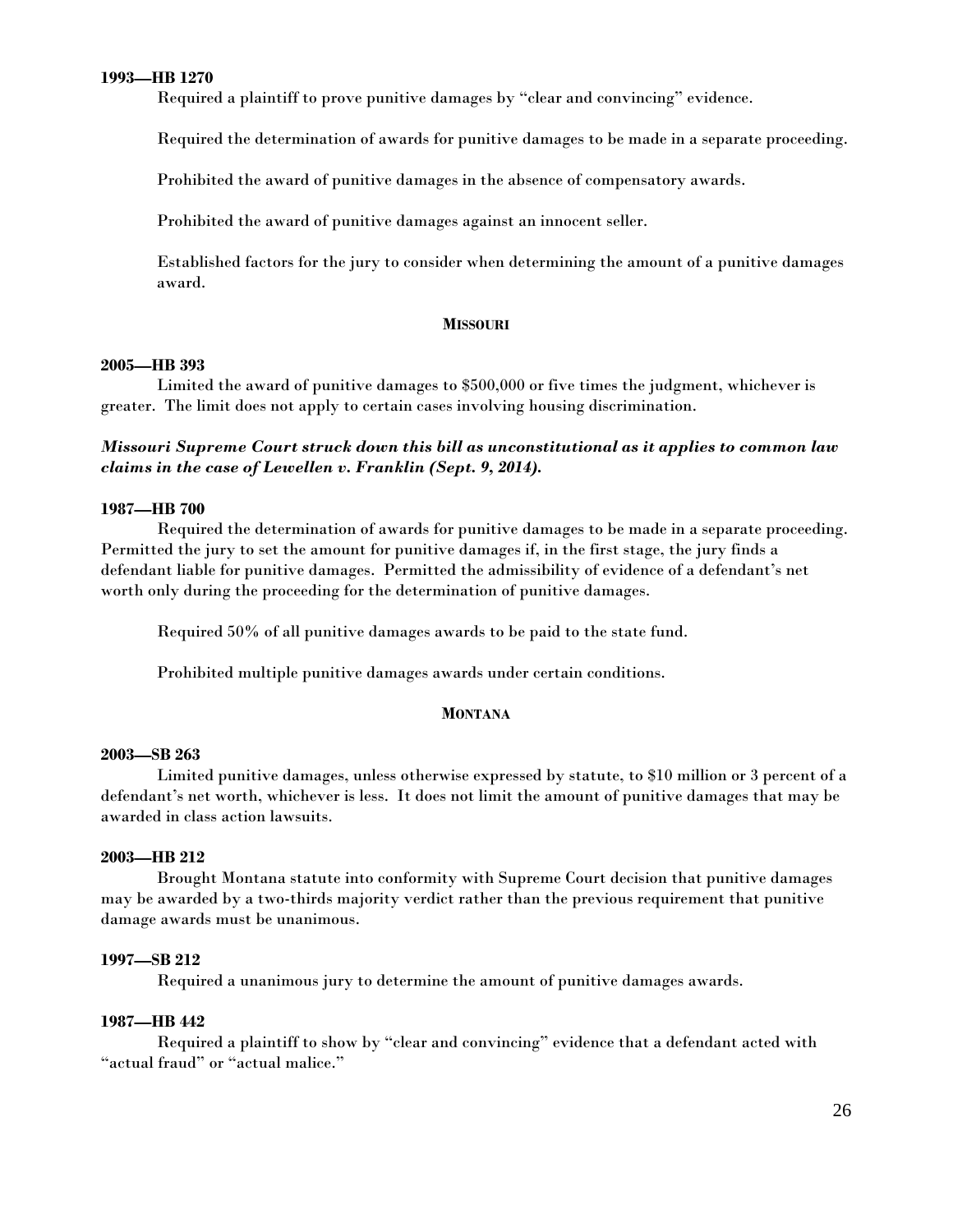Required the determination of awards for punitive damages to be made in a separate proceeding. Permitted the admissibility of evidence of a defendant's net worth only during the proceeding for the determination of punitive damages.

 Required a judge to review all punitive damages awards and to issue an opinion on his decision to increase or decrease an award, or to let it stand.

#### **NEVADA**

#### **1989 — AB 307**

 Limited punitive damages awards to \$300,000, where the award for compensatory damages is less than \$100,000, and to three times the award for compensatory damages, where the award for compensatory damages is \$100,000 or more.

 The reform does not apply to cases against a manufacturer, distributor, or seller of a defective product; an insurer who acts in bad faith; a person violating housing discrimination laws; a person involved in a case for damages caused by toxic, radioactive, or hazardous waste; or a person for defamation.

 Required a plaintiff to show by "clear and convincing evidence" that a defendant acted with "oppression, fraud, or malice."

 Required the determination of awards for punitive damages to be made in a separate proceeding. Permitted the admissibility of evidence of a defendant's finances only during the proceeding for the determination of punitive damages.

# **NEW HAMPSHIRE**

#### **1986—HB 513**

Prohibited the award of punitive damages.

# **NEW JERSEY**

#### **1995—SB 1496**

 Limited the award of punitive damages to the greater of five times the award of compensatory damages or \$350,000.

 The reform does not apply to cases involving bias crimes, discrimination, AIDS testing disclosure, sexual abuse, and injuries caused by drunk drivers.

## **1987—SB 2805**

 Required a plaintiff to show that a defendant acted with "actual malice" or "wanton and willful disregard" for the rights of others.

Required the determination of awards for punitive damages to be made in a separate proceeding.

Provided for an FDA government standards defense to punitive damages.

The reform does not apply to cases involving environmental torts.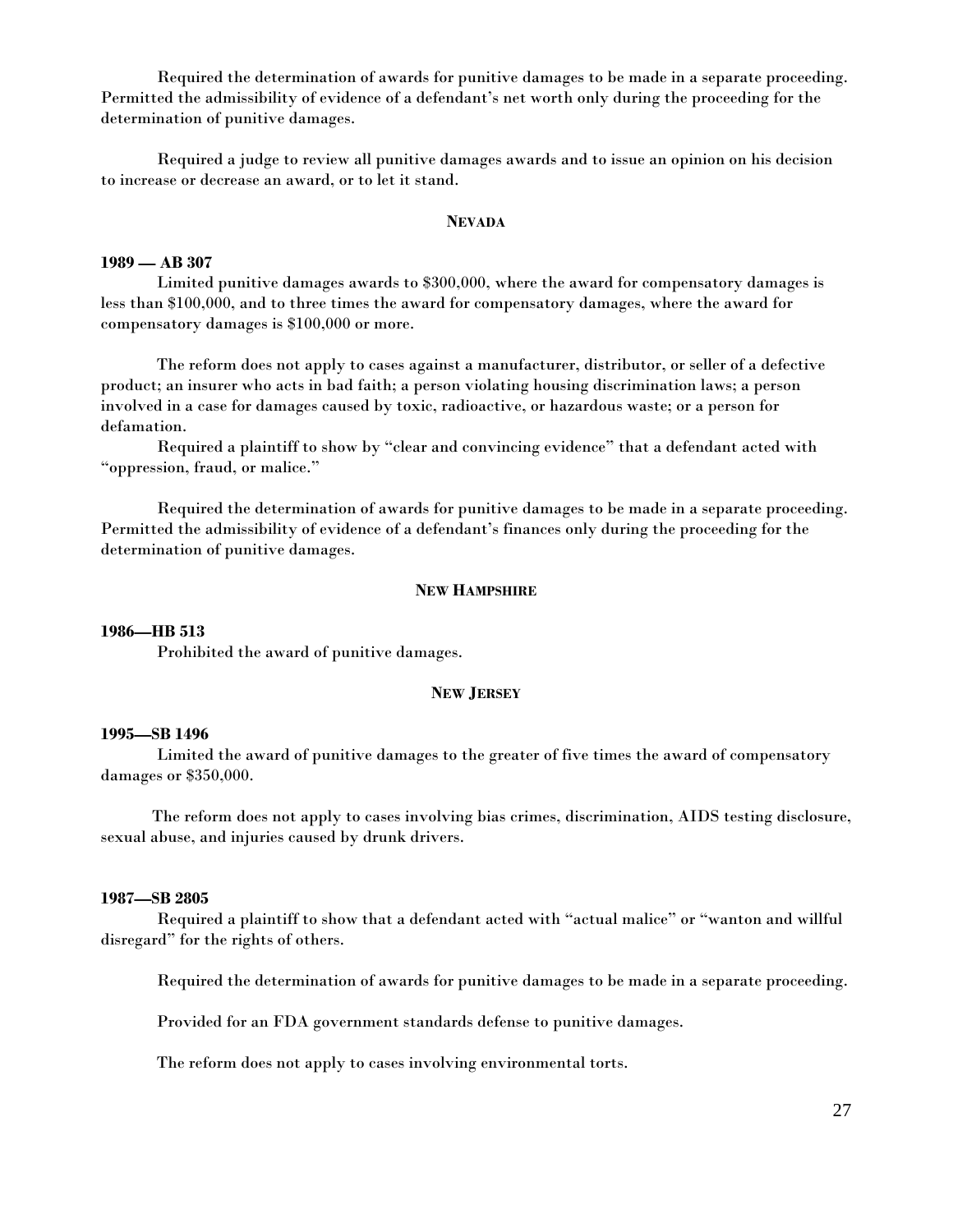# **NEW YORK**

## **1992—SB 7589**

Required that 20% of all punitive damages awards be paid to the New York State General Fund.

# **NORTH CAROLINA**

#### **1995—HB 729**

 Limited the award of punitive damages to the greater of three times the award of compensatory damages or \$250,000. The reform does not apply to cases where the defendant caused the injury by driving while impaired.

 Required a plaintiff to show by "clear and convincing" evidence that a defendant was liable for compensatory damages and acted with fraud, malice, willful or wanton conduct.

 Required the determination of awards for punitive damages to be made in a separate proceeding at the request of the defendant.

# **NORTH DAKOTA**

# **1997—HB 1297**

 Required a plaintiff to show by a preponderance of the evidence that a defendant acted with oppression, fraud, or actual malice before a moving party may amend pleadings and claim punitive damages.

#### **1995 — HB 1369**

 Required a plaintiff to show by "clear and convincing" evidence that a defendant acted with oppression, fraud, or actual malice.

Provided for an FDA government standards defense to punitive damages.

# **1993—SB 2351**

 Limited the award of punitive damages to the greater of \$250,000 or two times the award of compensatory damages.

 Required the determination of awards for punitive damages to be made in a separate proceeding. Permitted the admissibility of evidence of a defendant's financial worth only during the proceeding for the determination of punitive damages.

# **1987—HB 1571**

Barred the pleading of punitive damages in an original complaint.

 Required a plaintiff to show *prima facie* evidence for claims for punitive damages. Required a plaintiff to show that a defendant acted with "oppression, fraud, or malice."

#### **OHIO**

#### **2004—Am. Sub. SB 80**

Limited punitive damages to not more than two times compensatory damages. Limited punitive damages for small businesses to the lesser of two times compensatory damages or 10 percent of a defendants net worth, not to exceed \$350,000. Small businesses are defined as having less than 100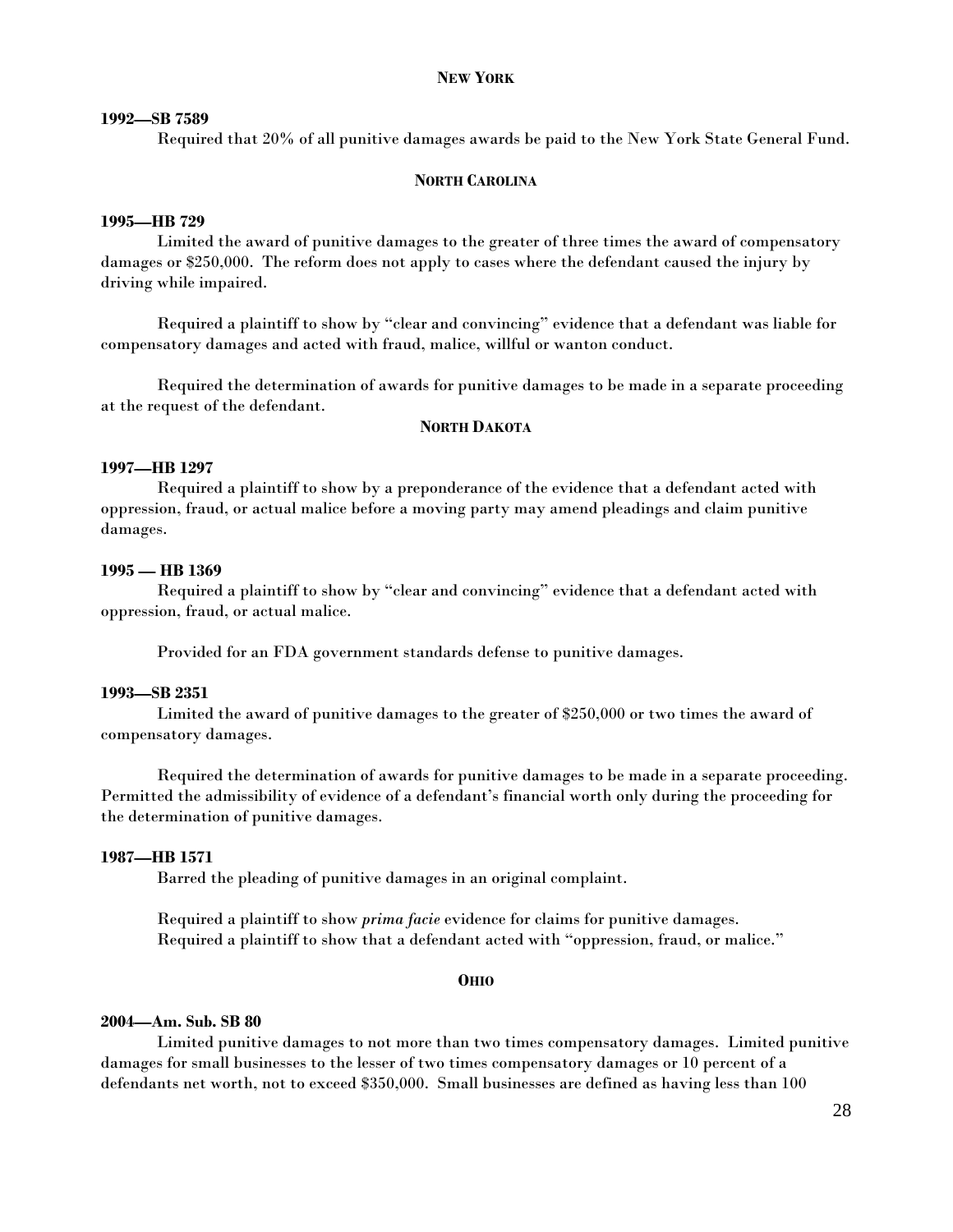employees or manufacturers that have less than 500 employees. Prohibited the award of punitive damages if punitive damages have already been awarded based on the same act or conduct that is alleged, except under certain circumstances.

Provided that in jury trials, if punitive damages are requested by any party, the trial is bifurcated so that the jury considers compensatory damages in one stage, and punitive damages in a second stage.

Provided that manufacturers of over-the-counter drugs and medical devices are not liable for punitive damages if the FDA approved the product. This was an extension of existing law which provided for a government standards defense for manufacturers of prescription drugs.

# **1996—HB 350**

 Limited the amount of punitive damages recoverable from all parties except large employers to the lesser of three times the award of compensatory damages or \$100,000.

 Limited the amount of punitive damages recoverable from large employers (more than 25 employees on a full time permanent basis) to the greater of three times the award of compensatory damages or \$250,000.

 Required the determination of awards for punitive damages to be made in a separate proceeding at the request of either party.

Limited multiple punitive damages awards based on the same act or course of conduct.

 Expanded governmental defense standards to include non-drug manufacturers and manufacturers of over-the-counter drugs and medical devices.

# *The Ohio Supreme Court held HB 350 unconstitutional in Ohio Academy of Trial Lawyers v. Sheward, N.E. 2d Ohio August 16, 1999.*

**1987—HB 1** 

 Required a plaintiff to show by "clear and convincing" evidence that she suffered "actual damages" because a defendant acted with "malice, aggravated or egregious fraud, oppression or insult."

Provided a government standard defense for FDA approved drugs.

# **OKLAHOMA**

#### **1995—SB 263**

Codified factors that the jury must consider in awarding punitive damages.

Provided that when a jury finds by "clear and convincing" evidence that the defendant:

- 1) Acted in "reckless disregard for the rights of others," the award is limited to the greater of \$100,000 or actual damages awarded; or
- 2) Acted intentionally and with malice, the award is limited to \$500,000; two times the award of actual damages; or the increased financial benefit derived by the defendant or insurer as a direct result of the conduct causing injury.

 The limit does not apply if the court finds evidence *beyond a reasonable doubt* that the defendant acted intentionally and with malice in conduct life-threatening to humans.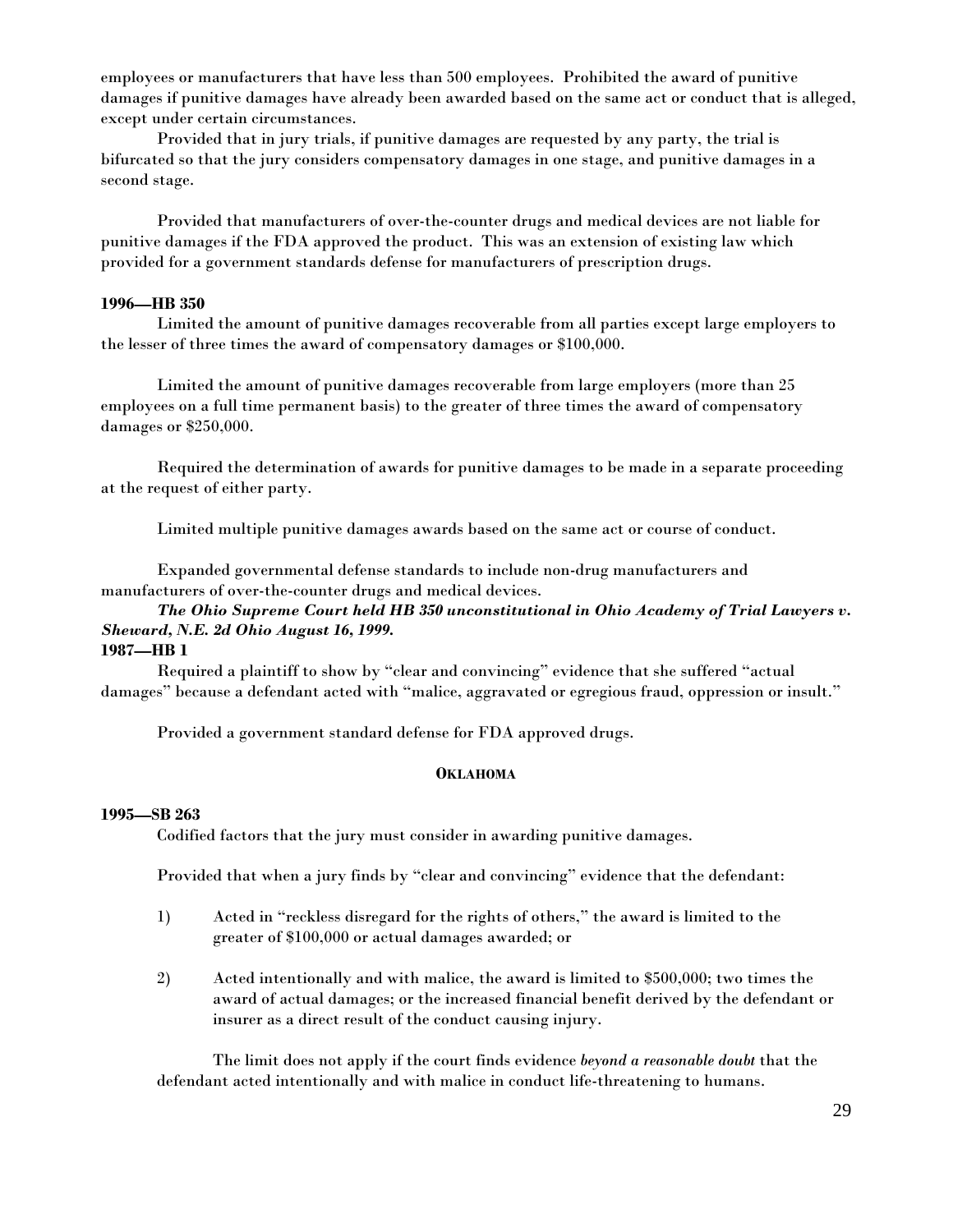# **1986—SB 488**

 Limited the award of punitive damages to the award of compensatory damages, unless a plaintiff establishes her case by "clear and convincing" evidence, in which case no limit applies.

# **OREGON**

# **1995—SB 482**

 Required 40% of punitive damages awards to be paid to the prevailing party, 60% to the state fund, and no more than 20% to the attorney of the prevailing party.

 Required a plaintiff to show by "clear and convincing" evidence that a defendant "acted with malice or has shown a reckless and outrageous indifference to a highly unreasonable risk of harm and has acted with a conscious indifference to the health, safety and welfare of others."

Provided for court review of jury-awarded punitive damages.

 Barred the claiming of punitive damages in an original complaint. Required a plaintiff to show a *prima facie* case for liability before amending a complaint to include a punitive damages claim.

# **1987—SB 323**

Required a plaintiff to prove punitive damages by "clear and convincing" evidence.

Provided an FDA standards defense to punitive damages.

# **SOUTH CAROLINA**

# **2011—H 3775**

 Established procedure to claim punitive damages: (1) plaintiff must specifically plead for punitive damages in the complaint but may not specify an amount; and (2) bifurcated process to determine punitive damages.

 Punitive damages are only awarded if plaintiff proves by clear and convincing evidence that harm was the result of defendant's willful, wanton, or reckless conduct.

 In second state of the bifurcated trial, jury determines if defendant liable for punitive damages, and amount, if applicable. The factors for jury to consider in determining the amount of punitive damages:

- Defendant's degree of culpability;
- Severity of the harm caused by the defendant;
- Extent to which the plaintiffs own conduct contributed to harm;
- Duration of the conduct, the defendant's awareness, and any concealment;
- Similar past conduct;
- Profitability of the conduct to the defendant;
- Defendant's ability to pay;
- Likelihood the award will deter the defendant or others from like conduct;
- Awards of punitive damages against the defendant for same act or course of conduct;
- Criminal penalties against defendant for same act or course of conduct;
- Civil fines against defendant for same act or course of conduct.

Award must be specific to each defendant, and each defendant is liable only for the amount made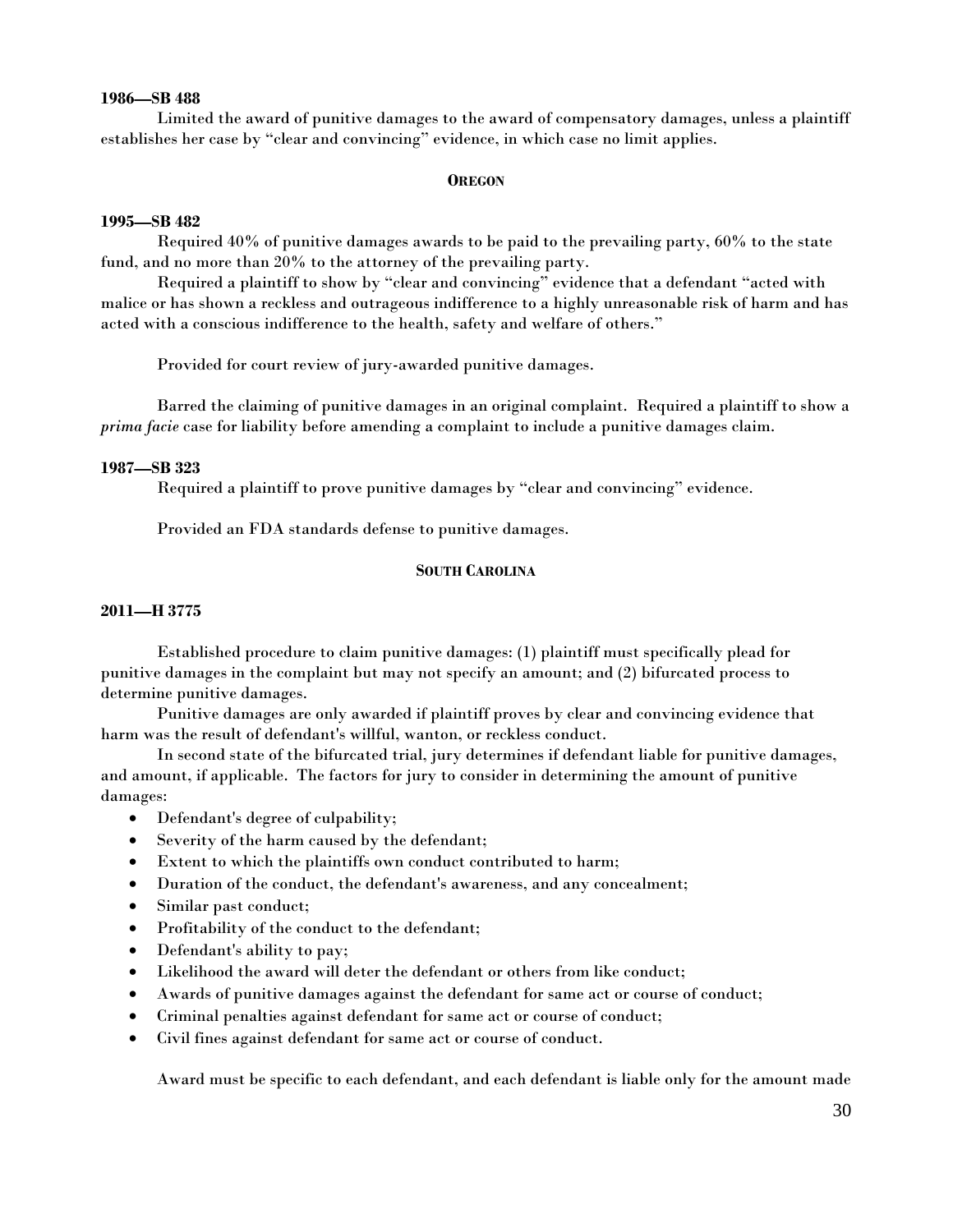against him or her.

 With respect to limitations, these limitations cannot be disclosed to the jury. If the jury returns a verdict that exceeds these limits, the court shall enter judgment for the maximum amount allowed for under this statute.

 First Limitation: punitive damages award may not exceed the greater of three times the amount of compensatory damages or \$500,000.

 Second Limitations: punitive damages must not exceed the greater of four times the amount of compensatory damages or \$2 million dollars if: (1) the wrongful conduct proven under this section was motivated primarily by unreasonable financial gain and determines that the unreasonably dangerous nature of the conduct, together with the high likelihood of injury resulting from the conduct, was known or approved by the managing agent, director, officer, or the person responsible for making policy decisions on behalf of the defendant; or (2) the defendant's actions could subject the defendant to conviction of a felony and that act or course of conduct is a proximate cause of the plaintiffs damages

 Limitations on punitive damages are not applied if: (1) at the time of injury the defendant had an intent to harm and determines that the defendant's conduct did in fact harm the claimant; or (2) the defendant has pled guilty to or been convicted of a felony arising out of the same act or course of conduct complained of by the plaintiff and that act or course of conduct is a proximate cause of the plaintiffs damages; or (3) the defendant acted or failed to act while under the influence of alcohol, drugs, other than lawfully prescribed drugs administered in accordance with a prescription, or any intentionally consumed glue, aerosol, or other toxic vapor to the degree that the defendant's judgment is substantially impaired.

The consumer price index is to be applied to the amount recoverable for punitive damages.

# **1988**

Required a plaintiff to prove punitive damages by "clear and convincing" evidence.

#### **SOUTH DAKOTA**

#### **1986—SB 280**

 Required a plaintiff to prove by "clear and convincing" evidence that a defendant acted with "willful, wanton, or malicious" conduct.

#### **TENNESSEE**

#### **2013 – S.B. 222**

Authorized the award of punitive damages in a civil action against a defendant based on vicarious liability only if the finder of fact determines by clear and convincing evidence that the act or omission was committed by a person employed in a management capacity while that person was acting within the scope of employment, the defendant was reckless in hiring or retaining the agent or employee, and the defendant authorized or approved the act with knowledge or conscious disregard that the act may result in the loss or injury.

# **2011—HB 2008/SB 1522**

 Limited punitive damages to two times compensatory damages or \$500,000, whichever is greater. Prohibited the award of punitive damages against the seller of the product, with certain exceptions and prohibited the award of punitive damages against drug or device manufacturers when the product was manufactured in accordance with relevant Federal law, with certain exceptions. Prohibited the award of punitive damages when the defendant was in compliance with relevant federal and state regulations setting forth specific standards applicable to the activity in question to protect a class of persons or entities that includes the plaintiff. The limit does not apply if the defendant had a specific intent to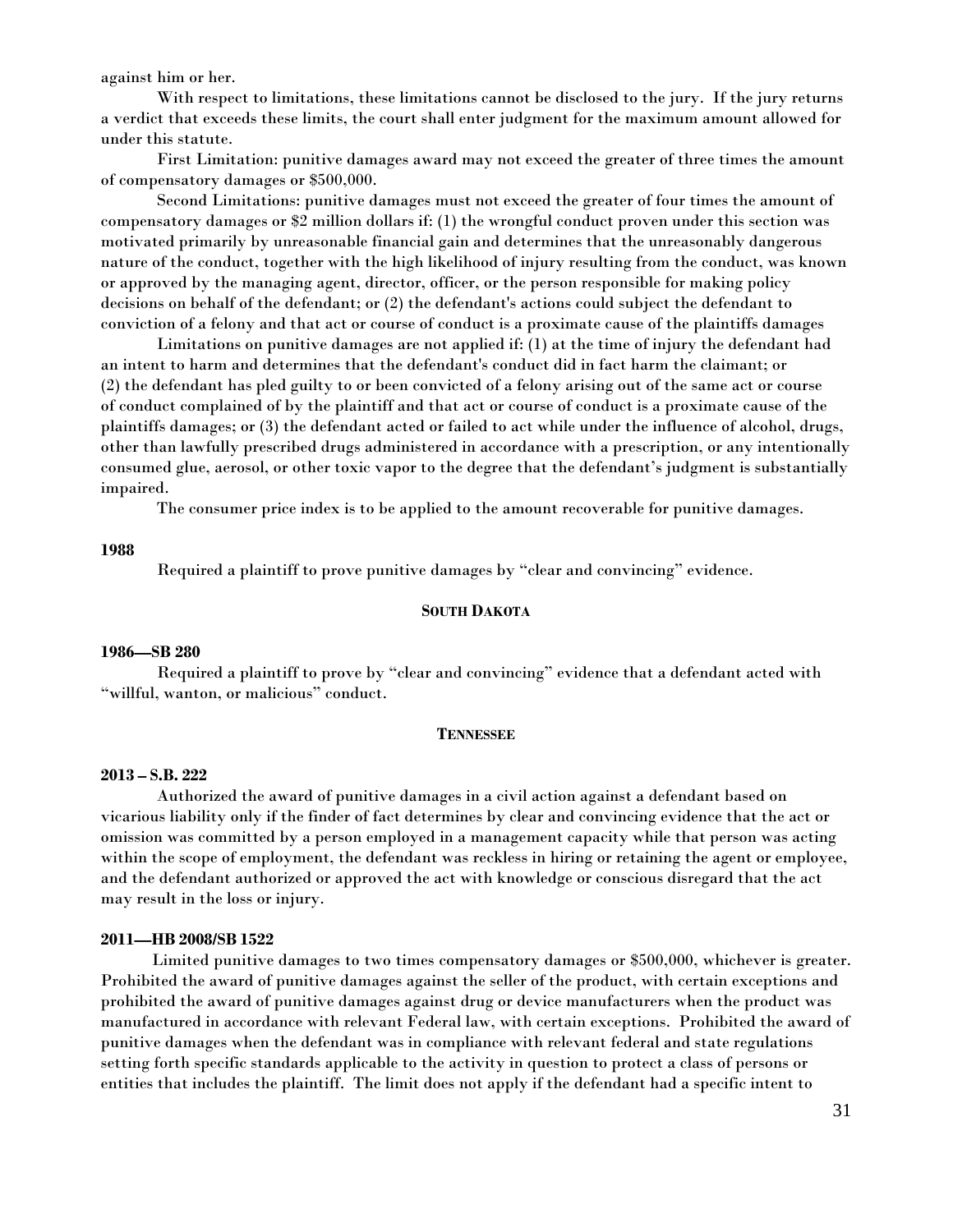inflict serious physical injury, and the defendant's intentional conduct did, in fact, injure the plaintiff.

# **TEXAS**

# **2003—HB 4**

 Required a unanimous jury verdict to award of punitive damages. Specified that jury must be so instructed.

# **1995—SB 25**

 Limited the award of punitive damages to the greater of \$200,000 or two times the award of economic damages plus non-economic damages up to \$750,000.

 Required a plaintiff to show by "clear and convincing" evidence that a defendant acted with malice, defined as the "conscious indifference to the rights, safety, or welfare of others."

 Required the determination of awards for punitive damages to be made in a separate proceeding at the request of the defendant.

# **1987—SB 5**

 Required a plaintiff to show that a defendant's actions were fraudulent, malicious, or grossly negligent.

 Limited the award of punitive damages to the greater of four times the amount of actual damages or \$200,000.

#### **UTAH**

# **1989—SB 24**

 Required a plaintiff to show by "clear and convincing" evidence that a defendant's actions were "knowing and reckless." (The law previously required only a showing that a defendant's actions were "reckless.")

Provided a government standard defense for FDA approved drugs.

 Required the determination of awards for punitive damages to be made in a separate proceeding on a defendant's motion.

Required 50% of all punitive damage awards over \$20,000 to be paid to the state fund.

# **VIRGINIA**

# **1987—SB 402**

Limited the award of punitive damages to \$350,000.

# *The Virginia Court of Appeals upheld the constitutionality of this statute in Wackenhut Applied Technologies Center Inc. v. Syngetron Protection Systems, No. 91-1655, November 1992.*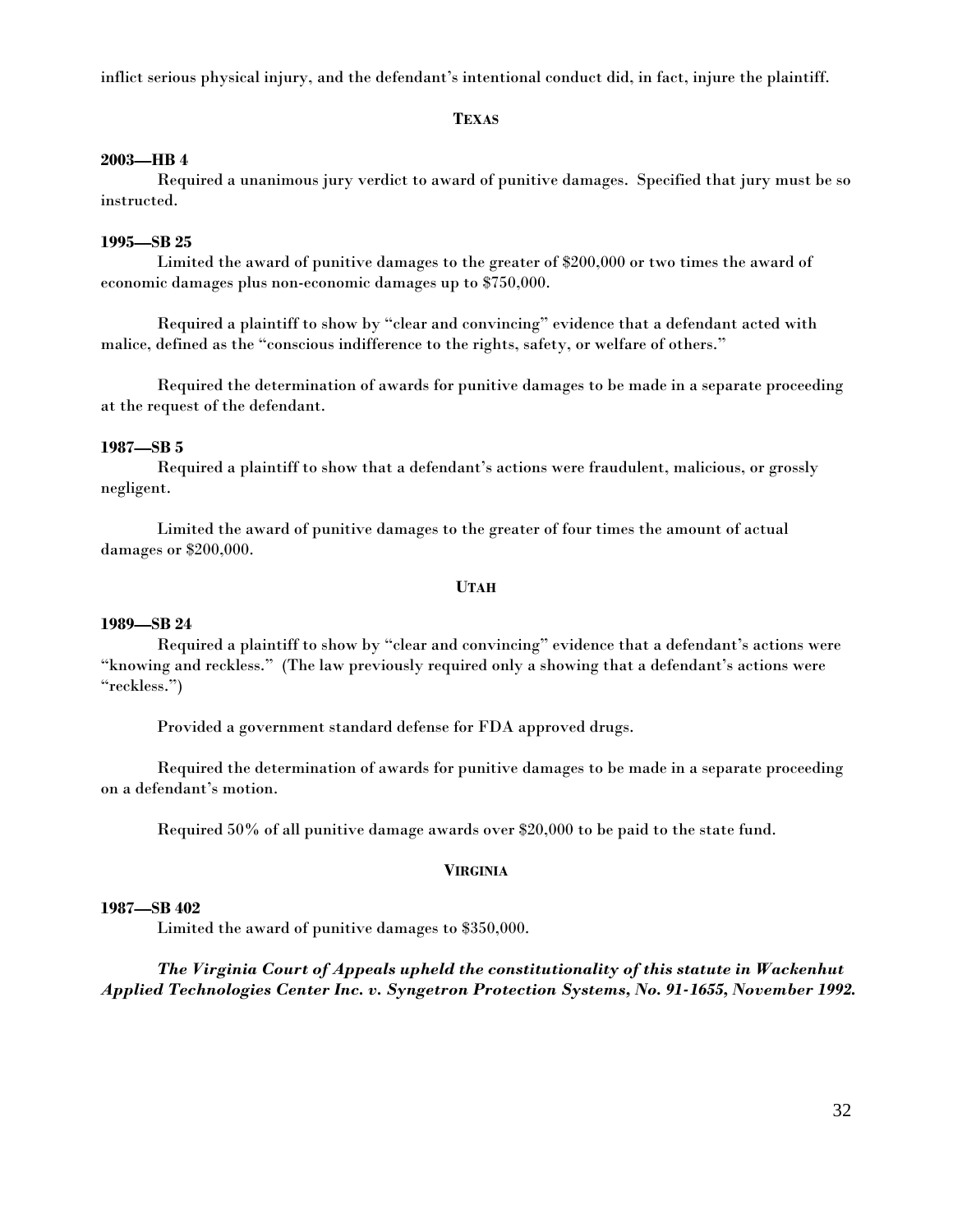# **WEST VIRGINIA**

# **2015—S.B. 421**

Requires a plaintiff, in order to recover punitive damages, to establish by clear and convincing evidence that the defendant acted with actual malice or a conscious, reckless and outrageous indifference to the health, safety and welfare of others. Limits the award of punitive damages to \$500,000 or four times the amount of compensatory damages, whichever is greater.

# **2015—S.B. 344**

Establishes limitations on certain types of compensatory damages, and on punitive damages in employment claims.

#### **WISCONSIN**

# **2011—SB 1**

Limited punitive damages to \$200,000 or two times compensatory damages, whichever is greater.

# **1995—SB 11**

 Required a plaintiff to show that a defendant acted "maliciously or in intentional disregard of the rights of the plaintiff."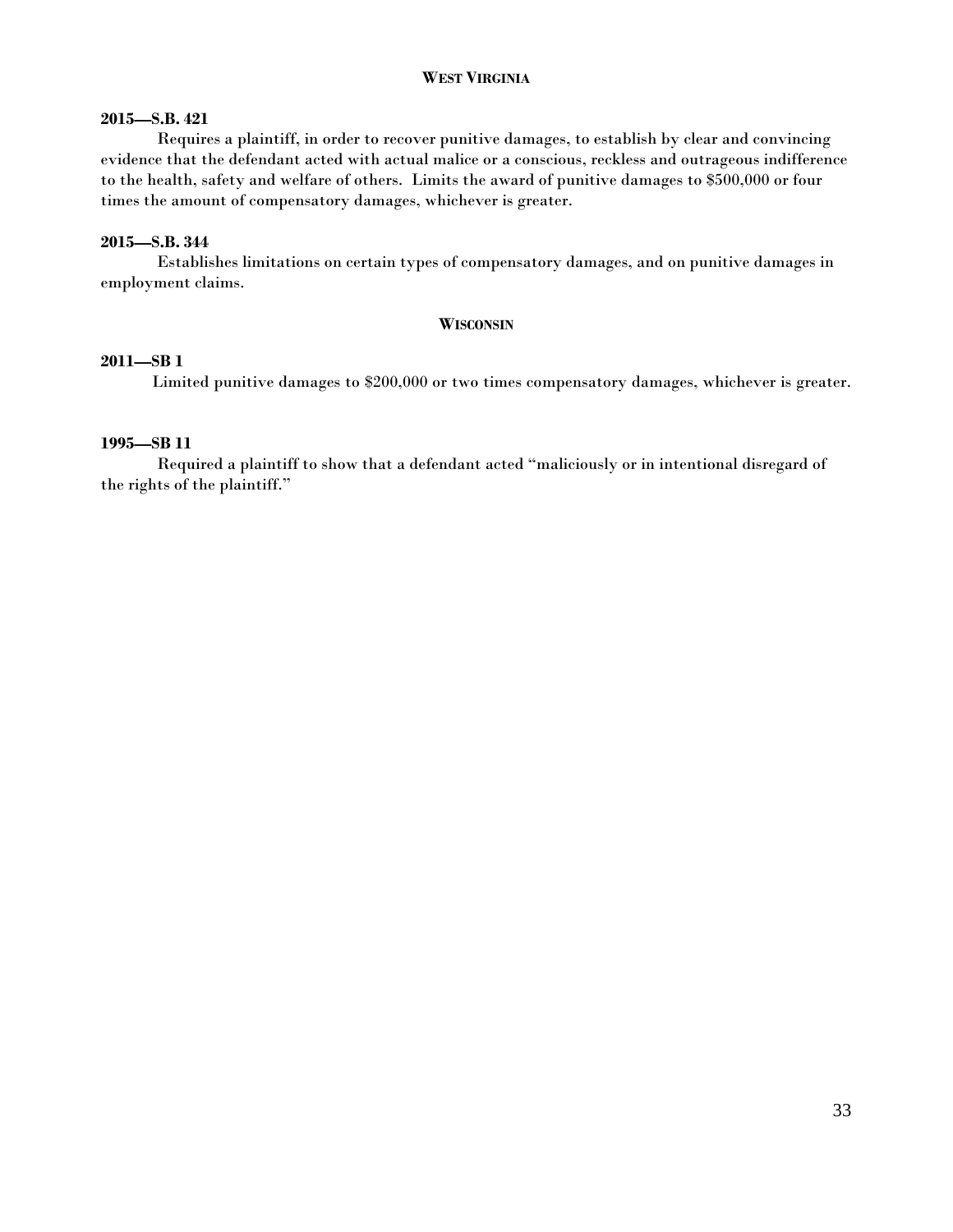# **NONECONOMIC DAMAGES**

 Damages for noneconomic losses are damages for pain and suffering, emotional distress, loss of consortium or companionship, and other intangible injuries. These damages involve no direct economic loss and have no precise value. It is very difficult for juries to assign a dollar value to these losses, given the minimal guidance they customarily receive from the court. As a result, these awards tend to be erratic and, because of the highly charged environment of personal injury trials, excessive.

 *ATRA believes that the broad and basically unguided discretion given juries in awarding damages for noneconomic loss is the single greatest contributor to the inequities and inefficiencies of the tort liability system.* It is a difficult issue to address objectively because of the emotions involved in cases of serious injury and because of the financial interests of plaintiffs' lawyers.

*Twenty-three states have modified the rules for awarding noneconomic damages. Six states have had reforms struck down as unconstitutional and five of those states have not enacted additional reforms.* 

#### **ALABAMA**

#### **1987**

Limited the award of noneconomic damages to \$250,000 in medical liability cases.

# *The Supreme Court of Alabama found the limit on noneconomic damages unconstitutional in Moore v. Mobile Infirmary Association, 592 So. 2d 156 (1991).*

#### **ALASKA**

#### **2005—SB 67**

Lowered the limit on noneconomic damages in medical liability cases to \$250,000. In the most severe cases involving disfigurement, severe impairment, and wrongful death, the limit on noneconomic damages is \$400,000.

# **1997—HB 58**

Limited the award of noneconomic damages to the greater of \$400,000 or the injured person's life expectancy in years multiplied by \$8,000, unless the plaintiff "suffers severe permanent physical impairment or severe disfigurement," in which case noneconomic damages are limited to the greater of \$1,000,000 or the injured person's life expectancy multiplied by \$25,000.

#### **1986—SB 337**

Limited the award of noneconomic damages for injuries other than physical impairment or disfigurement to \$500,000.

#### **COLORADO**

#### **2004—SB 115**

 Limited noneconomic damages in breach of contract claims by specifying that noneconomic damages may only be recovered for breach of contract when recovery of such damages is specifically authorized in the contract that is the subject of the claim. The only other circumstance under which noneconomic damages may be recovered is for any first-party claim brought against an insurer for breach of an insurance contract and that the defendant willfully and wantonly breached the contract.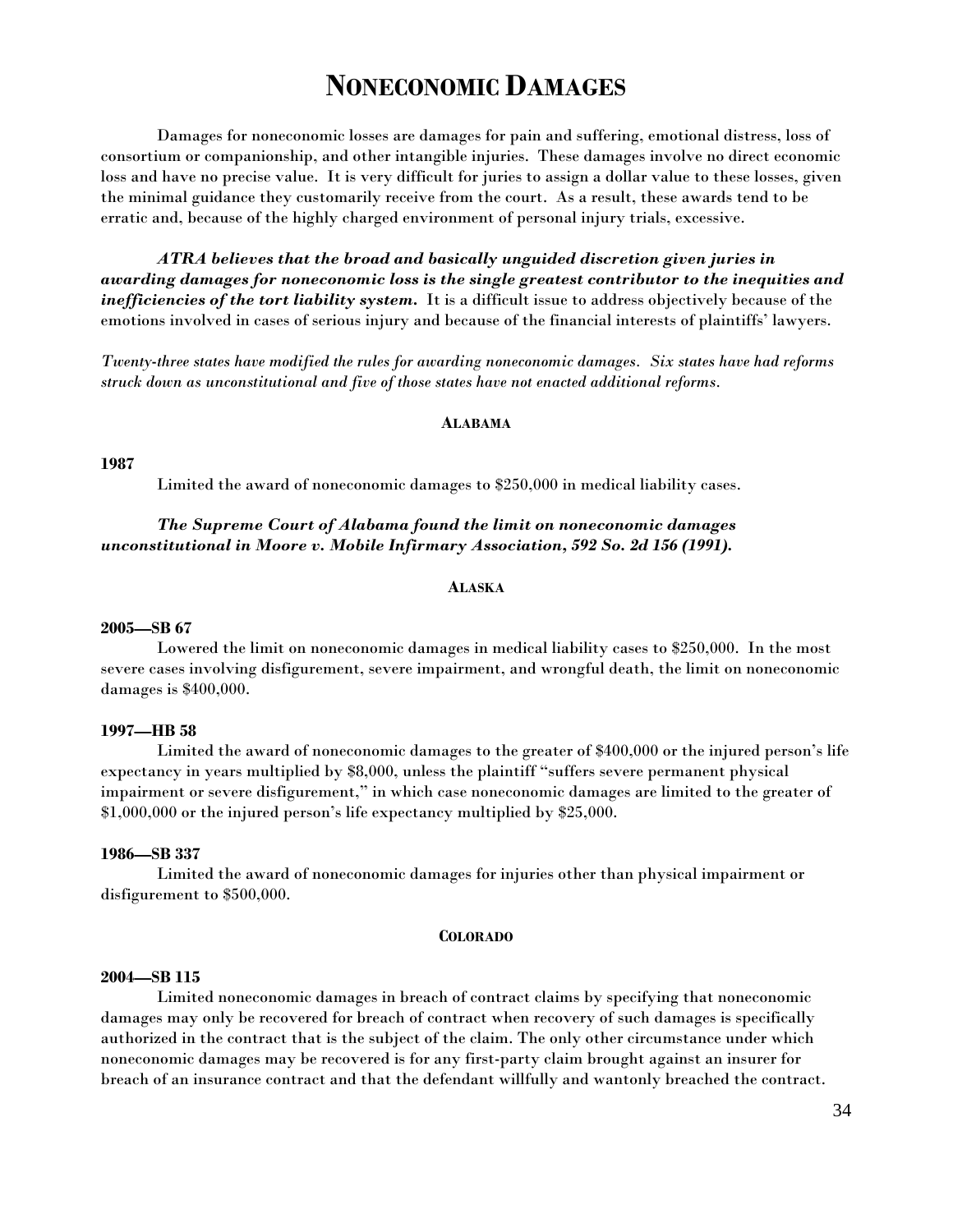# **2003—HB 1012**

Limited the award of noneconomic damages to \$300,000 in medical liability cases.

#### **1988— SB 143**

Limited the total award of damages to \$1,000,000, of which no more than \$250,000 can be for noneconomic damages.

*The \$250,000 limit on noneconomic damages in medical liability actions was held constitutional by the Colorado Supreme Court in Scholz v. Metropolitan Pathologists, P.C., No. 92-8A277, Co. Sup. Ct., April 26, 1993.* 

#### **1986—SB 67**

Limited the award of noneconomic damages to \$250,000, unless the court finds justification by "clear and convincing" evidence for a larger award, which cannot exceed \$500,000.

*The \$250,000 limit on noneconomic damages in medical liability actions was held constitutional by the Colorado Supreme Court in Scholz v. Metropolitan Pathologists, P.C., No. 92-8A277, Co. Sup. Ct., April 26, 1993.* 

#### **FLORIDA**

# **2003 –-CS/SB 2-D**

Provided for emergency room practitioner limits on noneconomic damages of \$150,000 per claimant, with an aggregate of \$300,000. Provided for emergency room facility limits on noneconomic damages of \$750,000 per claimant, with an aggregate of \$1.5 million and full setoffs for practitioner payments. Provided for non-practitioner limits on noneconomic damages of \$750,000 per claimant, with an aggregate for all claimants. Provided for practitioner limits on noneconomic damages of \$500,000 per claimant, with an aggregate limit for all claimants of \$1 million, but no single practitioner shall be liable for more than \$500,000 regardless of the number of claimants.

# *The Florida Supreme Court held the limit on noneconomic damages unconstitutional in Estate of McCall v. United States, 134 So. 3d 894 (Fla. 2014)*

#### **1988—CS/SB 6-E**

Limited the award of noneconomic damages in medical liability cases to \$250,000 if the parties agree to arbitration.

Limited the award of noneconomic damages in medical liability cases to \$350,000 if the plaintiff rejects the defendant's offer to arbitrate.

#### **1986—SB 465**

Limited the award of noneconomic damages to \$450,000.

*The Florida Supreme Court held the limit on noneconomic damages unconstitutional in Smith v. Department of Insurance, Inc., 507 So. 2d 1080 Florida, 1987.*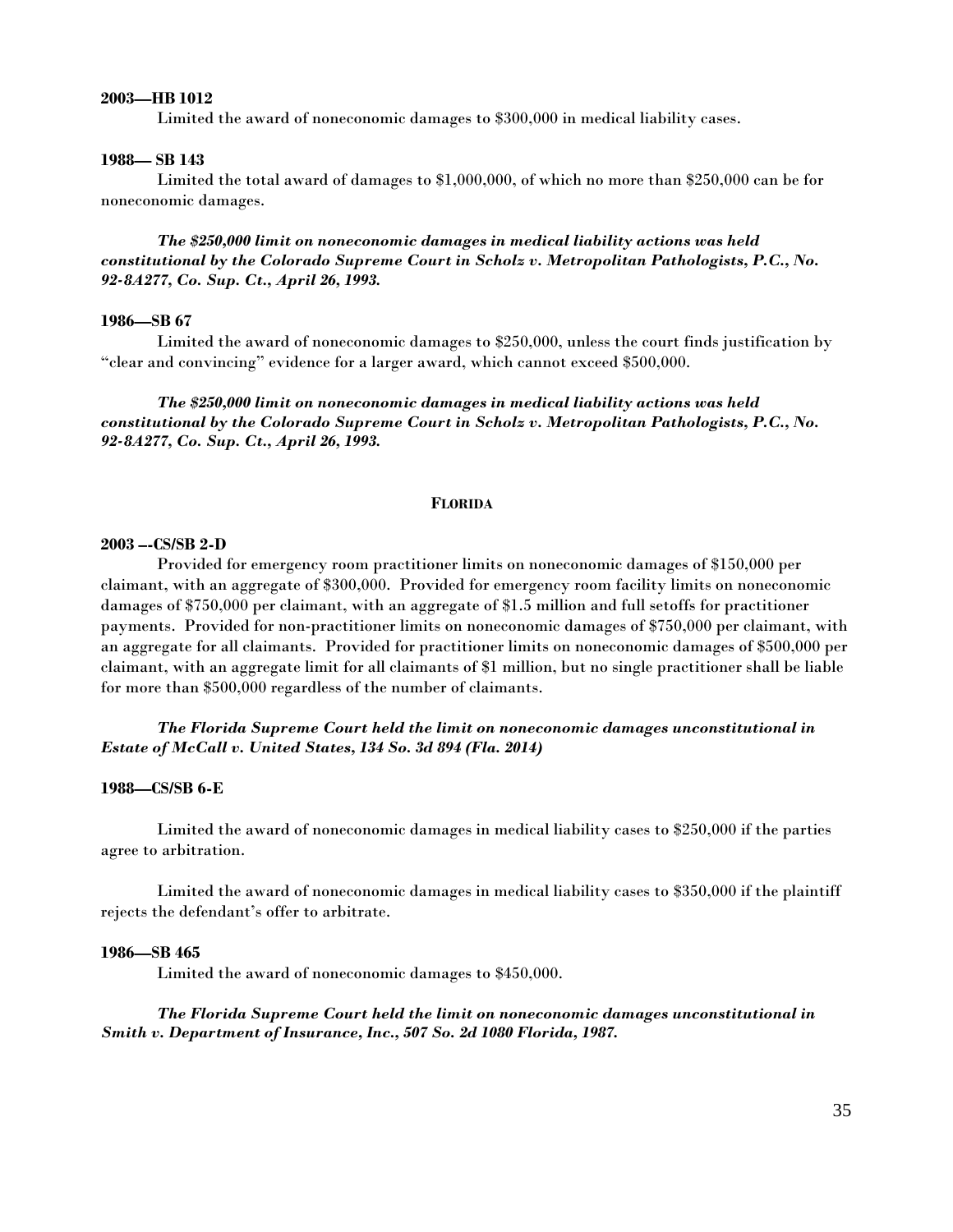# **GEORGIA**

# **2005—SB 3**

 Limited noneconomic damages to \$350,000 per healthcare provider, with an overall aggregate limit of \$1.05 million.

*The Georgia Supreme Court found the limit on noneconomic damages unconstitutional in Atlanta Oculoplastic Surgery, PC v. Nestlehutt, et. al, 286 Ga. 731, 691 S.E.2d 218. (2010)* 

# **HAWAII**

# **1986—SB S1**

Limited the award of damages for physical pain and suffering to \$375,000.

The reform does not limit the award of other noneconomic damages.

#### **IDAHO**

#### **2003—HB 92**

Limited the award of noneconomic damages to \$250,000 in personal injury cases.

# **1990—HB 574**

Removed the 1992 sunset to the \$400,000 limit on noneconomic damages enacted in 1987.

# **1987—SB 1223**

Limited the award of noneconomic damages to \$400,000; provided a sunset in June 1992.

#### **ILLINOIS**

#### **2005—SB 475**

Limited the award of noneconomic damages in medical liability cases to \$500,000 per physician and \$1 million per hospital.

# *Held unconstitutional by the Illinois Supreme Court in LeBron v. Gottlieb Mem. Hosp., 930 N.E.2d 895 (Ill. 2010).*

#### **1995—HB 20**

Limited the award of noneconomic damages in all civil actions to \$500,000 per plaintiff, indexed for inflation.

*Held unconstitutional by the Illinois Supreme Court in Best v. Taylor Machine Works, Inc., December 1997.* 

# **KANSAS**

# **1988—HB 2692**

Limited the award of noneconomic damages to \$250,000.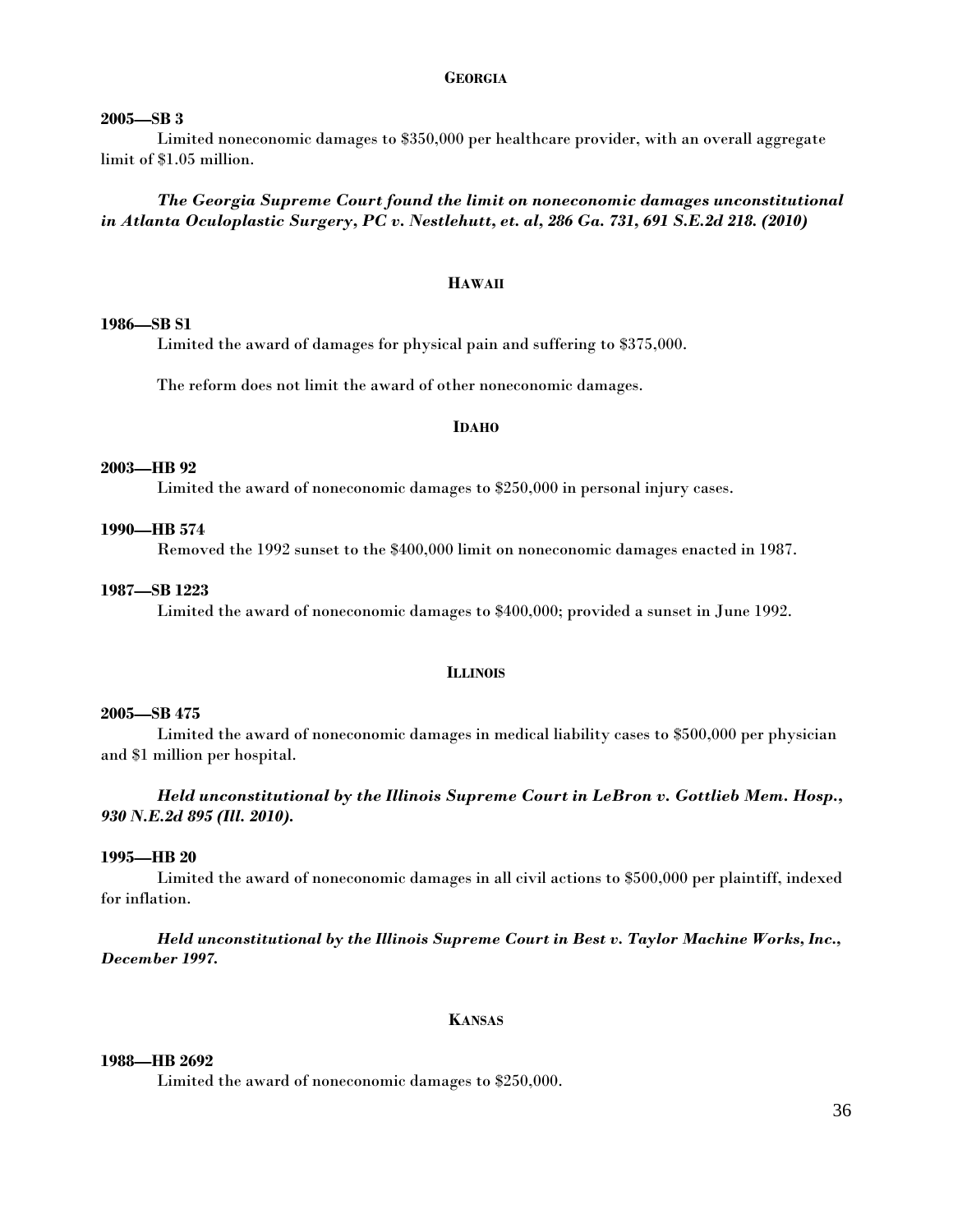#### **1987**

Limited the award of damages for pain and suffering to \$250,000. The reform does not limit the award of other noneconomic damages.

#### **MARYLAND**

#### **2001—HB 714**

 Provided that an individual driving a motor vehicle that is not covered by insurance is considered to have waived the right to recover noneconomic damages under specified circumstances.

## **1994—SB 283**

Limited the award of noneconomic damages in wrongful death actions to \$500,000, where there is one beneficiary, and \$700,000, where there are two or more beneficiaries. (The legislation somewhat countered the effect of the *Streidel* decision, which held that Maryland's \$350,000 limit on noneconomic damages did not apply in wrongful death actions.)

#### **1987—SB 237**

Limited the award of noneconomic damages in public entity lawsuits to \$200,000 per person and \$500,000 per incident.

## **1986—SB 558**

Limited the award of noneconomic damages to \$500,000.

# *The Court of Special Appeals of Maryland upheld the constitutionality of the noneconomic damages limit in Potomac Electric Co. v. Smith, 79 Md. App. 591, 558 A.2d 768 1989.*

#### **MICHIGAN**

## **1993—SB 270 (H-2)**

Limited the award of noneconomic damages in medical liability cases to \$280,000 for ordinary occurrences, and \$500,000 for incidents falling within certain exceptions.

#### **MINNESOTA**

## **1986—SB 2078**

Limited the award of damages for loss of consortium, emotional distress, or embarrassment to \$400,000. The reform does not limit the award of other noneconomic damages, such as pain and suffering.

#### **MISSISSIPPI**

## **2004—HB 13 (special session)**

 Limited the recovery of noneconomic damages in all civil cases, with the exception of medical liability actions, to \$1 million.

 Established a hard cap of \$500,000 on noneconomic damages in medical liability cases (the \$500,000 cap that was passed during a special session in 2002 contained an escalator clause which would have raised the cap to \$750,000 in 2011 and \$1 million in 2017).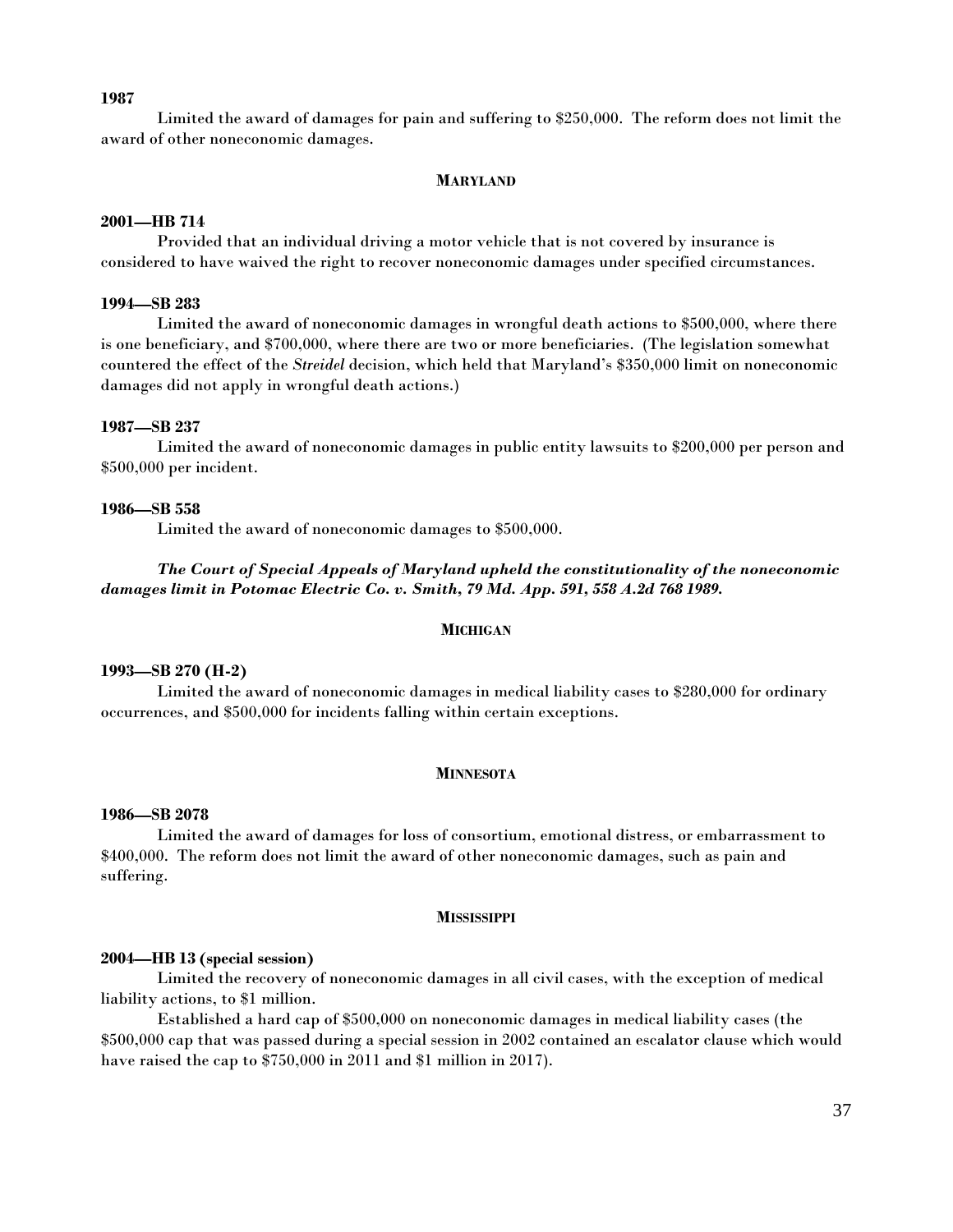# **2002—HB 2**

In medical malpractice cases, limited noneconomic damages to \$500,000 from Jan. 1, 2003 until July 1, 2011, \$750,000 from July 1, 2011 until July 1, 2017, and \$1 million after July 1, 2017, unless a judge were to determine that a jury could impose punitive damages.

## **MISSOURI**

## **2015—S.B. 239**

Replaces English common law causes of action for medical malpractice claims with statutory causes of action, and provides for limits on noneconomic damages for those statutory causes of action. Limits noneconomic damages to \$400,000, and \$700,000 in catastrophic cases. It also places a limit of \$700,000 in wrongful death cases.

## **2005—HB 393**

Limited the award of noneconomic damages in medical liability cases to \$350,000 regardless of the number of defendants in the case.

# *Held unconstitutional by Missouri Supreme Court in Watts ex rel. Watts v. Lester E. Cox Med. Ctrs., 376 S.W.3d 633*

 *(Mo.2012).* 

## **MONTANA**

#### **1995—HB 309**

Limited the award of noneconomic damages in medical malpractice cases to \$250,000.

Provided for the periodic payment of future damages over \$50,000.

#### **NEVADA**

## **2002—AB 1**

Limited the award of noneconomic damages in medical malpractice cases to \$350,000, except in cases involving "gross malpractice" or upon a judicial determination that there is "clear and convincing evidence" that the noneconomic award should exceed the cap.

# **NORTH CAROLINA**

## **2011 – SB 33**

 Limited noneconomic damages in medical liability cases to \$500,000 against all defendants. The limit is subject to adjustments every three years starting on January 1, 2014, based on the Consumer Price Index. The legislation does provide for an exception to the limit if: (1) the plaintiff suffered disfigurement, loss of use of part of the body, permanent injury or death; and (2) the defendant's acts or failures, which are the proximate cause of the plaintiff's injuries, were committed in reckless disregard of the rights of others, grossly negligent, fraudulent, intentional or with malice.

# **NORTH DAKOTA**

### **1995—HB 1050**

Limited the award of noneconomic damages in medical liability cases to \$500,000. The reform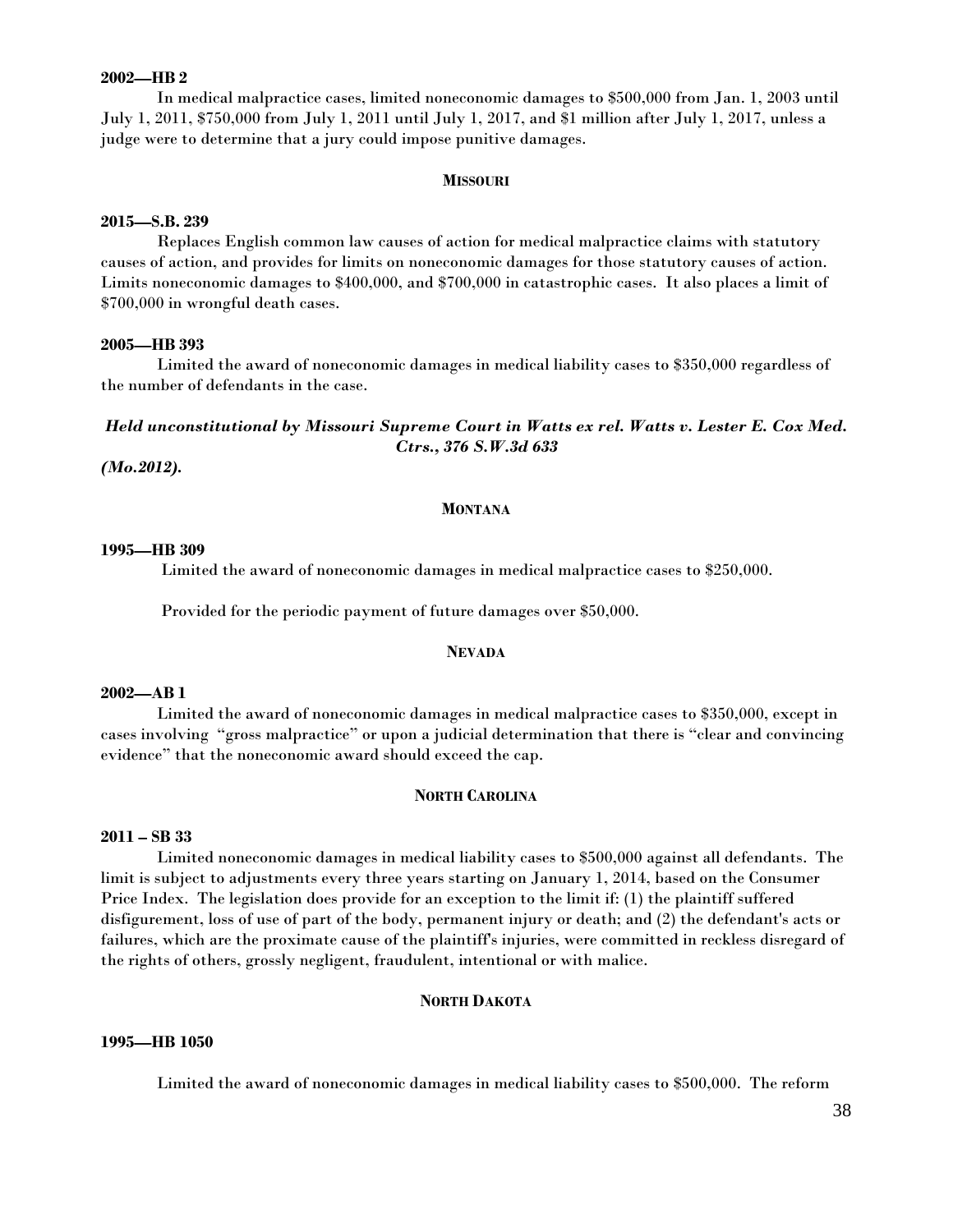included a provision for alternative dispute resolution.

## **NEW HAMPSHIRE**

#### **1986—HB 513**

Limited the award of noneconomic damages to \$875,000.

# *The New Hampshire Supreme Court held this statute unconstitutional in Brannigan v. Usitalo, No. 90-377, March 13, 1991.*

#### **OHIO**

#### **2004-Am. Sub. SB 80**

Limited noneconomic damages in cases involving noncatastrophic injuries to the greater of \$250,000 or three times economic damages up to \$350,000, per plaintiff, with a maximum limit of \$500,000 per occurrence. Limits applied to all cases but medical liability cases. Specified that juries may not consider the following when determining noneconomic damages: (1) evidence of a defendant's alleged wrongdoing, misconduct or guilt; (2) evidence of the defendant's wealth or financial resources; (3) all other evidence that is offered for the purpose of punishing the defendant. Finally, S.B. 80 specified procedures and guidelines, based on ALEC's Full and Fair Noneconomic Damages Act, for trial courts to review (upon a motion) noneconomic damage awards.

## **2003—SB 281**

Limited the award of noneconomic damages in medical malpractice cases to \$350,000, with a provision to allow the cap to rise to \$1 million, depending on the severity of the injuries and the number of plaintiffs involved in the suit.

## **1997—HB 350**

 Limited the award of noneconomic damages to the greater of \$250,000 or three times economic damages to a maximum of \$500,000, unless there is a finding that a plaintiff suffered:

1) a permanent and severe physical deformity; or

2) a permanent physical functional injury that permanently prevents her from being able to independently care for herself and perform life sustaining activities.

 If a plaintiff establishes the criteria set forth above, noneconomic damages are limited to the greater of \$1 million or \$35,000 times the number of years remaining in the plaintiff's expected life.

# *Held unconstitutional by the Ohio Supreme Court in Ohio Academy of Trial Lawyers v. Sheward, August 1999.*

#### **OKLAHOMA**

#### **2011-HB 2128**

 Reduced the limit on the amount of noneconomic damages that may be awarded for noneconomic loss arising from a claim of bodily injury from \$400,000 to \$350,000. Did not impact damages such as lost wages, medical expenses and future loss of expected wages, and laid out exceptions to the limit in case of gross negligence, reckless disregard, intentional actions, or malicious conduct.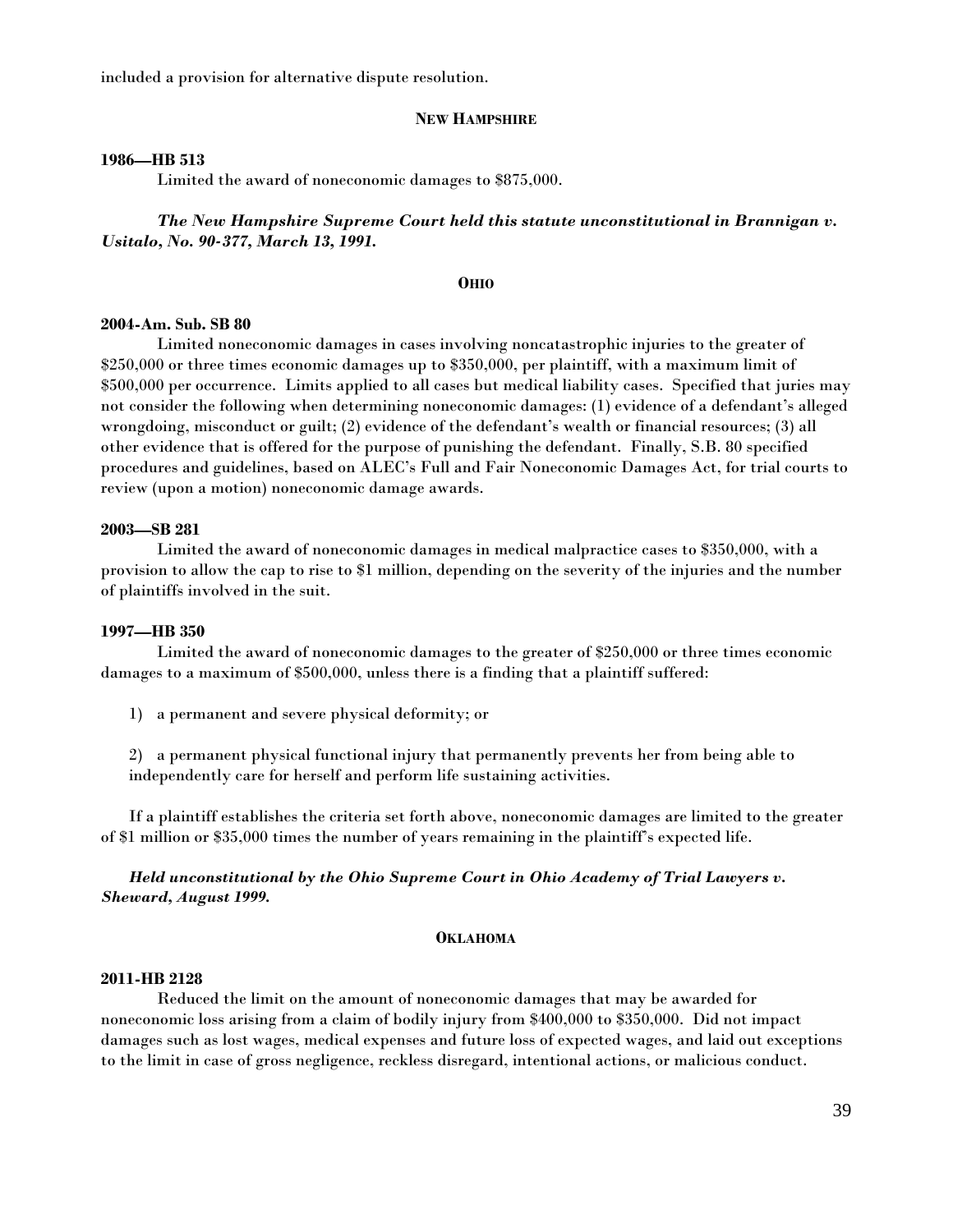## **2009 – HB 1063**

Provided that in any civil action arising from a claimed bodily injury, the amount of compensation which a trier of fact may award a plaintiff for noneconomic loss shall not exceed \$400,000, except under certain circumstances.

# *Held unconstitutional by the Oklahoma Supreme Court in Douglas v. Cox Retirement Properties, June 2013.*

## **2004—HB 2661**

Limited noneconomic damages to \$300,000 in medical liability cases provided the defendant made an offer of judgment and the amount of the verdict is less than one-and-a-half times the amount of the final offer of judgment. Indexed the limit to inflation. Noneconomic damages do not include, by definition, exemplary damages. Limit on noneconomic damages may be lifted if nine of more members of the jury find by clear and convincing evidence that the defendant committed negligence or if nine or more members of the jury find by a preponderance of the evidence that the conduct of the defendant was willful or wanton. Provided, however, that the judge must, before submitting such determination to the jury, make a threshold determination that there is evidence from which the jury could reasonable make the findings set forth in the case. Provided that if the jury returns a verdict that is greater than \$300,000 but less than one-and-a-half times the amount of the final offer of judgment, the court shall submit additional forms of possible verdicts to the jury covering possible determinations of negligence and/or willful and wanton conduct. Provided that limited do not apply to wrongful death action. *Provisions of this section sunsets on November 1, 2010.* 

Ob/gyn's and emergency room care: Extended the sunset provisions on the limit on noneconomic damages for ob/gyn's and emergency care situations (SB 629, 2003) from July 1, 2008 until November 1, 2010.

#### **2003—SB 629**

 Limited the award of noneconomic damages to \$350,000 in cases involving pregnancy (labor, delivery, and post partum period) as well as emergency care.

#### **OREGON**

## **1987—SB 323**

Limited the award of noneconomic damages to \$500,000.

 *The Oregon Supreme Court declared the \$500,000 limit on noneconomic damages unconstitutional in the case of Larkin v. Senco Products, Inc. — P.2d. — , 1999 WL 498088 Or. July 15, 1999.*

#### **SOUTH CAROLINA**

#### **2005—S83**

 Limited noneconomic damages in medical liability cases to \$350,000 per provider, with an overall aggregate limit of \$1.05 million.

## **TENNESSEE**

## **2011—HB 2008 / SB 1522**

Limited noneconomic damages to \$750,000 per occurrence in medical liability actions, and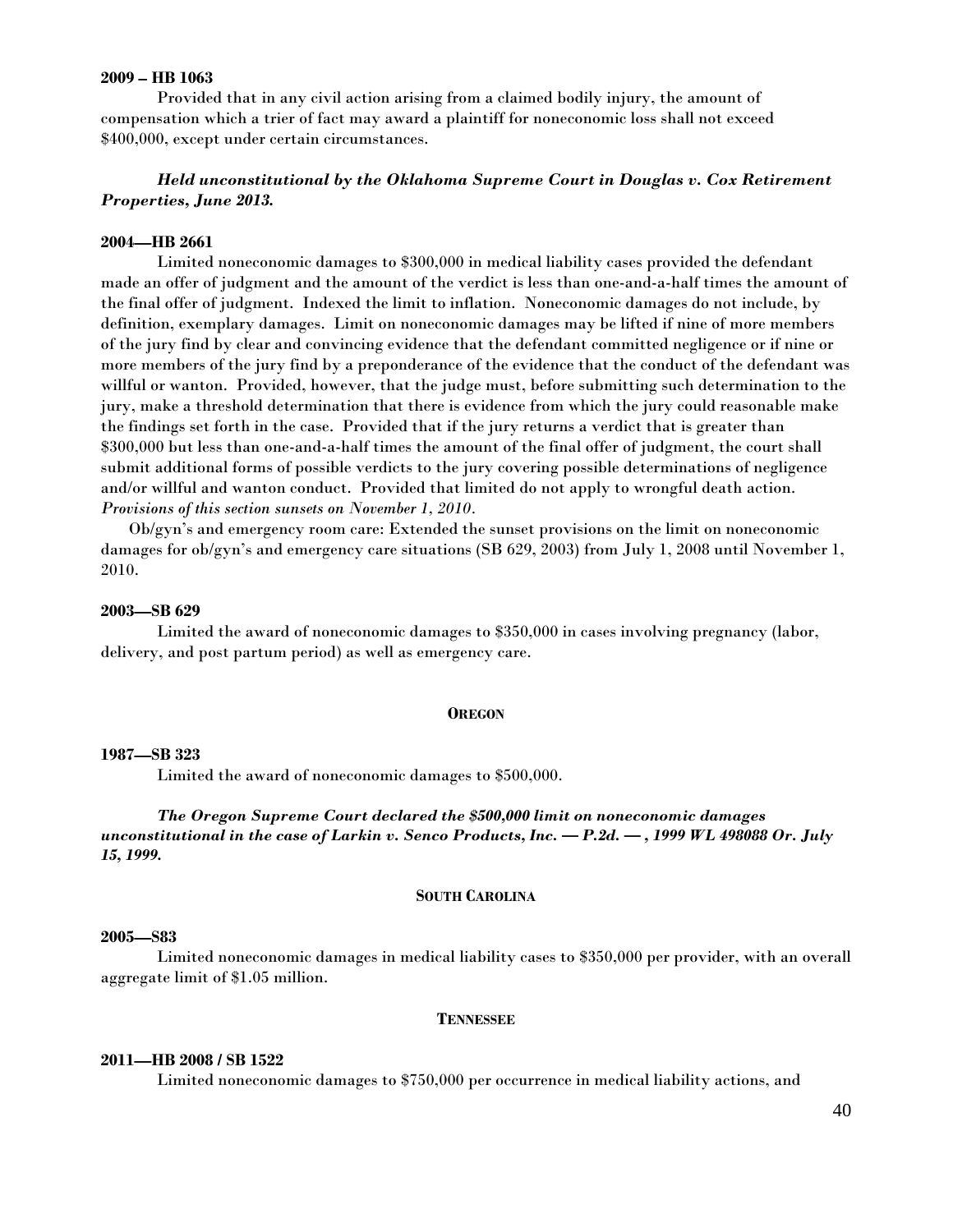provided for a limit of \$1 million if the injury or loss is catastrophic in nature. The limit does not apply if the defendant had a specific intent to inflict serious physical injury, and the defendant's intentional conduct did, in fact, injure the plaintiff.

**TEXAS**

## **2003—H.J.R. 3 (PROPOSITION 12)**

Constitutional amendment that provided the Texas Legislature with the authority to place limits on noneconomic damages.

## **2003—HB 4**

 Limited the award of noneconomic damages in medical malpractice cases to \$250,000 against all doctors and health care practitioners and a \$250,000 per-facility cap against health care facilities such as hospitals and nursing homes, with an overall cap of \$500,000 against health care facilities, creating in effect an overall limit of noneconomic damages in medical malpractice cases of \$750,000.

# **UTAH**

## **2015—H.B. 34**

Limits the amount of damages recoverable in personal injury actions when the injured person dies before judgment or settlement of causes unrelated to the action. Provides that in no event shall an award of general damages against a wrongdoer or insurer exceed a specified amount of available liability, uninsured or underinsured motor vehicle coverage.

## **2010—S.B. 145**

Provided for limit on noneconomic damages in medical liability cases of \$350,000 for causes of action arising after May 15, 2010.

#### **2001—SB 129**

Modified the limit on noneconomic damages in medical liability cases. For a cause of action arising before July 1, 2001, limited noneconomic damages to \$250,000. For a cause of action arising on or after July 1, 2001 and before July 1, 2002, the limit is adjusted to \$400,000. For a cause of action arising on or after July 1, 2002, the limit shall be adjusted for inflation by July 15 of each year. Limits are to be rounded to the nearest \$10,000 and apply to a cause of action arising on or after the date the annual adjustment is made. Inflation is defined as the seasonally adjusted consumer price index for all urban consumers as published by the Bureau of Labor Statistics of the United States Department of Labor.

#### **WASHINGTON**

#### **1986—SB 4630**

 Limited the award of noneconomic damages for bodily injury to .43% times the average annual wage times the plaintiff's life expectancy (no less than 15 years).

# *The Washington Supreme Court held the limit on noneconomic damages unconstitutional in Sofie v. Fibreboard Corp., 112 Wash. 2d 636, 771 P. 2d 1989).*

## **WEST VIRGINIA**

## **2007—SB 194**

Limited appeal bond amounts to \$50 million, adjusted for inflation.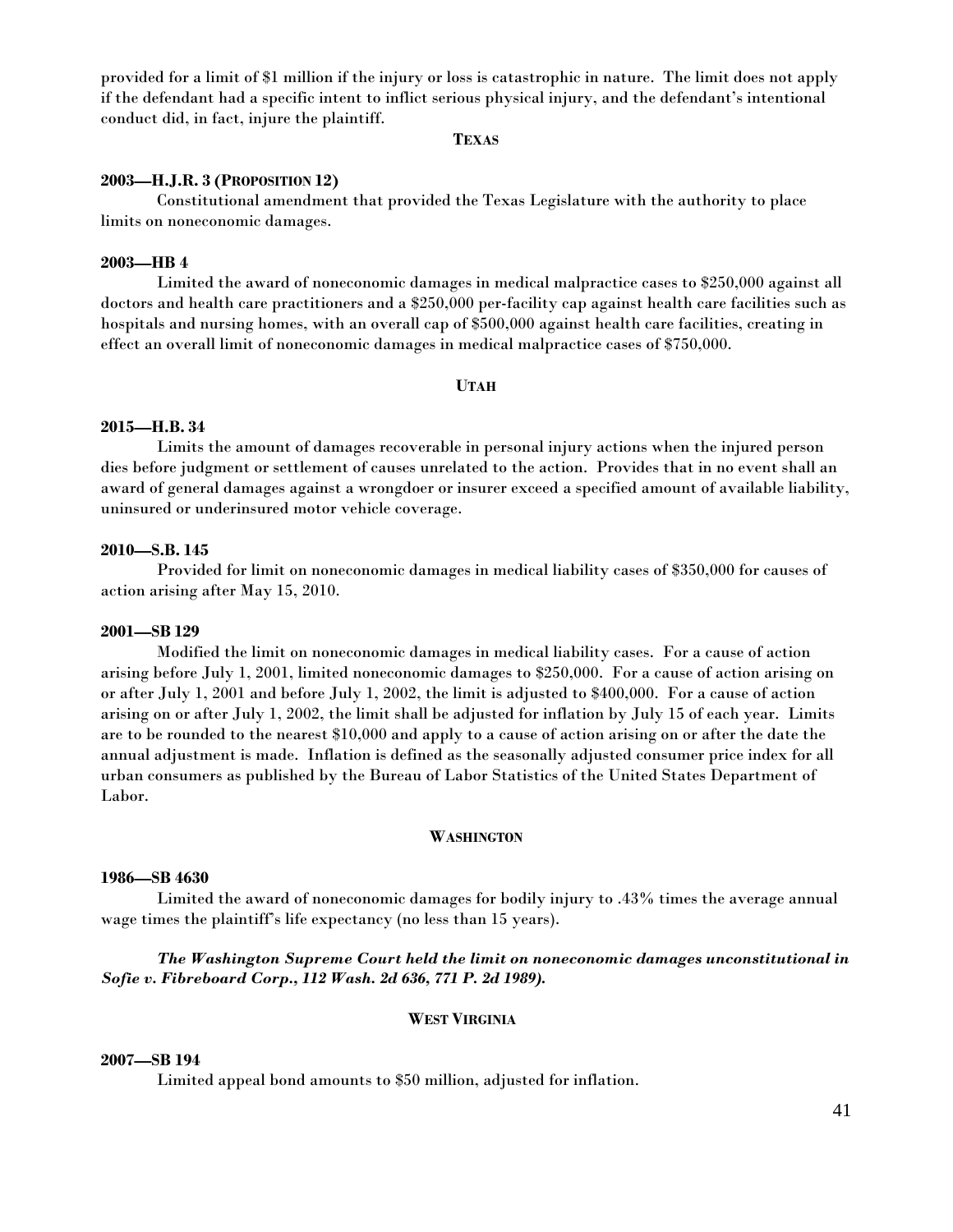## **2003—HB 2122**

 Limited the award of noneconomic damages in medical malpractice cases to \$250,000 to \$500,000 depending on the severity of the injuries.

#### **WISCONSIN**

## **2012 - S.B. 202**

Eliminated punitive and compensatory damages under the Wisconsin Fair Employment Act (WFEA) – a 2009 invention in Wisconsin law. This forced Wisconsin employers to not only defend WFEA claims in the administrative hearing process, but also then re-litigate the same case in State Court in a full jury trial (or in a new trial to the court) in defense of potential punitive and compensatory damages, and additional costs and attorney fees. At the same time, Wisconsin employers continued to be forced to defend simultaneously cross-filed claims under federal laws based on the same facts and alleged types of claims before federal agencies, and then in state or federal court under federal law. The types of damages WFEA made available were already accessible under several federal statutes under which much litigation came.

## **2006—AB 1073**

Limited the award of noneconomic damages in medical liability cases to \$750,000.

## **1995—AB 36**

 Limited the award of noneconomic damages in medical liability cases to \$350,000, indexed for inflation.

 *The Wisconsin Supreme Court held the limit on noneconomic damages unconstitutional in Matthew Ferdon v. Wisconsin Patients Compensation Fund (2003AP988).*

#### **WYOMING**

#### **2007—HB 196**

Limited appeal bond amounts to \$25 million. Contained \$2 million limit for individuals or small businesses defined as an employer with 50 or fewer employees.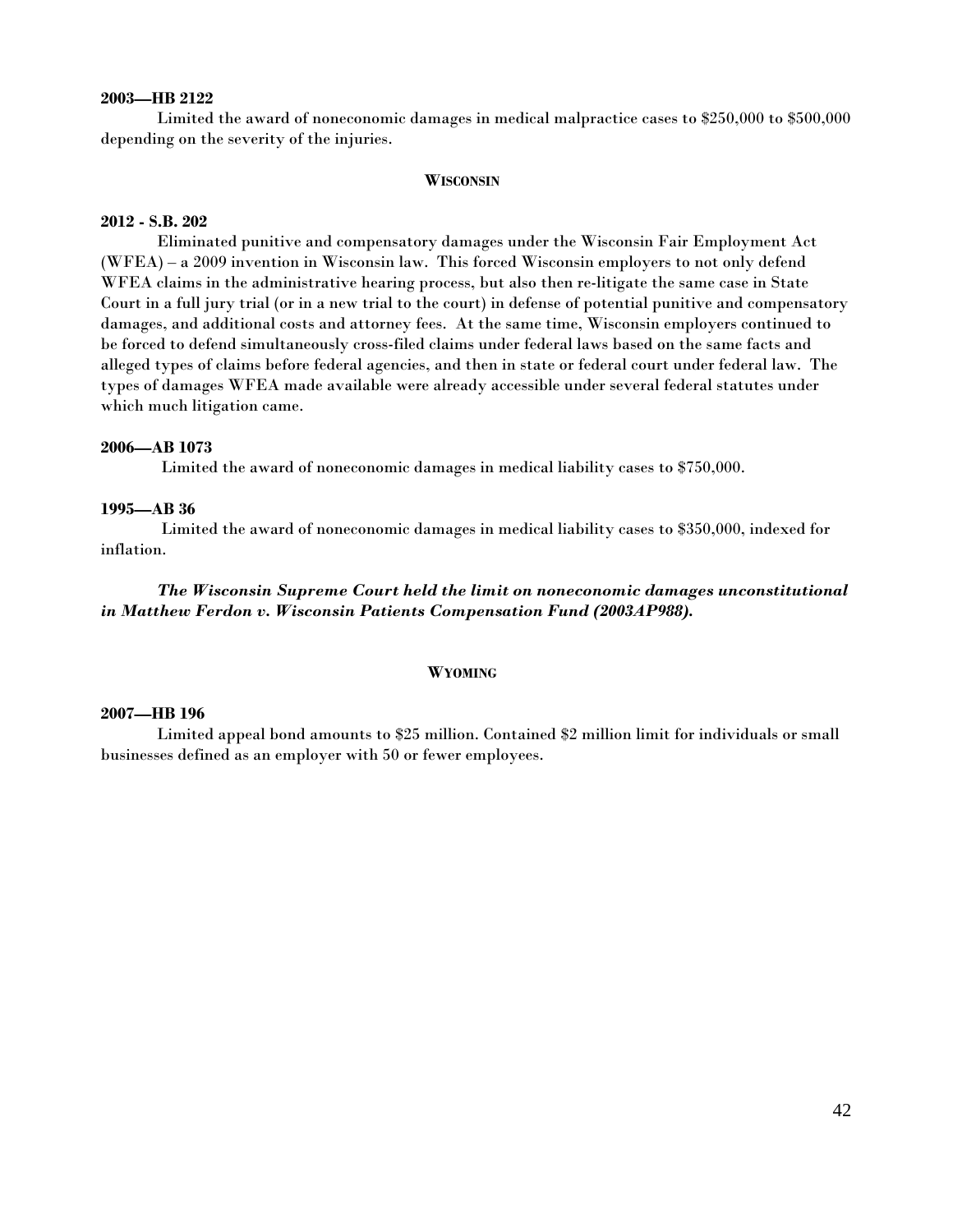# **PREJUDGMENT INTEREST**

In the absence of an applicable statute or rule, the courts generally applied the traditional common law rule that prejudgment interest was not available in tort actions since the claim for damages was unliquidated. In an effort to compensate tort plaintiffs for the often-considerable lag between the event giving rise to the cause of action, or filing of the lawsuit, and the actual payment of the damages, many state legislatures have enacted laws that provide for or allow prejudgment interest in particular tort actions or under particular circumstances. In addition to seeking to compensate the plaintiff fully for losses incurred, the goal of such statutes is to encourage early settlements and to reduce delay in the disposition of cases, thereby lessening congestion in the courts. Although well-intended, the practical effects of prejudgment interest statutes can be inequitable and counter-productive. Prejudgment interest laws can, for example, result in over-compensation, hold a defendant financially responsible for delay it may not have caused, and impede settlement.

At a time when policymakers are attempting to lower the cost of the liability system in an equitable and just manner, prejudgment interest laws that currently exist and new proposals should be reviewed to ensure that they are structured fairly and in a way designed to foster settlement. At a minimum, the interest rate should reflect prevailing interest rates by being indexed to the treasury bill rate at the time the claim was filed and an offer of judgment provision should be included.

*Twenty-one states have enacted prejudgment interest reforms.* 

## **ALABAMA**

#### **2011—S.B. 207**

Changed the interest rate on judgments from 12% to 7.5%.

## **ALASKA**

#### **1997—HB 58**

Set prejudgment interest rates at the Twelfth Federal Reserve District's discount rate plus 3%.

Prohibited the assessment of prejudgment interest for future damages and punitive damages.

#### **COLORADO**

#### **1995—SB 165**

 Limited the amount of prejudgment interest that can be assessed between accrual of the action and filing of the claim to below the \$1,000,000 limit on the total amount recoverable in medical liability claims.

#### **FLORIDA**

## **2011—H.B. 267**

Provided that the judgment interest rate will be set in accordance with the interest rate as set by the Chief Financial Officer based on the discount rate of the Federal Reserve Bank of New York for the preceding 12 months plus 400 basis points (4 percent). The interest rate on the judgment is to be adjusted annually on January 1 of each year.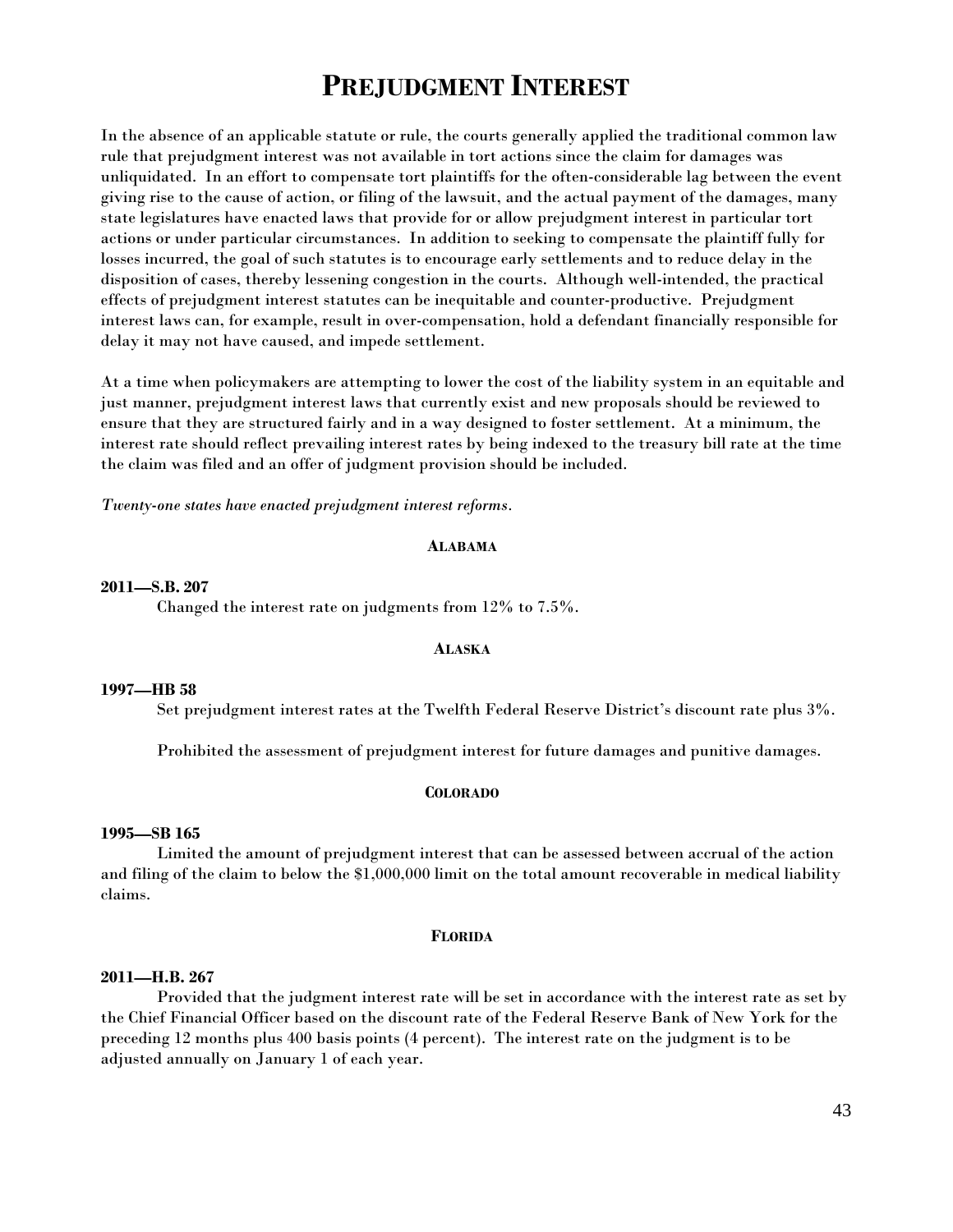## **GEORGIA**

# **2003—HB 792**

Set prejudgment interest rates at the Federal Reserve's prime interest rate plus 3%.

## **IOWA**

## **1997—HF 693**

Set prejudgment interest rates at the U.S. Treasury Rate plus 2%.

# **1987—SF 482**

 Prohibited the assessment of prejudgment interest for future damages. (Other interest accrues from the date of commencement of the actions at a rate based on the U.S. Treasury Bill.)

#### **LOUISIANA**

# **1997**

 Set prejudgment interest rates at the average Treasury Bill rate for 52 weeks plus 2%. Provided varying rates of prejudgment interest for actions pending or filed during the last 10 years.

# **1987—HB 1690**

Set prejudgment interest rates at the prime rate plus 1% with a floor of 7% and a cap of 14%.

#### **MAINE**

## **1988—LD 2520**

Set prejudgment interest rates and postjudgment interest rates at the U.S. Treasury Bill rate.

## **MICHIGAN**

# **1986—HB 5154**

Prohibited the assessment of prejudgment interest on awards for future damages.

## **MINNESOTA**

# **1986—SB 2078**

Prohibited the assessment of prejudgment interest on awards for future damages.

#### **MISSOURI**

# **2005—HB 393**

Specified that prejudgment interest is to be calculated at an interest rate equal to the Federal Funds Rate plus three percent.

#### **1987— HB 700**

Permitted the assessment of prejudgment interest only in cases where the judgment exceeds a settlement offer.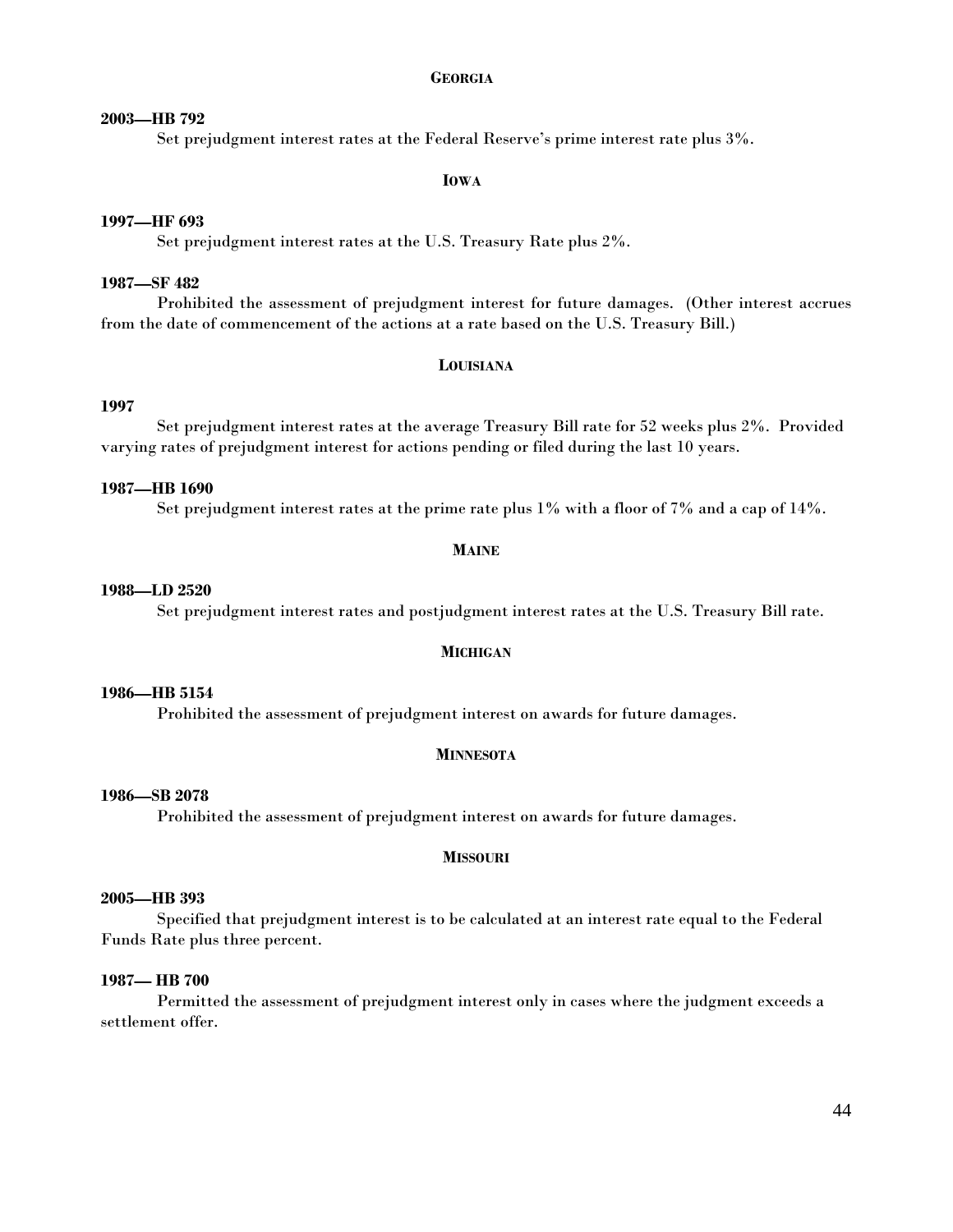#### **NEBRASKA**

# **1986—LB 298**

Set the prejudgment interest rate at 1% above the rate of the U.S. Treasury Bill.

 The reform included an offer of judgment provision that permitted the award of prejudgment interest for unreasonable failure to settle.

#### **NEW HAMPSHIRE**

## **2001—HB 140**

Set the prejudgment interest rate at the 26-week discount U.S. Treasury Bill rate.

#### **OHIO**

## **2003—HB 212**

 Changed the pre-judgment interest rate from a flat ten percent per annum, to a rate based upon the federal short-term rate, unless a written contract provides a different rate of interest. Changed the rules on when pre-judgment interest may accrue.

#### **OKLAHOMA**

## **2013 – S.B. 1080**

Provided that if a rate of interest is specified in a contract and does not exceed the lawful rate, postjudgment interest shall be calculated at the contractual rate.

## **2009—HB 1603**

Provided that prejudgment interest does not begin to accrue until two years after the beginning of a lawsuit; reduced the interest rate charged.

# *Held unconstitutional by the Oklahoma Supreme Court in Douglas v. Cox Retirement Properties, June 2013.*

#### **2004—HB 2661**

 Set postjudgment and prejudgment interest rate at the prime rate plus 2 percent (effective January 1, 2005).

## **2003—SB 629**

 Set the prejudgment interest rate in medical malpractice cases to the average U.S. Treasury Rate of the preceding calendar year.

#### **1986—SB 488**

Prohibited the assessment of prejudgment interest on punitive damages awards.

Set the prejudgment interest rate at 4% above the rate on the U.S. Treasury Bill.

#### **RHODE ISLAND**

## **1987—HB 5885**

Set the prejudgment interest rate at the U.S. Treasury Bill rate. Provided that interest accrues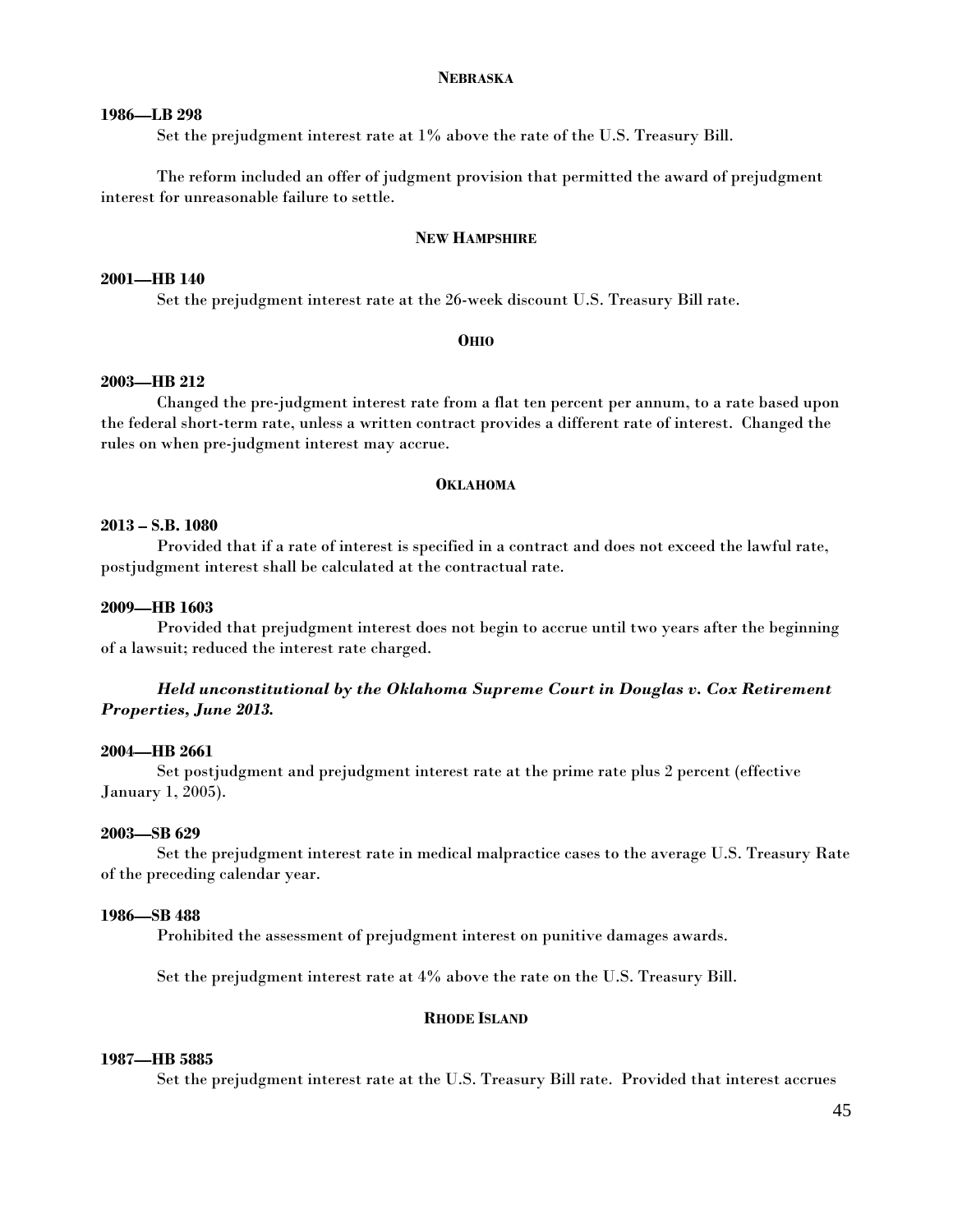from the date the lawsuit is filed.

## **TENNESSEE**

#### **2012- HB 2982**

This bill established the Federal Reserve weekly average prime loan rate as the standard interest rate on judgments so long as such rate does not exceed 10%.

#### **TEXAS**

## **2003—HB 4**

 Set the prejudgment interest rate to the New York Federal Reserve prime rate, with a floor of 5% and a ceiling of 15%.

#### **1987—SB 6**

Limited the period during which prejudgment interest may accrue if the defendant has made an offer to settle.

#### **UTAH**

#### **2014 - S.B. 69**

Requires that in order for a plaintiff to receive prejudgment interest, the plaintiff shall have tendered an offer of settlement. S.B. 69 provides that prejudgment interest is only calculated from the date of a qualifying offer. Under this legislation, the prejudgment interest rate is limited to two percentage points above the prime rate, as published by the Federal Reserve, but it may not be lower than 5% or higher than 10%.

#### **WEST VIRGINIA**

## **2006—SB 576**

Set the prejudgment interest rate with a floor of 7% and a ceiling of 11%.

#### **WISCONSIN**

#### **2011—Special Session SB 14**

 Changed the pre- and post judgment interest rate in all civil cases from 12 percent to the Federal Reserve prime rate plus one percent, and provided the rate to be set twice a year (January 1 and July 1).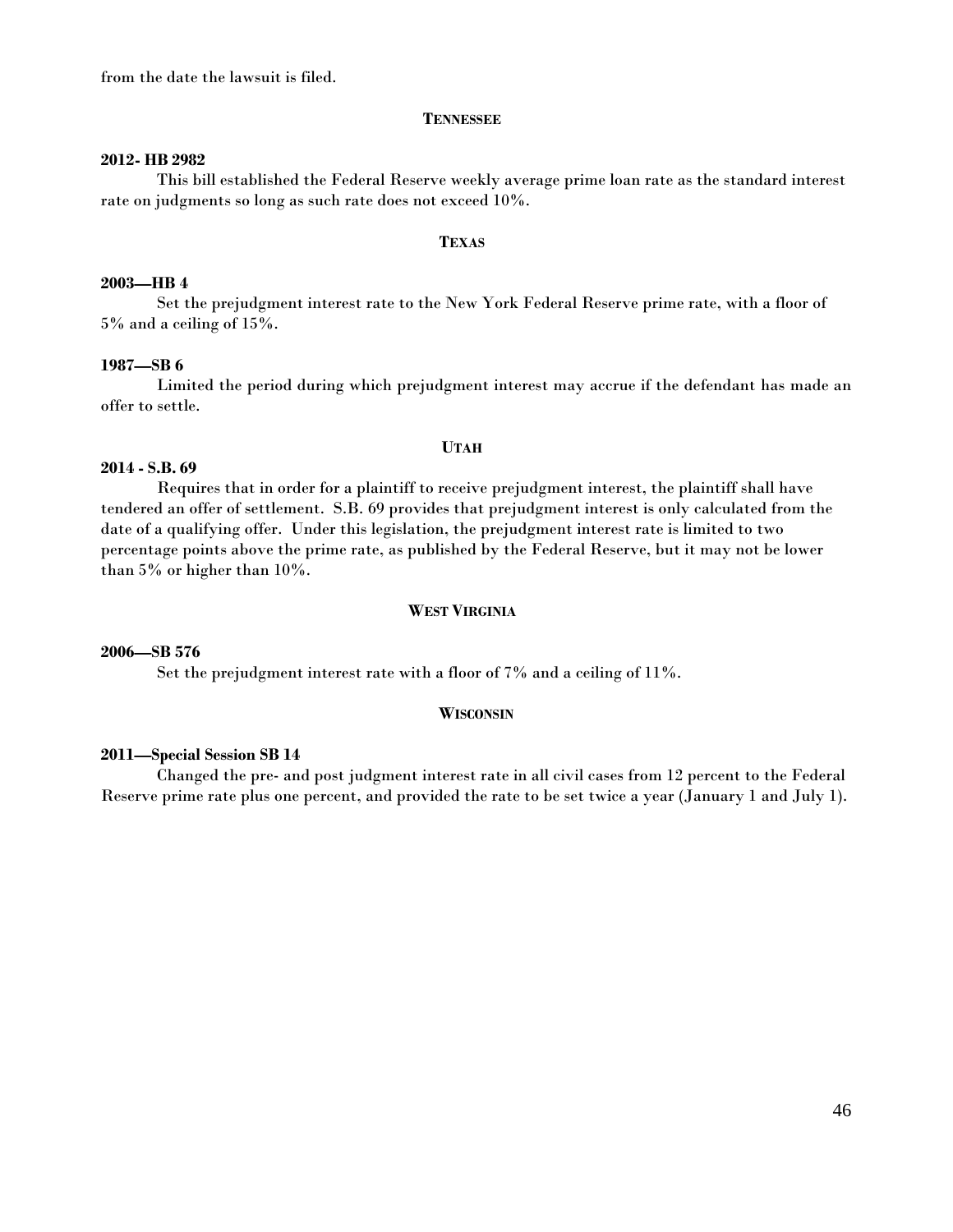# **PRODUCT LIABILITY**

 Product liability law is meant to compensate persons injured by defective products and to deter manufacturers from marketing such products. It fails, however, when it does not send clear signals to manufacturers about how to avoid liability or holds manufacturers liable for failure to adopt a certain design or warning even if the manufacturers neither know, nor could have anticipated, the risk.

*Twenty states have enacted laws specifically to address product liability. Three states have had reforms struck down as unconstitutional and have not enacted additional reforms.* 

## **ALABAMA**

#### **2011—S.B. 184**

Provided for innocent seller protections which, in general, prohibits product liability actions against parties who were not the manufacturer of the product. If the suit is brought against a retailer or distributor because the manufacturer is unknown and the retailer or distributor is needed to provide discovery concerning the manufacturer's identity, the bill provided a mechanism to accomplish this in a reasonable manner so that the suit can proceed against the appropriate manufacturer.

#### **CALIFORNIA**

## **1986—SB 241**

 Confirmed that under California law, products like foods high in cholesterol, alcohol, and cigarettes, which are inherently unsafe and which ordinary consumers know to be unsafe, should not be the basis for product liability lawsuits.

#### **COLORADO**

#### **2003—SB 03-231**

 Provided that a product liability action could not be taken against a manufacturer or seller of a product if the product was used in a manner other than which the product was intended and which could not reasonably have been expected.

 Provided for an innocent seller provision which prohibits product liability action against parties who were not the manufacturer of the product.

#### **FLORIDA**

#### **1999—HB 775**

 Provided a 12-year statute of repose for products with a useful life of 10 years or less, unless the product is specifically warranted a useful life longer than 12 years.

 Provided a 20-year statute of repose for airplanes or vessels in commercial activity, unless the manufacturer specifically warranted a useful life longer than 20 years.

 The reform does not apply to cases involving improvements to real property, including elevators and escalators; latent injury cases; and cases where the manufacturer, acting through its officers, directors or managing agents, took affirmative steps to conceal a known defect in the product.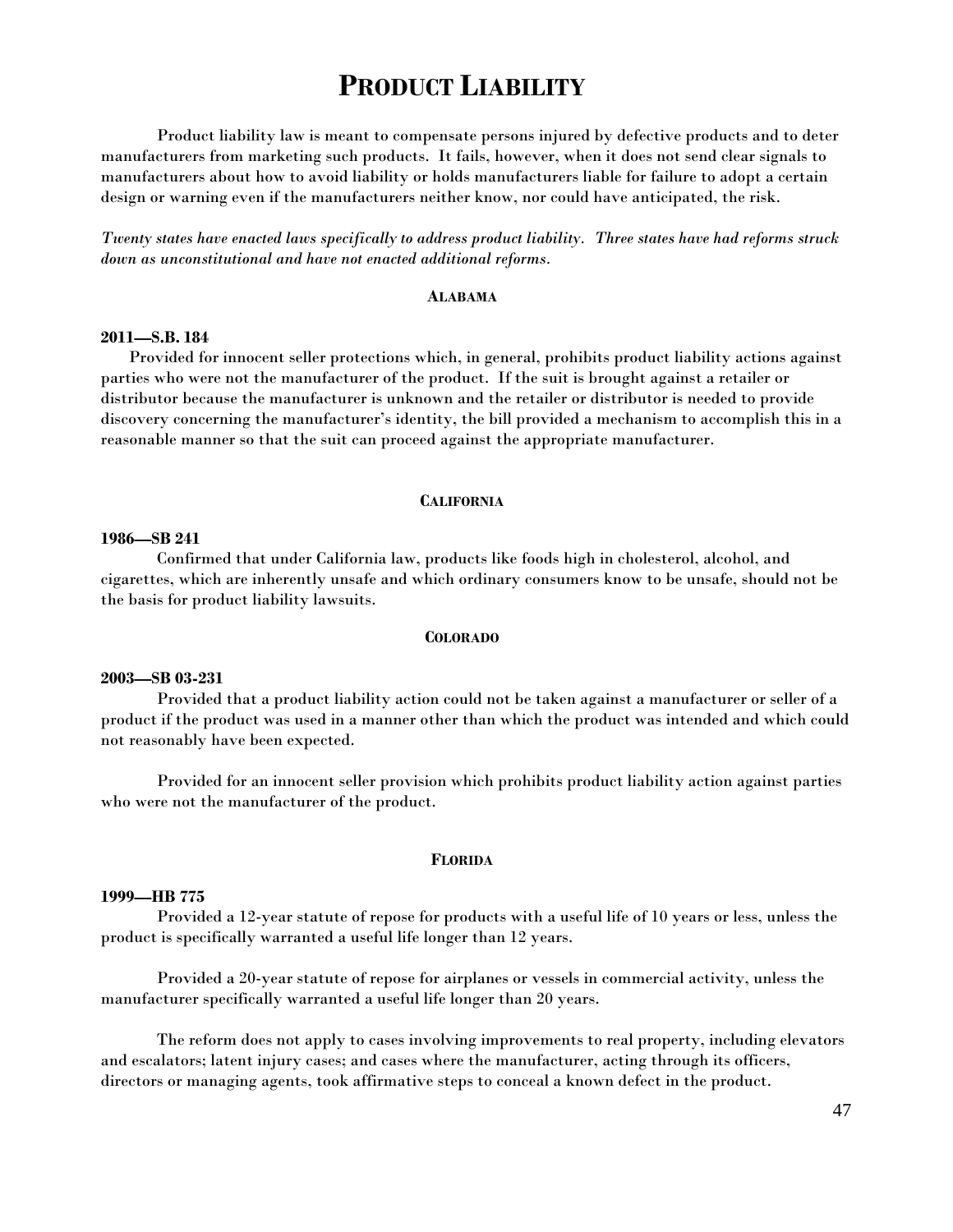## **GEORGIA**

## **1987—HB 1**

 Permitted only one award of punitive damages to be assessed against any given defendant in product liability cases.

#### **ILLINOIS**

## **1995—HB 20**

Provided for product liability affidavit requirements.

 Created a presumption of safety, where manufacturers meet state and federal standards, and where no practical or feasible alternative design existed at the time the product was manufactured.

 Applied statutes of repose on all product liability cases to bar an action after 12 years from the first sale or 10 years from the first sale to a user or consumer, whichever occurs first.

 *Held unconstitutional by the Illinois Supreme Court in Best v. Taylor Machine Works, Inc., December 1997.* 

## **INDIANA**

## **1995—HB 1741**

Barred application of the rule of joint and several liability in product liability cases.

Provided a rebuttable presumption that a product is not defective if:

- 1) the manufacturer of the product conformed with recognized "state of the art" safety guidelines; or
- 2) the manufacturer of the product complied with government standards (*i.e*. approved by FDA, FAA etc...).

Restricted strict liability actions to the manufacturer of the product.

# **IOWA**

## **1997—HF 693 Statute of Repose**

 Established a 15-year statute of repose for product liability lawsuits not involving fraud, concealment, latent diseases caused by harmful materials, or specified products.

#### **LOUISIANA**

## **1988—SB 684**

 Provided that a product may be unreasonably dangerous only because of one or more of the following characteristics:

1) defective construction or composition;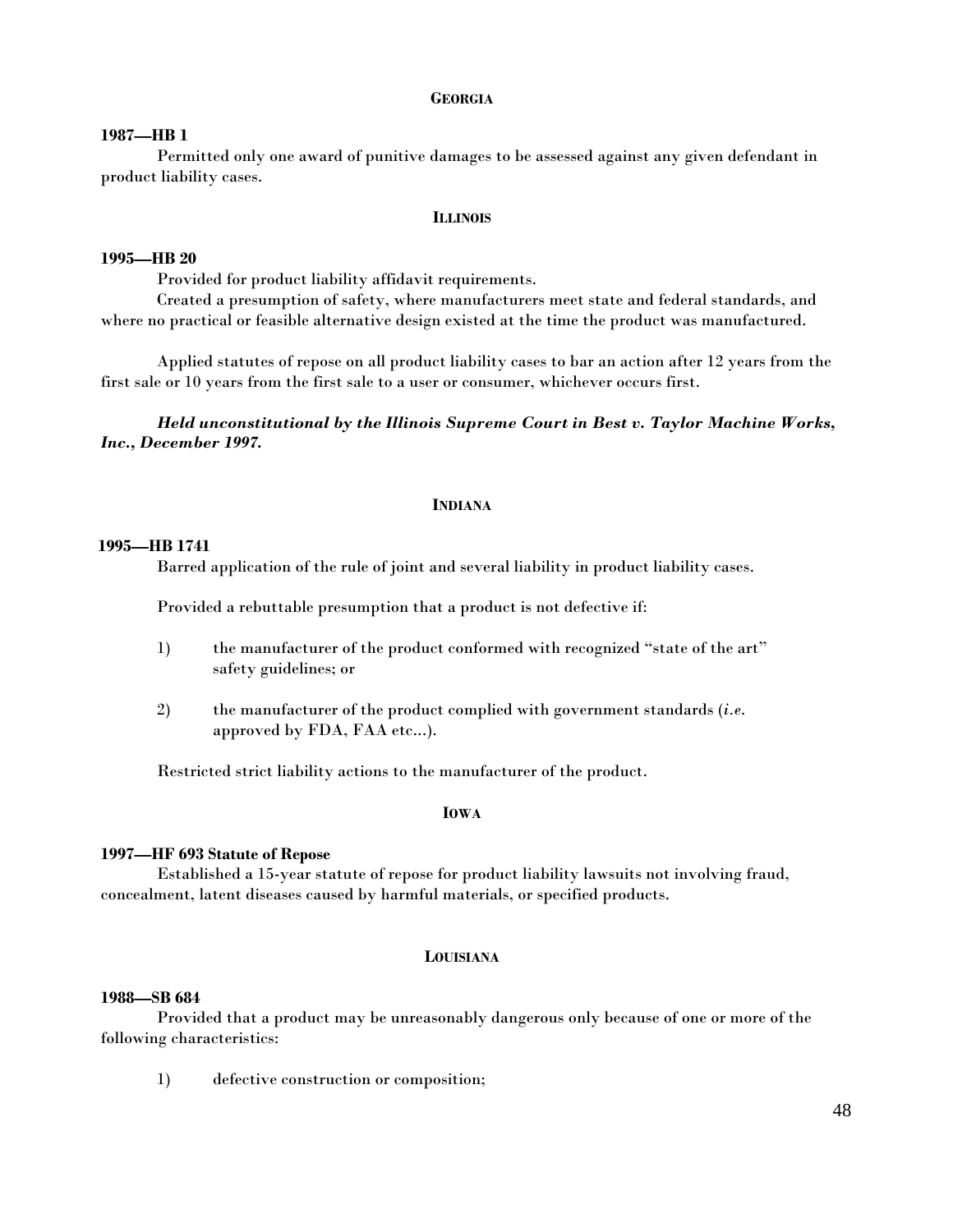- 2) defective design;
- 3) failure to warn or inadequate warning; or
- 4) nonconformity with an express warranty.

 Provided that a manufacturer of a product shall not be liable for damages proximately caused by a characteristic of the product's design, if the manufacturer proves that at the time the product left his control:

- 1) he did not know and, in light of then-existing reasonably available scientific and technological knowledge, could not have known of the design characteristic that caused the damage;
- 2) he did not know and, in light of then-existing reasonable available scientific and technological knowledge, could not have known of the alternative design identified by the plaintiff; or
- 3) the alternative design identified by the plaintiff was not feasible, in light of then-existing reasonably available scientific and technological knowledge or existing economic practicality.

## **MAINE**

## **1996—LD 346**

 Provided that "subsequent remedial measures" or steps taken after an accident to repair or improve the site of injury are not admissible as evidence of negligence.

## **MICHIGAN**

## **1995—SB 344**

Barred application of the rule of joint and several liability in product liability cases.

 Provided statutory defenses to product liability claims, including adherence to government standards, FDA standards, and sellers' defenses. Provided an absolute defense, where the plaintiff was found to be at least 50% at fault due to intoxication or a controlled substance.

 Limited the award of noneconomic damages in product liability cases not involving death or loss of vital bodily function to \$280,000; Limited the award of noneconomic damages in such cases to \$500,000.

## **1995—HB 4508**

Provided venue control in product liability cases.

## **MISSISSIPPI**

## **2004—HB 13 (special session)**

Provided that the seller of a product, other than a manufacturer, cannot be held liable unless the seller had substantial control over the harm causing aspect of the product, the harm was caused by a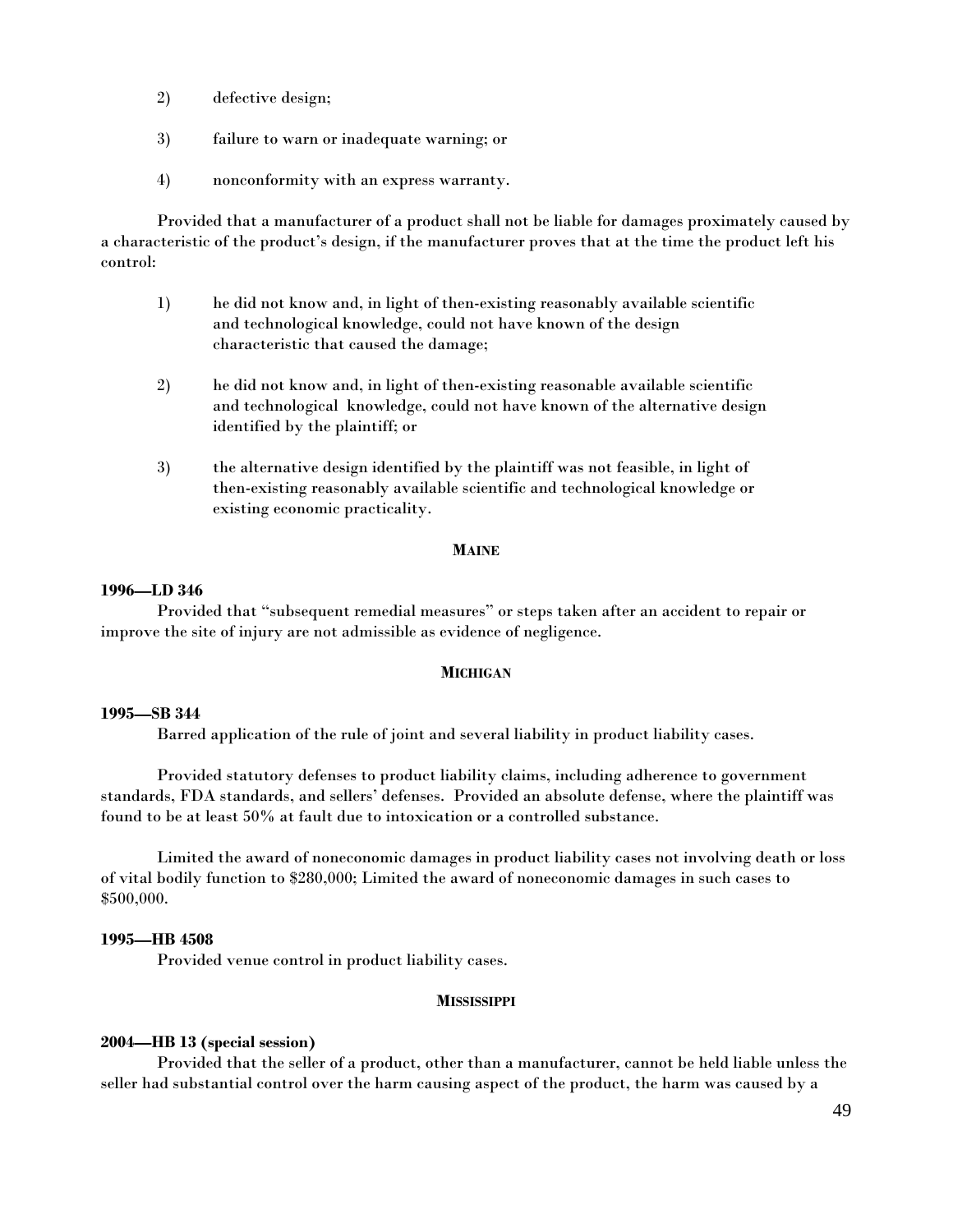seller's alteration or modification of the product, the seller had actual knowledge of the defective condition at the time the product was sold, or the seller made an express warranty about the aspect of the product which caused the plaintiff's harm.

## **1993—HB 1270**

 Required product liability cases to be based on a design, manufacturing or warning defect, or breach of an express warranty, which caused the product to be unreasonably dangerous.

 Provided that a product that contains an inherently dangerous characteristic is not defective if the dangerous characteristic cannot be eliminated without substantially reducing the product's usefulness or desirability and the inherent characteristic is recognized by the ordinary person with ordinary knowledge common to the community.

 Provided that a manufacturer or seller cannot be held liable for failure to warn of a product's dangerous condition if it was not known at the time the product left the manufacturer's or seller's control.

 Completely barred from recovery a plaintiff who knowingly and voluntarily exposes himself or herself to a dangerous product condition if he or she is injured as a result of that condition.

 Relieved a manufacturer or seller from the duty to warn of a product that poses an open and obvious risk.

 Provided that a properly functioning product is not defective unless there was a practical and economically feasible design alternative available at the time of manufacture.

Provided for indemnification of innocent retailers and wholesalers.

#### **MONTANA**

## **1987—SB 380**

 Provided statutory defenses to product liability claims, including assumption of the risk and misuse of product.

## **NEW HAMPSHIRE**

# **1993—SB 76**

 Established a right of indemnification for New Hampshire manufacturers from a claim for damages by the original purchaser of a product, where the product was significantly altered after it left the New Hampshire manufacturer's control.

## **1992—SB 339**

Established a committee to study the impact of product liability on New Hampshire businesses.

## **NEW JERSEY**

# **1995 —SB 1495**

Excluded product sellers from strict liability in product liability actions.

# **1987—SB 2805**

Provided that a manufacturer or seller of a product is liable only if the plaintiff proves by a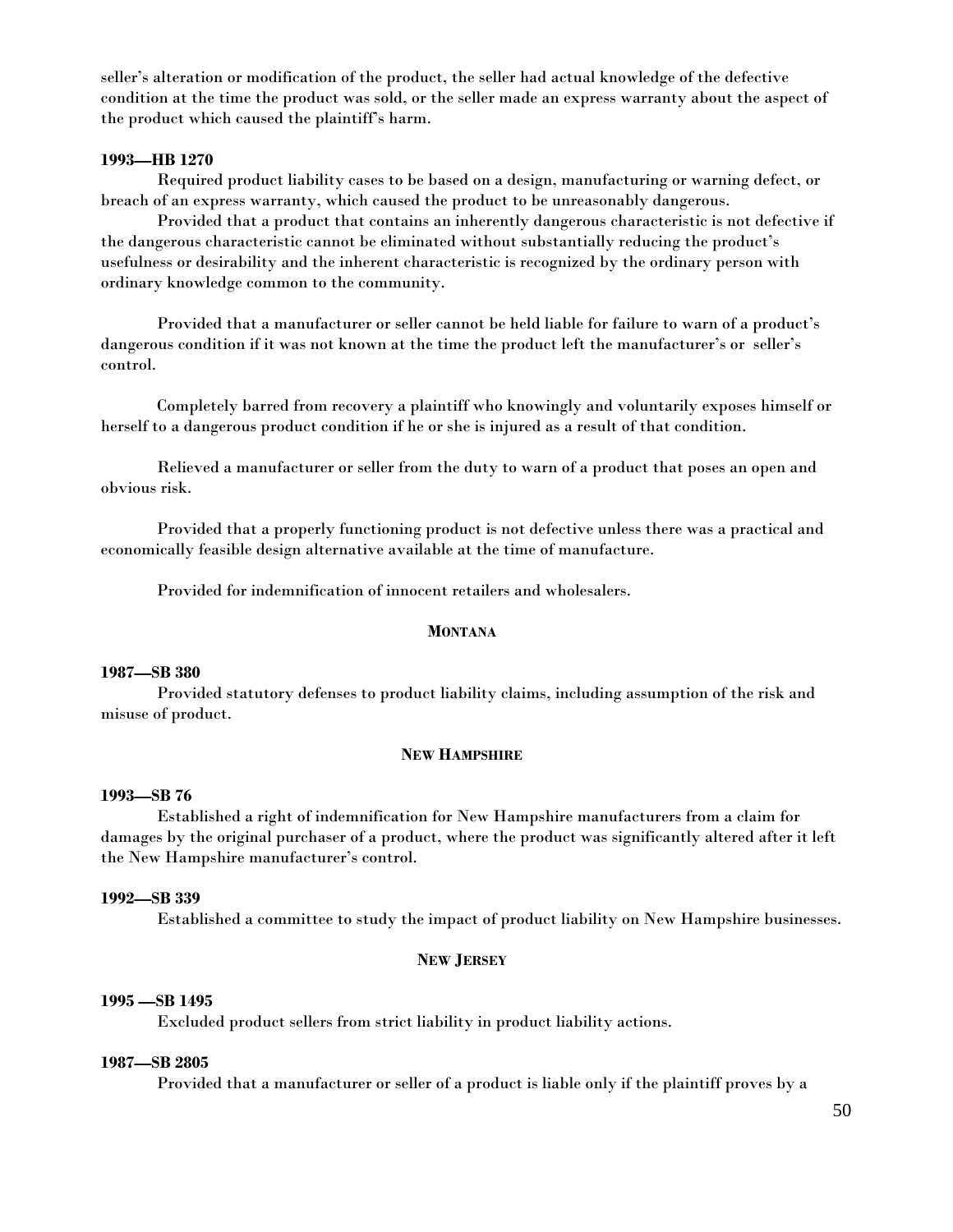preponderance of the evidence that the product was not suitable or safe because it:

- 1) deviated from the design specifications or performance standards;
- 2) failed to contain adequate warnings; or
- 3) was designed in a defective manner.

 Provided that a manufacturer or seller is not liable if at the time the product left the manufacturer's control there was not available a practical and feasible *alternative design* that would have prevented the harm.

 Provided that a product's design is not defective if the harm results from an inherent characteristic of the product that is known to the ordinary person who uses or consumes it.

 Provided that a manufacturer or seller is not liable for a design defect if the harm results from an *unavoidably unsafe aspect* of a product and the product was accompanied by an *adequate warning*.

 Provided that the state of the art provision does not apply if the court makes all of the following determinations:

- 1) that the product is egregiously unsafe;
- 2) that the user could not be expected to have knowledge of the product's risk; and
- 3) that the product has little or no usefulness.

 Provided that a manufacturer or seller in a warning-defect case is not liable if an *adequate warning* is given. (An adequate warning is one that a reasonably prudent person in the similar circumstances would have provided.) Established a rebuttable presumption that a government (FDA) warning is adequate.

# **NORTH CAROLINA**

# **1995—HB 637**

Expressly provided that there shall be no strict liability in tort for product liability actions.

Provided statutory defenses to product liability claims, including assumption of the risk.

# **NORTH DAKOTA**

# **1995—HB 1369**

Established a ten-year statute of repose in product liability actions.

Provided a government standards defense.

 Prohibited the award of punitive damages, when a manufacturer complies with government standards.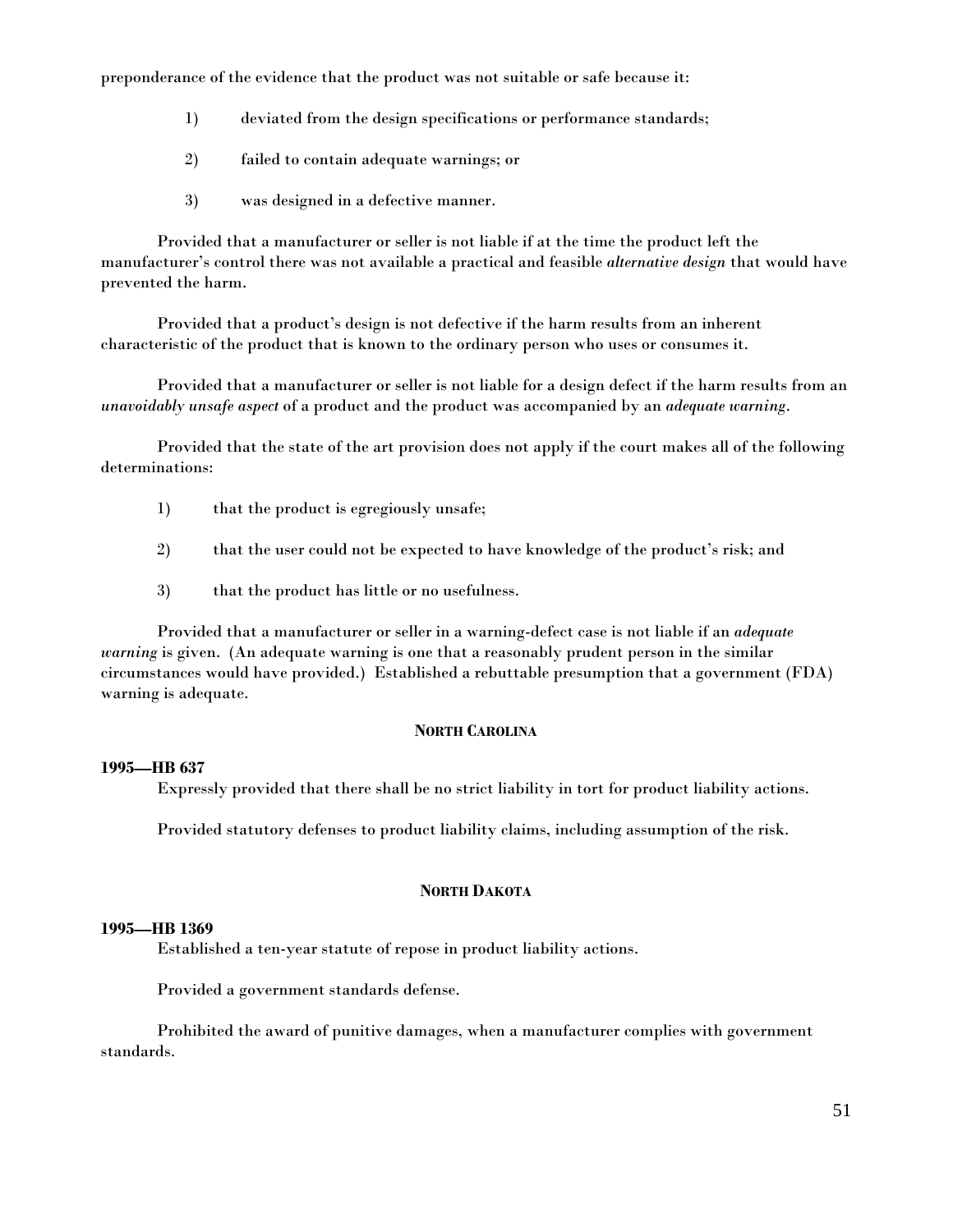*The 10-year statute of repose was found unconstitutional in Dickie v. Farmers Union Oil Co., 2000 ND 111 (N.D. May 25, 2000).* 

#### **OHIO**

#### **2004—Am. Sub. SB 80**

 Provided for a ten-year statute of repose for product liability actions, with certain exceptions. Abolished the "consumer expectation test" as an independent test to prove design defect in product liability cases. Modified the risk/utility test, which is now the sole test for providing all design defect product liability cases. Established that product liability cases may only be brought pursuant to Ohio statutes, and that common law product liability theories are abolished.

#### **2002-SB 120**

Allowed evidence of a plaintiff's comparative fault as a defense reducing defendants' liability in all strict liability in product liability cases.

#### **1996—HB 350**

 Amended product liability law to include additional requirements for establishing liability. Prohibited expanding theories of liability, including enterprise liability.

Adopted a fifteen-year statute of repose in product liability cases, absent latent harm or fraud.

 *Held unconstitutional by the Ohio Supreme Court in Ohio Academy of Trial Lawyers v. Sheward, August 1999.* 

#### **1987—HB 1**

Provided that a product's design is not defective if:

- 1) an injury occurs due to the inherent characteristics of a product, where the characteristics are recognized by the ordinary person with ordinary knowledge common to the community; or
- 2) an injury occurs because of a design which is state of the art, unless the manufacturer acted unreasonably in introducing the product into trade or commerce.

 Provided that a product is not defective due to lack of warnings if the risk is open and obvious or is a risk that is a matter of common knowledge. Established a complete defense for manufacturers and sellers of ethical drugs and/or devices if they have supplied adequate warnings to learned intermediaries, unless the FDA requires additional warnings. Provided that a drug manufacturer shall not be liable for punitive damages if the drug was approved by the FDA.

#### **OKLAHOMA**

#### **2009—HB 1603**

 Reduced the exposure of manufacturers to products liability lawsuits by ensuring that a manufacturer shall not be liable if the product is inherently unsafe and restricting admissibility of evidence. Stated that in a product liability action, "if measures are taken which, if taken previously, would have made an event less like to occur, evidence of the subsequent measures is not admissible to prove a defect in a product, negligence, or culpable conduct in connections with the event."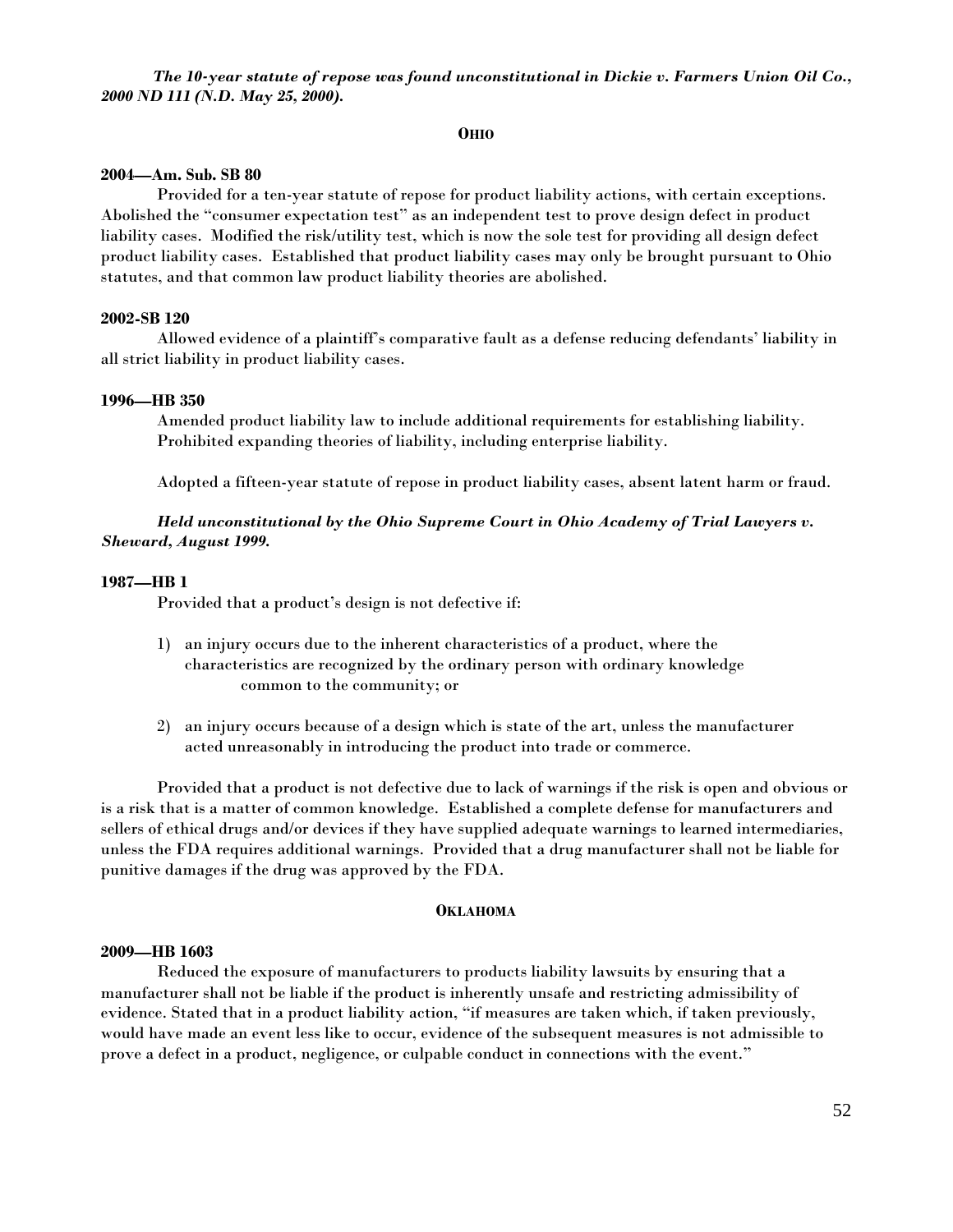# *Held unconstitutional by the Oklahoma Supreme Court in Douglas v. Cox Retirement Properties, June 2013.*

## **2013- S.B. 13**

States that in a product liability action, a manufacturer or seller shall not be liable if the product is inherently unsafe and known to be unsafe by the ordinary consumer. Sets out the defenses to be used in such cases. For purposes of this section, the term "product liability action" does not include an action based on manufacturing defect or breach of the warranty. States that in a product liability action, "if measures are taken which, if taken previously, would have made an event less likely to occur, evidence of the subsequent measures in not admissible to prove a defect in a product, negligence, or culpable conduct in connections with the event.

## **2014- H.B. 3365**

Deals with rebuttable presumptions against liability for any manufacturer where the product complied with mandatory safety standards or regulations adopted and promulgated by the federal government.

## **TENNESSEE**

## **2011—HB 2008 / SB 1522**

Provided for an innocent seller provision which prohibits product liability action against parties who were not the manufacturer of the product.

#### **TEXAS**

## **2003—HB 4**

 Provided for a 15 year statute of repose for product liability cases. In cases involving latent diseases, the plaintiff must have been exposed within 15 years of the product's sale and must show symptoms more than 15 years after the sale.

 Provided for an innocent seller provision which prohibits actions against non-manufacturing sellers except in specific circumstances such as if the seller participated in the design of the product or knew of the defect at the time of the sale.

## **1993—SB 4**

 Required proof of an economically and technologically feasible safer alternative design available at the time of manufacture in most product liability actions for defective design.

 Provided a defense for manufacturers and sellers of inherently unsafe products that are *known* to be unsafe.

 Established a fifteen-year statute of repose for product liability actions against manufacturers or sellers of manufacturing equipment.

Provided protection for innocent retailers and wholesalers.

# **WISCONSIN**

## **2011—SB 1**

Required proof of a "reasonable alternative design" in an alleged defective design of a product, moving Wisconsin away from the broad "consumer expectation" test.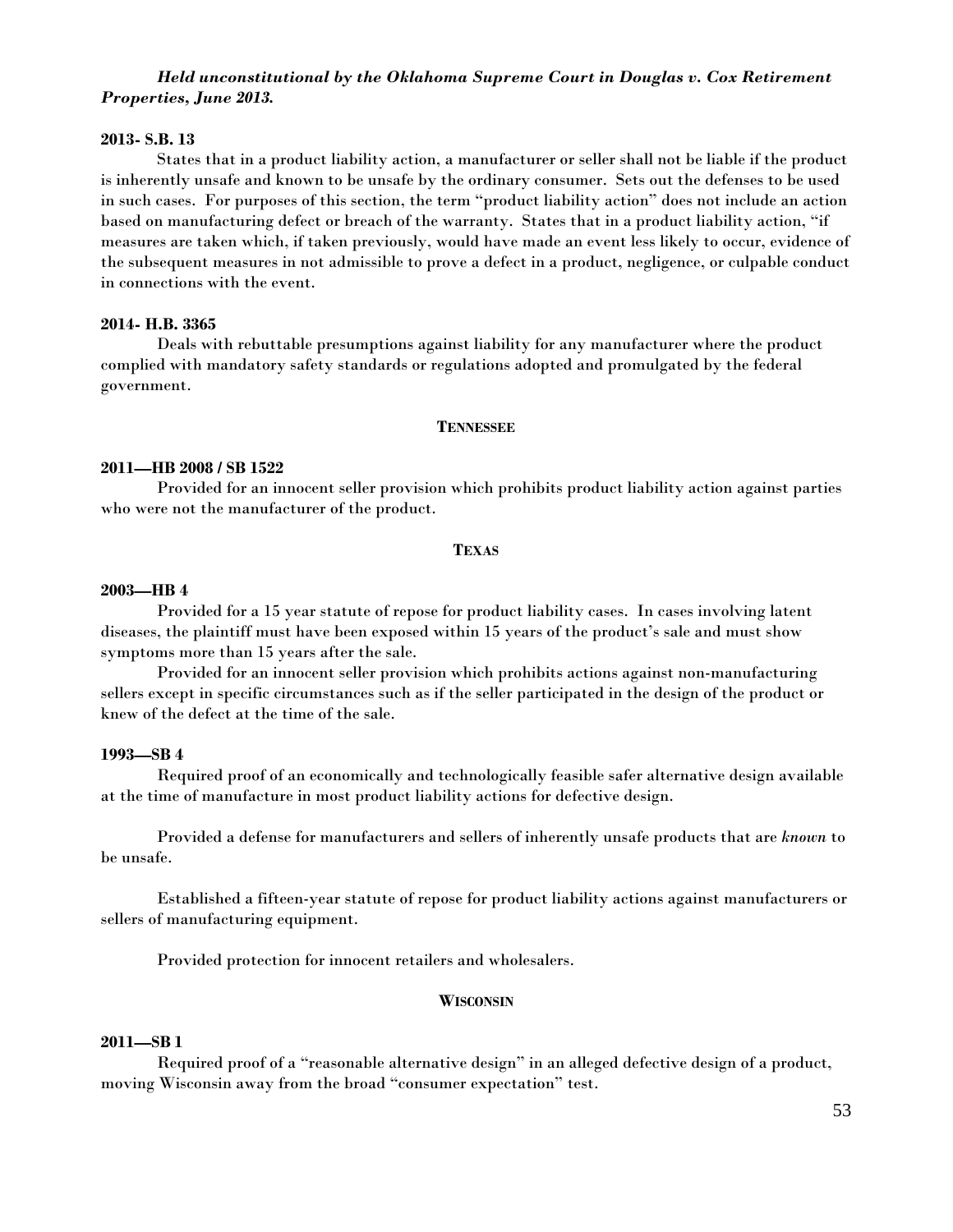# **CLASS ACTION REFORM**

Once considered a tool of judicial economy that aggregated many cases with similar facts, or similar complaints into a single action, class actions are now often considered a means of defendant extortion. Today, some class actions are meritless cases in which thousands, or millions, of plaintiffs are granted class status, sometimes without even notifying the defendant. In many of these cases, the victimized consumers often receive pennies, or nearly-worthless coupons, while plaintiffs' counsel receives millions in legal fees. State class action reform can more equitably balance the interests of plaintiffs and the defendant.

## *Eleven states have reformed their laws pertaining to class actions*

#### **ALABAMA**

## **1999—SB 72**

Set procedures to certify class actions.

 Codified Supreme Court rulings to ensure that a defendant receives adequate notice prior to class certification.

 Provided for an immediate appeal of any order certifying a class or refusing to certify a class, and for an automatic stay of matters in the trial court pending such appeal.

#### **ARIZONA**

#### **2013 – S.B. 1346**

 Allowed for interlocutory appeal of class certification. If the court certifies the class, it is required to certify its action in writing, outlining why the action should be maintained as a class (including providing evidence in support of determination). If an appeal is filed, all discovery and other proceedings shall be stayed, except that if a party makes a motion, the court may permit discovery proceedings to continue during the pendency of the appeal. Finally, provided for the trial court to make appropriate orders governing the management of the proceedings and provide for appropriate orders for the protection of class members during the trial proceedings.

## **COLORADO**

#### **2003—HB 03-1027**

Provided for the interlocutory appeal of class action certification.

#### **GEORGIA**

## **2005—SB 19**

Specified detailed procedures for the filing and certification of class action lawsuits. Provided for the interlocutory appeal of class action certifications.

## **2003—HB 792**

Updated Georgia class action laws by providing for detailed procedures for class action cases.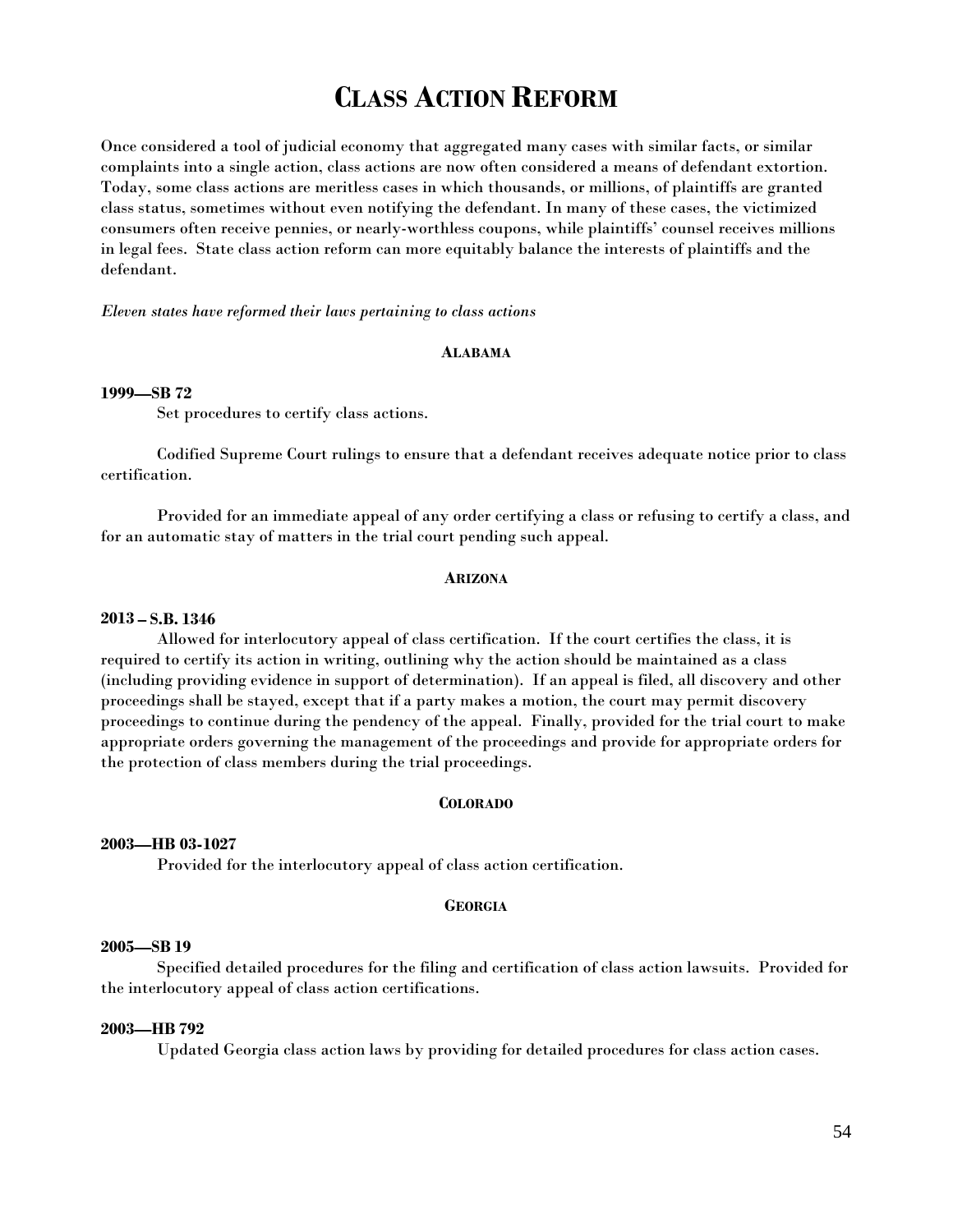Specified factors under which a court may decline to exercise jurisdiction in a cause of action of a nonresident occurring outside the state.

#### **FLORIDA**

#### **2009—SB 2198**

Provided that a stay of judgment is executed during interlocutory appeal.

## **2006—HB 7529**

Established venue reform to prohibit out-of-state residents from filing class action lawsuits in Florida courts unless the claim occurred or emanated from the state. Required claimants to prove actual damages in order to maintain certain types of class actions. Would not preclude the Attorney General from bringing a class action to cover statutory penalties.

## **KANSAS**

#### **2004—HB 2764**

Provided for the interlocutory appeal of class action certifications.

# **LOUISIANA**

#### **2013 – H.B. 472**

 Provided that a class action cannot be maintained if the court would be required to look at the merits of any individual class member's claim to determine whether or not the individual would fall within the defined class. Furthermore, at the hearing on the motion to certify a class action, the plaintiff bears the burden of proof.

# **2012 - HB 464**

Provided that when two or more actions requesting the same certification of a class are filed in two or more Louisiana courts regarding the same transaction or occurrence at the same location, and such classes would encompass one or more of the same plaintiffs suing in the same capacities against the same defendants, the defendant may have all such actions transferred to the district court where the event occurred. Provided that when two or more actions requesting certification of a class are filed in two or more Louisiana courts regarding multiple related transactions or occurrences in different locations, the defendant may have all such actions transferred to the district court where the first suit was brought. Also, if within 30 days of certification of a class action, there were related putative class actions pending, they may be transferred to the court where the related action has been certified. Defined domicile for venue purposes, with regards to a corporation or business, as either the state of formation or the state of its principal place of business, whichever is most pertinent to the particular issue.

## **1997—HB 1984**

 Updated Louisiana class action laws by providing objective definitions of class action terms, and detailed procedures for class action cases.

## **MISSOURI**

#### **2004—HB 1211**

Provided for the interlocutory appeal of class certifications.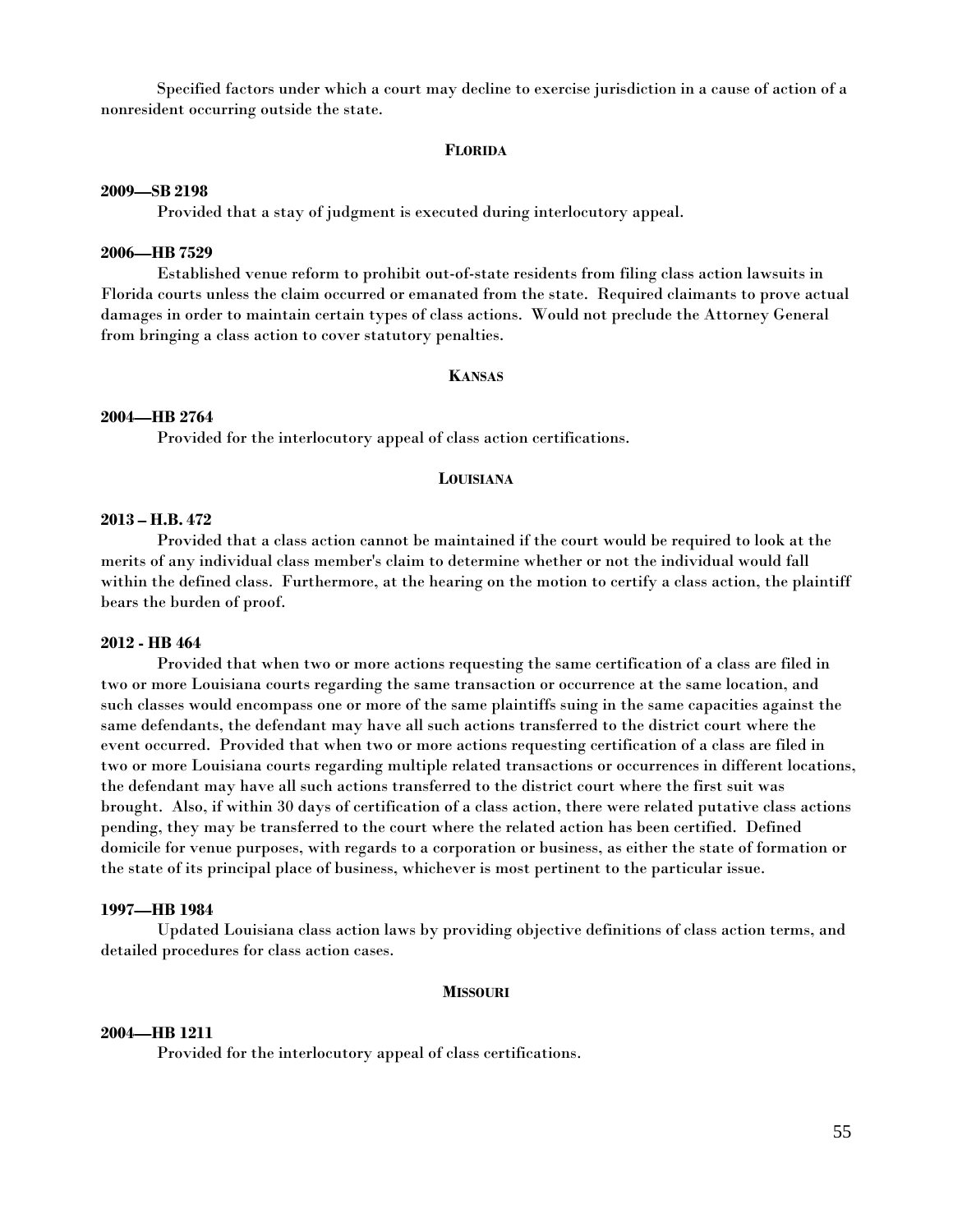#### **OHIO**

#### **1998—HB 394**

Provided for the interlocutory appeal of class action certification.

## **OKLAHOMA**

## **2011—SB 704**

 Adopted *Iqbal* / *Twombly* language and added a new requirement for class action lawsuits. Provided that an action may be maintained as a class action if the petition contains factual allegations sufficient to demonstrate a plausible claim for relief.

#### **2009—HB 1603**

Streamlined process for determining classes; allowed for quicker appeal of class determination; defined who can be a member of a class action lawsuit; set up a procedure for the court to determine class attorneys and fees to be paid; allowed for the court to appoint an independent attorney to represent the class in any dispute over attorney fees; and, provided that settlements in which coupons are awarded, the attorney shall also receive his fee in coupons.

# *Held unconstitutional by the Oklahoma Supreme Court in Douglas v. Cox Retirement Properties, June 2013.*

#### **2013 – S.B. 16**

Defines who can be a member of a class and set a procedure for the court to determine class attorneys and fees to be paid. Allows the court to appoint an independent attorney to represent the class in any dispute over attorneys' fees. Provides that in coupon settlements, the attorney shall receive fee in coupons.

## **TENNESSEE**

#### **2011—HB 2008 / SB 1522**

Provided for the interlocutory appeal of class action certification.

## **TEXAS**

#### **2003—HB 4**

Provided for the interlocutory appeal of class action certification.

 Reformed attorney fees whereby fees are based on time and cost expended rather than a percentage of recovery.

Provided for stay on all proceedings during appeal of class certification.

 Provided for administrative relief which requires a court to consider administrative relief from state agencies before certifying a class.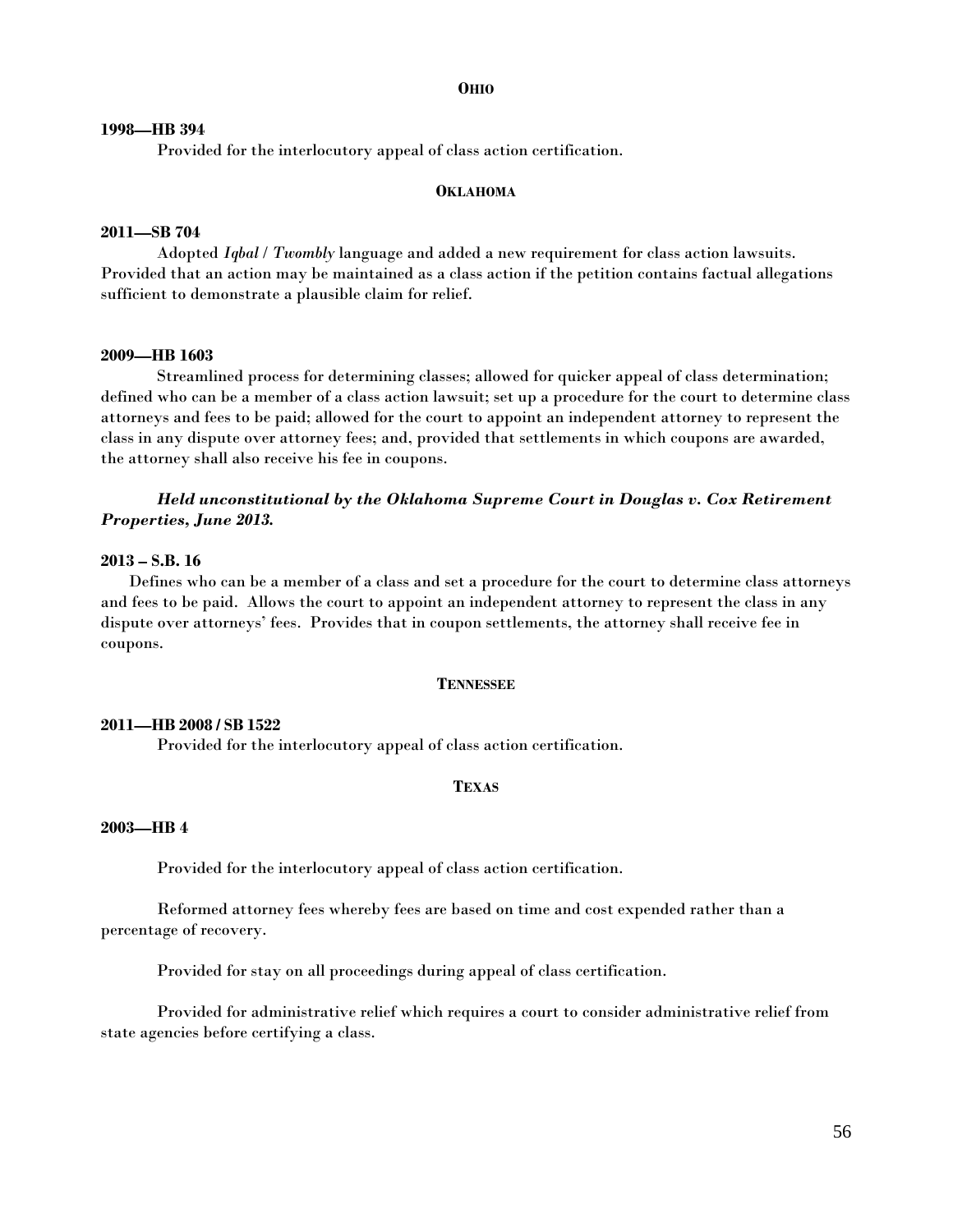# **ATTORNEY RETENTION SUNSHINE**

In state recoupment litigation against the tobacco industry, most states retained plaintiffs' personal injury lawyers on a contingent fee basis to assist them with their litigation. Unfortunately, many of these contracts, inked without competitive bidding, and with little or no outside oversight, were rife with political favoritism, inside dealing, and in at least one case, amid the stench of corruption. Many of these billion-dollar fees (which bore little or no relation to the value of the work performed) are being strategically reinvested into the political process, and into still more litigation. Attorney "sunshine" legislation requires legislative approval of most large contingent fee contracts, and reasserts the legislature's oversight of "regulation through litigation."

*Twenty-two states have adopted this proposal.*

#### **ALABAMA**

#### **2013 - H.B. 227**

 Provided that any state entity seeking to enter into a contingency fee contract must make a written determination that such representation is both cost-effective and in the public interest. This must include details about whether the state has sufficient legal and financial resources to handle the matter on its own without a contingency fee contract; the expected time and labor required, as well as the complexity and skill necessary to handle the issues; and the amount of experience desired for the particular attorney services and the nature of private attorney's experience with similar matters. Mandated that a government attorney retains complete control over the litigation; the government attorney has supervisory authority, retains veto power over any decisions by private attorneys, may be contacted directly by defendants, must attend all settlement conferences, and has exclusive discretion over settlement decisions. Contingency fees limited to 22 percent of the first \$10 million; plus 20 percent of the next \$15 million; plus 16 percent of the next \$25 million; plus 12 percent of the next \$25 million; plus 8 percent of the next \$25 million; plus 7.1 percent of any recovery exceeding \$100 million. Total fees are capped at \$75 million per action. Contingency fee attorneys must keep detailed records of expenses and time spent on a case, which would be available to the state for inspection. The contingency fee contract and all payments made are to be posted on the state's Open Alabama website.

#### **ARIZONA**

#### **2011 - HB 2423**

Barred the state from entering into a contingency fee contract with a private attorney unless the attorney general first makes a written determination that the contingency fee representation is both cost effective and in the public interest. The contract must be posted on the attorney general's website for at least 365 days. Limited the amount of aggregate contingency fees that the attorney may receive - the private attorney may not receive more than 25% of any recovery less than \$10 million, 20% of any recovery of between \$10 million and \$15 million, 15% of any recovery of between \$15 million and \$20 million, 10% of any recovery of between \$20 million and \$25 million, and 5% of any recovery of more than \$25 million.

## **2012 - SB 1132**

Limited contingency fees by prohibiting the state from entering into a contingency fee contract providing for the state's private attorney to receive a contingency fee from this state's portion of the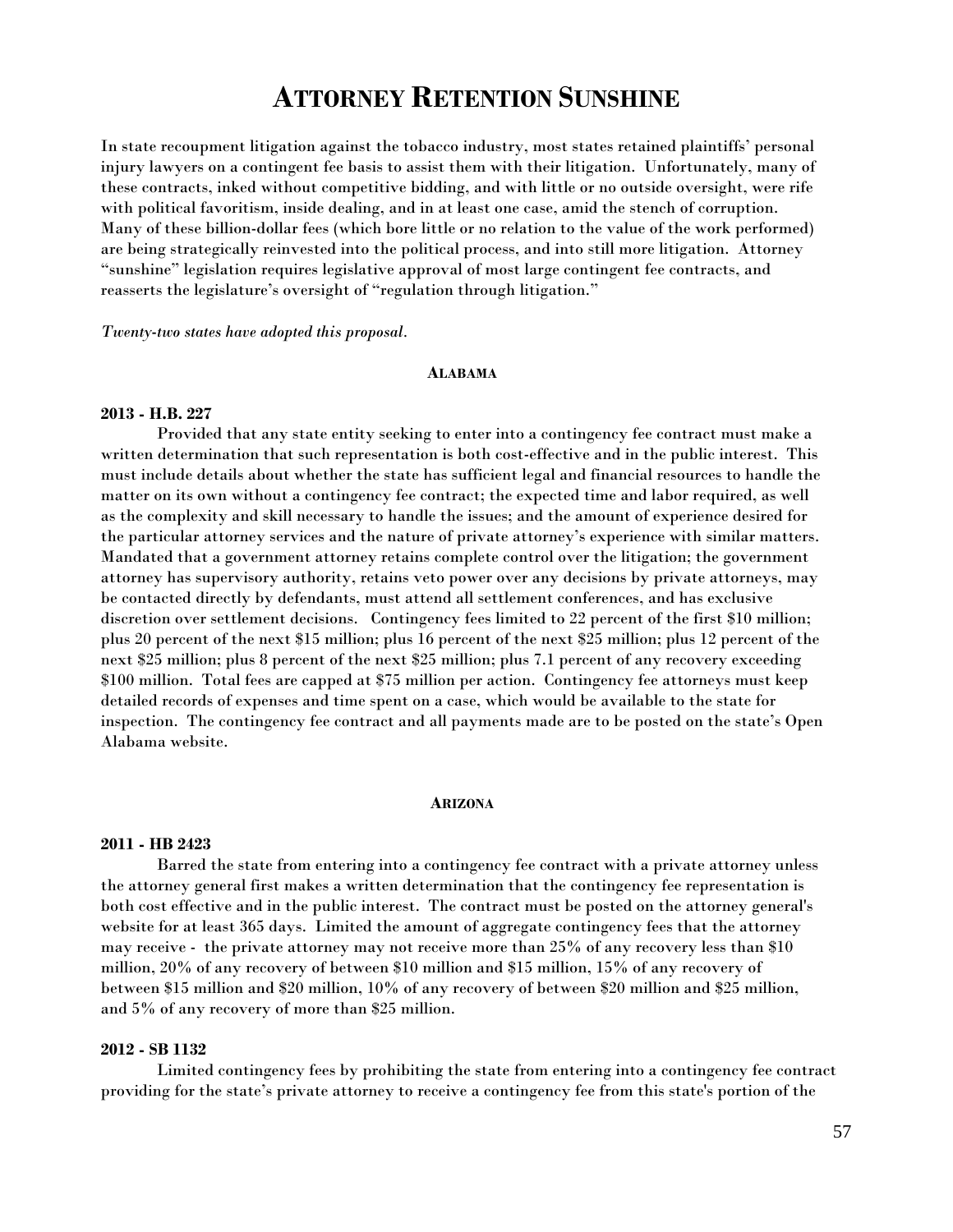recovery. Also required posting of executed contingency fees contracts unless the attorney general determines that the posting may cause damage to the reputation of any business or person. Allowed for settlement conferences to take place over the phone.

#### **ARKANSAS**

## **2015 – S.B. 204**

 Regulates state contingency fee contracts with private attorneys, and requires transparency of all state contingency fee contracts with private attorneys.

#### **COLORADO**

#### **2003—SB 03-086**

Required monthly reports by outside counsel to include number of hours worked, court costs incurred, and to provide such data in aggregate from the effective date of the contingent fee contract.

 Required, at the conclusion of representation, outside counsel to provide the state with a statement of hours worked and fees recovered through a contract for legal services between the state and outside counsel. Provided that in no instance shall the state pay fees, even on a contingent fee basis, in excess of \$1,000 per hour.

#### **CONNECTICUT**

#### **2005—HB 7502 (SEC. 104)**

Required proposals or requests for qualification and negotiation procedures for any contract between the Attorney General or state agency and private attorneys in which the contingency fee is reasonably expected to exceed \$250,000. Specified that the Attorney General is to develop such procedures and qualifications.

#### **FLORIDA**

#### **2010—H.B. 437**

Prohibited the Department of Legal Affairs of the Office of the Attorney General from entering into contingency fee contracts with private attorneys unless the Attorney General made a written determination prior to entering into such a contract that contingency fee representation was both cost effective and in the public interest. Required the Attorney General, upon making his or her written determination, to request proposals from private attorneys to represent the Department of Legal Affairs on contingency-fee basis unless the Attorney General determined in writing that requesting such proposals were not feasible under the circumstances. Provided that written determination did constitute final agency action, and provided that requests for proposals and contract awards were not subject to challenge under the Administrative Procedure Act. Required maintenance of specified records, limited the amount of contingency fee that may be paid to private attorney pursuant to contract with the Department of Legal Affairs, and required Internet posting of specified information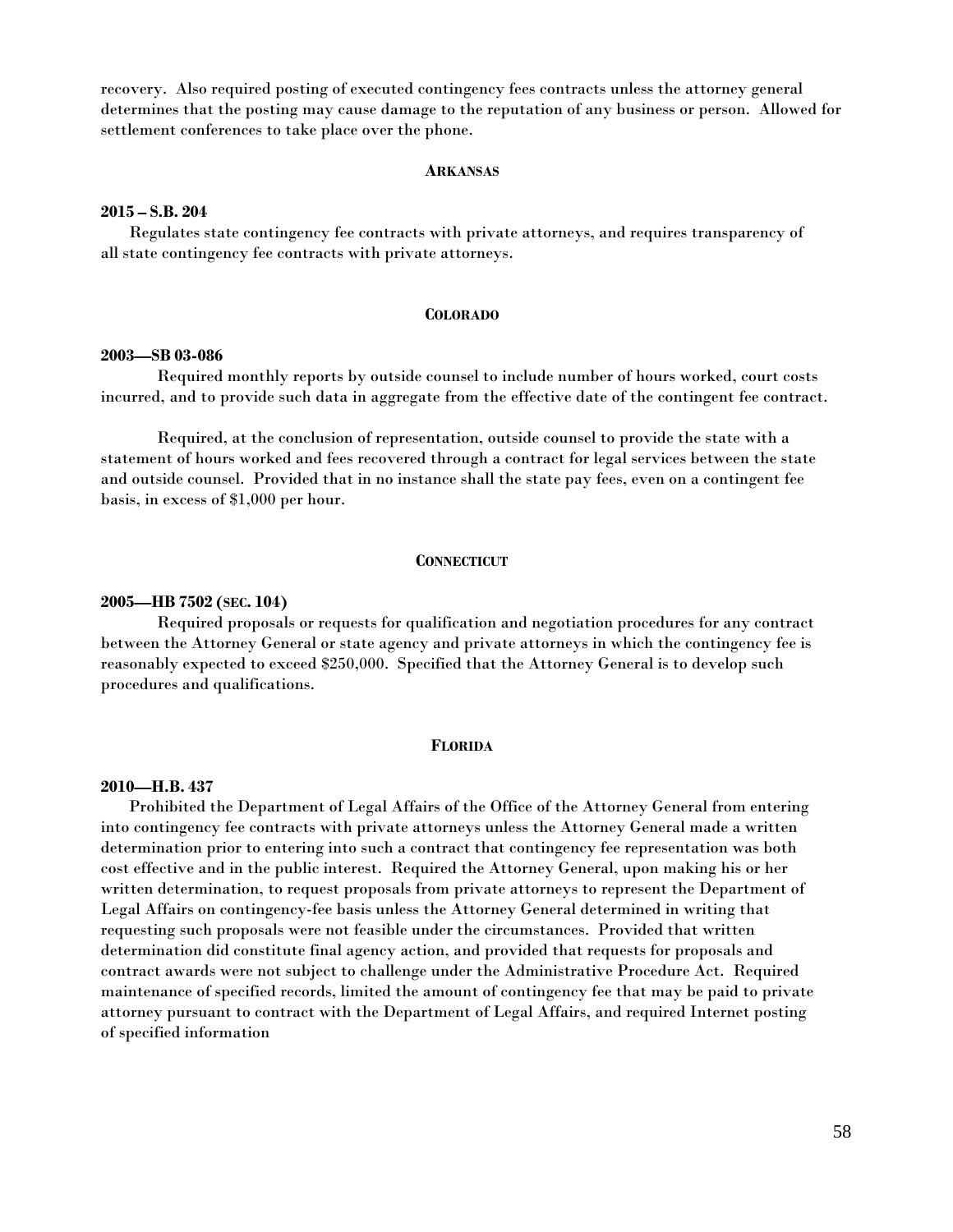#### **IOWA**

## **2012- HF 563**

Provided that the state shall not enter into a contingency fee contract with a private attorney unless the Attorney General makes a written determination prior to entering into the contract, that contingency fee representation is both cost-effective and in the public interest. Limited the aggregate contingency fee a private attorney can receive to 25% of any recovery up to \$10 million, 20% of any recovery between \$10-\$15 million, 15% of any recovery between \$15-\$20 million, 10% of any portion between \$20-\$25 million, and 5% of any recovery that exceeds \$25 million. In no event shall the aggregate contingency fee of any recovery exceed \$50 million. Allowed the caps to be waived if approved by the majority of the state Executive Council (Governor, Secretary of State, Auditor, Treasurer, and Secretary of Agriculture). Required the contract, payments made under the contract, and the attorney general's written determinations to be posted on the attorney general's website.

#### **INDIANA**

# **2011 – SB 124**

 Required the attorney general to make certain determinations before entering into a contingency fee contract with a private attorney, and required the attorney general to publish certain information concerning contingency fee contracts on the attorney general's website.

#### **KANSAS**

#### **2000—HB 2627**

 Required open and competitive bidding for all contingent fee contracts for legal services between the state and outside counsel, where fees and services exceed \$7,500

 Required proposed contracts for legal services between the state and outside counsel in excess of \$1,000,000 to be submitted to the legislative budget committee for approval.

 Required, at the conclusion of representation, outside counsel to provide the state with a statement of hours worked and fees recovered through a contract for legal services between the state and outside counsel. Provided that in no instance shall the state pay fees, even on a contingent fee basis, in excess of \$1,000 per hour.

#### **LOUISIANA**

#### **2014 - H.B. 799**

 This bill codifies the Louisiana Supreme Court decision in *Meredith v. Ieyoub*. It says the state cannot compensate attorneys on a contingency fee basis, absent express statutory authority. The legislation, which is prospective only, prohibits the attorney general, state agencies and boards and commissions from entering into contingency fee contracts without express statutory authority. It also provides a transparent process for the use of outside counsel contracts by the state.

#### **MINNESOTA**

## **2005—HF 1481 (ARTICLE 2 ,SEC. 5 {8.065})**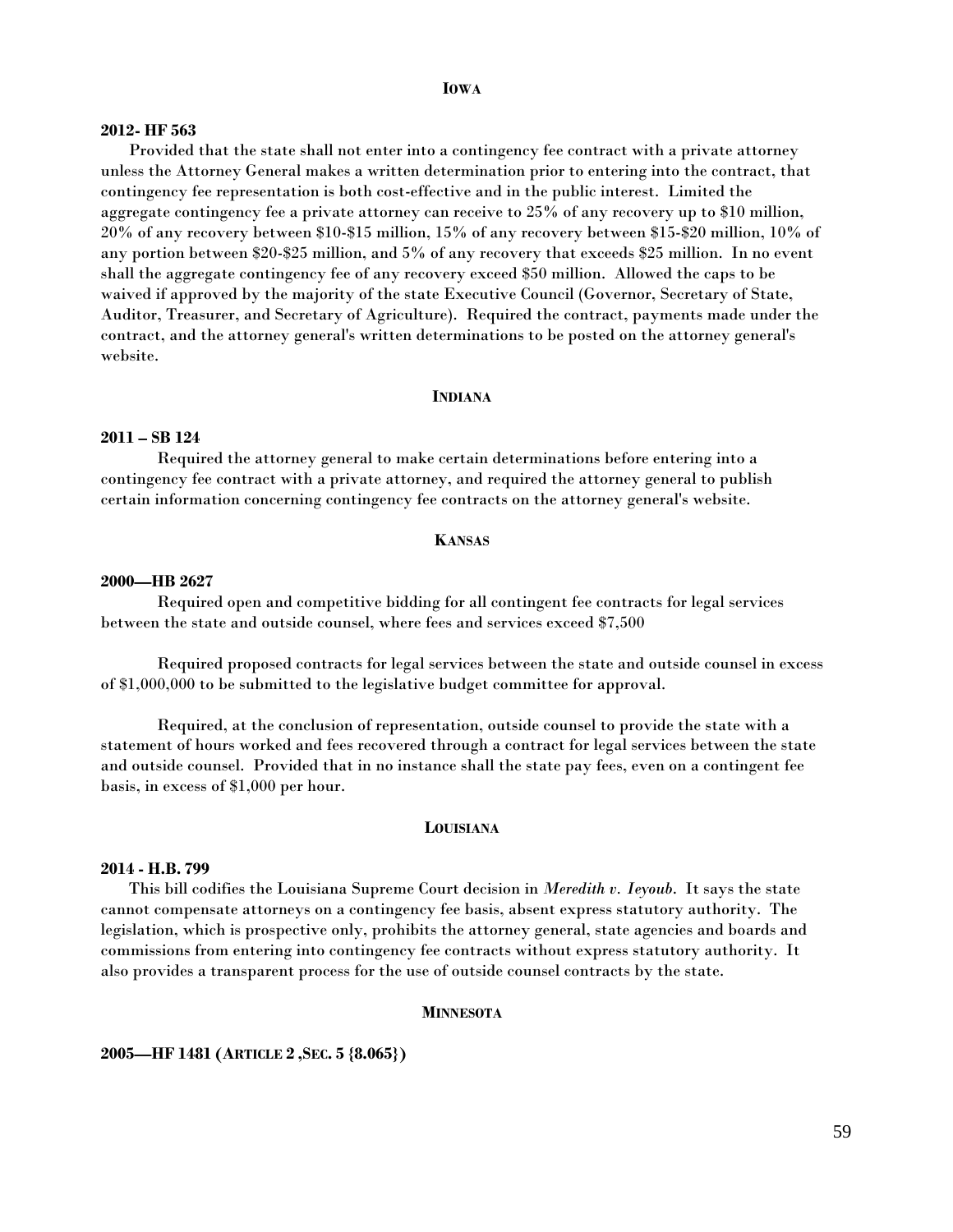Specified that the attorney general may not enter into a contract for legal services in which the fees and expenses paid by the state, or can reasonably be expected to exceed \$1 million unless the attorney general first submits the proposed contract to the Legislative Advisory Commission, and waits at least 20 days to receive a possible recommendation from the commission.

#### **MISSISSIPPI**

# **2012- HB 211**

Enacted conditions required of the Attorney General before entering into a contingency fee contract for legal services. Required public notice of contracts entered into and contingency fees paid, and places incremental restrictions upon the amount of contingency fees that can be paid out of a specific recovery amount.

#### **MISSOURI**

#### **2011 – SB 59 (S.B. 59 (Sections 34.376, 34.378, and 34.380)**

 Prohibited the state and any of its agents from entering into a contingency fee contract with a private attorney, unless the Attorney General makes specific written findings. The Attorney General is required to request written proposals from private attorneys, unless the Attorney General makes a written determination that requesting proposals is not feasible. If the Attorney General requests proposals from private attorneys, the Attorney General is required to choose the lowest and best bid or request the office of administration establish an independent panel to evaluate the proposals and choose the lowest and best bid. A private attorney who is representing the state on a contingency fee basis is required to maintain records about their expenses for at least four years after the contract terminates. The attorney general's office is required to respond to requests to make these records available to the public under the sunshine law. The Attorney General is required to post certain information about the contingency fee arrangement on their website. The Attorney General is also required to submit an annual report regarding the use of contingency fee contracts.

#### **NEVADA**

## **2015—S.B. 244**

Establishes transparency requirements governing a contingent fee contract for legal services provided to the State of Nevada or an officer, agency or employee of the State.

# **NORTH CAROLINA**

#### **2014—SB 648**

 Ensures that should the state award contingency fee contracts that they are awarded openly and transparently and that the state would receive maximum practicable amount of any settlement or award. The bill places a tiered limit on the contingency fees that may be paid to outside council.

#### **NORTH DAKOTA**

#### **1999—SB 2047**

 Required an emergency commission of the legislature to approve the attorney general's appointment of a special assistant attorney general in a case in which the amount of the controversy exceeds \$150,000.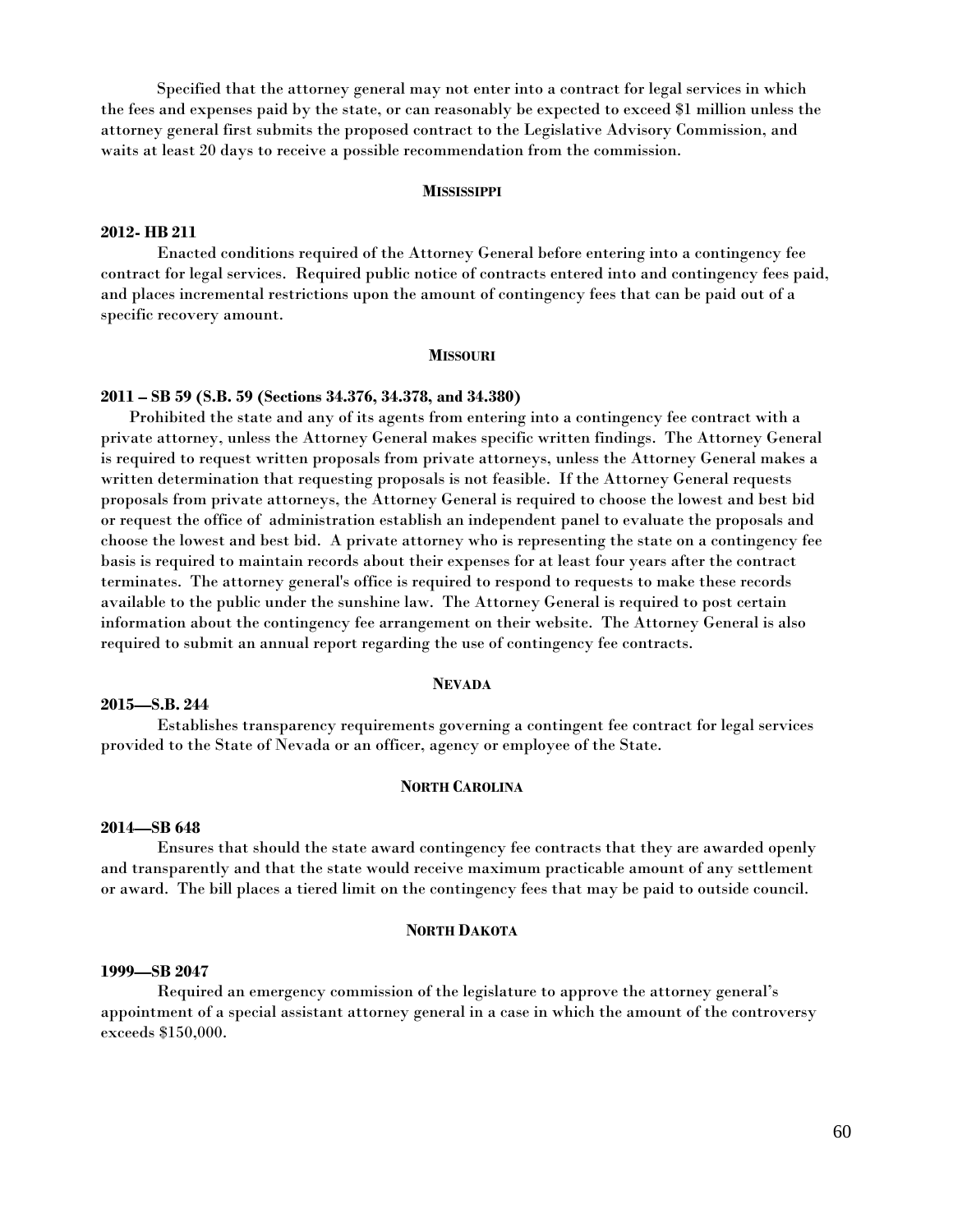#### **OHIO**

## **2015—S.B. 38**

 Provides for transparency in contracts between the state and private attorneys when contracting on a contingency fee basis. Contains tiered limits on the aggregate contingency fees that the private attorneys are allowed to receive from the state.

#### **TEXAS**

## **1999—SB 113**

 Required the state and outside counsel to first seek an hourly arrangement for contracts for legal services.

 Required contingent fee contracts between the state and outside counsel in excess of \$100,000 to be approved by a Legislative Review Board.

 Required, at the conclusion of representation, outside counsel to provide the state with a statement of hours worked and fees recovered through a contract for legal services between the state and outside counsel.

#### **UTAH**

# **2015—S.B. 233**

 Enacts provisions relating to contingent fee contracts between the attorney general and private attorneys. Places tiered limits on the amount of contingency fees a private attorney can receive.

#### **VIRGINIA**

#### **2002—HB 309**

 Required open and competitive bidding in accordance with the Virginia Public Procurement Act for all contingent fee contracts for legal services between a state agency or state agent and outside counsel, where fees and services are reasonably expected to exceed \$100,000.

## **WEST VIRGINIA**

#### **2008— HB 104** (1st Extraordinary Session)

Required the Attorney General to notify the Governor and Legislature when filing a lawsuit and when entering into settlement negotiations.

## **Wisconsin**

## **2013- AB 27**

Governs the practice of the government hiring private, outside plaintiff attorneys on a contingency fee basis.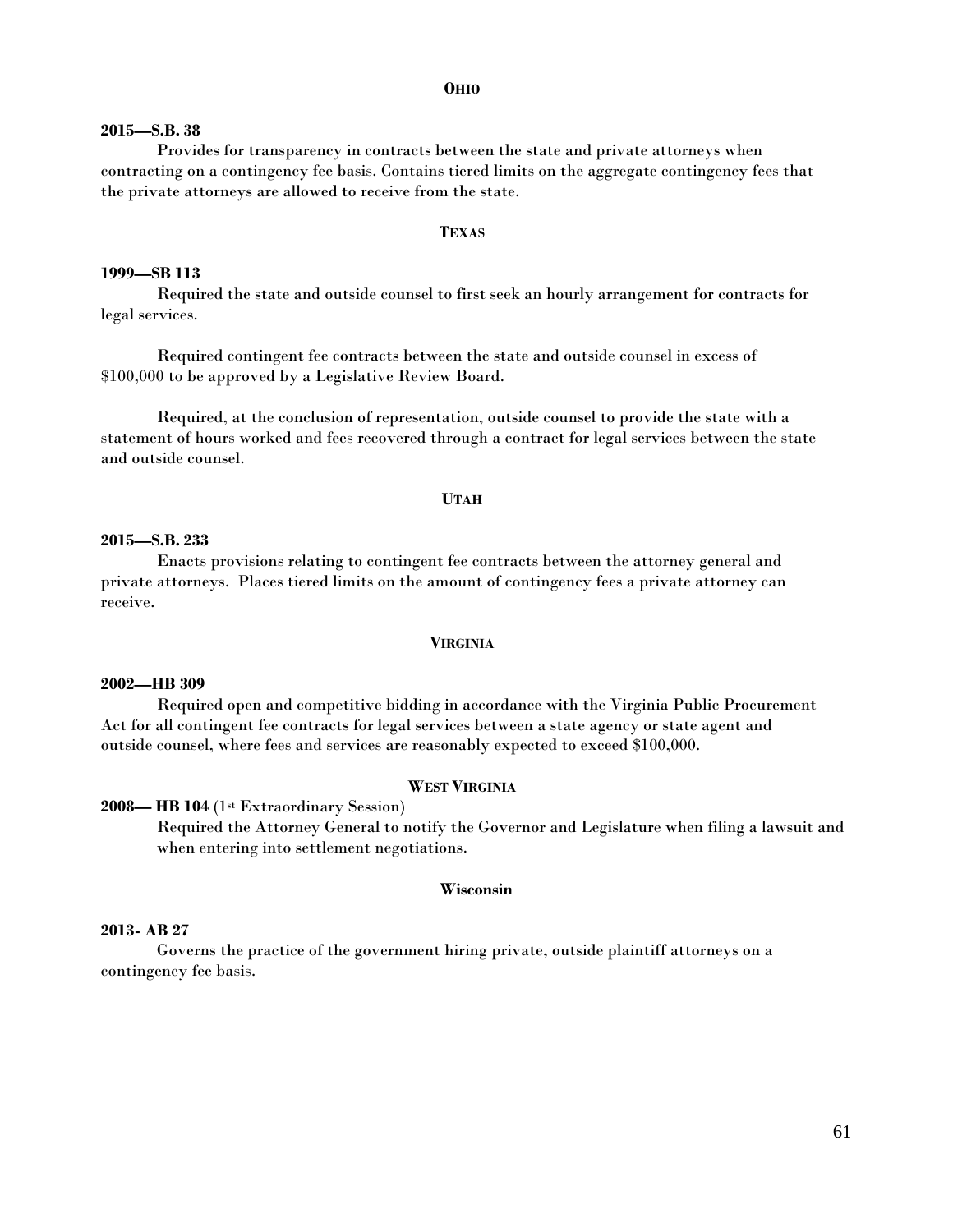# **APPEAL BOND REFORM**

According to Lawyer's Weekly USA, the total amount of 1999's top ten jury verdicts was three times higher than 1998's level, and 12 times higher than the 1997 total. While many of these verdicts are overturned or reduced on appeal, defendants in many states are required to post an appeal bond sometimes equal to 150 percent of the verdict in question. In an era when billion-dollar verdicts are no longer uncommon, appealing an outrageous verdict can force a company or an industry into bankruptcy. Appeal bond waiver legislation limits the size of an appeal bond when a company is not liquidating its assets or attempting to flee from justice.

*Forty-one states have adopted this proposal.*

### **ALABAMA**

#### **2006 – HB 220**

Limited the amount a signatory to the Master Settlement Agreement can be required to pay to secure the right to appeal to \$125 million.

#### **ARIZONA**

# **2011-SB 1212**

Limited the amount a defendant can be required to pay to secure the right to appeal to the lesser of the following: damages awarded, excluding punitive damages; 50% of the appellant's net worth; or \$25 million.

#### **ARKANSAS**

#### **2003 —HB 1038**

 Limited the amount a defendant can be required to pay to secure the right to appeal to \$25 million.

## **CALIFORNIA**

## **2003 –- AB 1752**

Limited the amount a signatory to the Master Settlement Agreement can be required to pay to secure the right to appeal to \$150 million and applies to all judgments in civil litigation regardless of legal theory.

#### **COLORADO**

# **2003—HB 1366**

 Limited the amount a defendant can be required to pay to secure the right to appeal to \$25 million.

#### **FLORIDA**

## **2006—HB 841**

Limited the appeal bond amount in any civil action, except for certified class actions subject to 768.733, to \$50 million.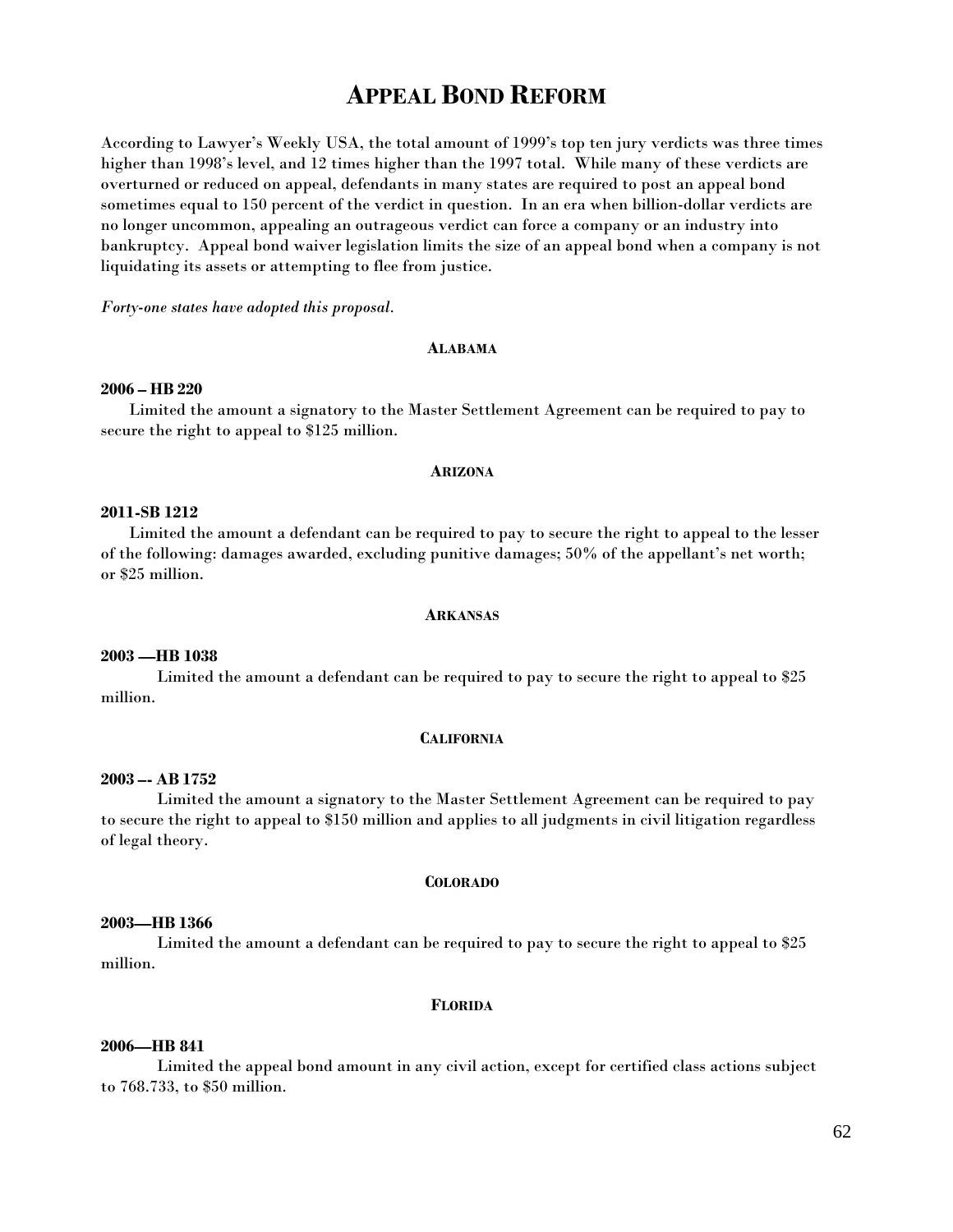#### **2003—S 2826**

Limited the amount a signatory to the Master Settlement Agreement can be required to pay to secure the right to appeal to \$100 million.

# **2000 —HB 1721**

 Limited the amount a defendant can be required to pay to secure the right to appeal punitive damages awards in class actions to the lesser of 10% of the defendants net worth or \$100 million.

The reform applies in out-of-state judgments during the stay period only.

#### **GEORGIA**

# **2004—SB 411**

 Expanded the cap of \$25 million on appeal bonds that applied to punitive damages and expanded the cap to cover all forms of judgments in all civil cases.

#### **2000 —HB 1346**

 Limited the amount a defendant can be required to pay to secure the right to appeal to \$25 million. The reform applies in out-of-state judgments during the stay period only.

## **HAWAII**

## **2006—HB 3250**

 Limited the appeal bond to \$25 million, regardless of the amount of judgment. Provided a provision for small businesses that limit the appeal bond to \$1 million.

## **2004—SB 2840**

 Limited the amount a signatory to the Master Settlement Agreement can be required to pay to secure the right to appeal to \$150 million.

#### **IDAHO**

## **2003 —HB 92**

 Limited the amount a defendant can be required to pay to secure the right to appeal punitive damage awards in any judgment to only the first of \$1,000,000.

## **INDIANA**

## **2002—HB 1204**

 Limited the amount a defendant can be required to pay to secure the right to appeal punitive damages awards to \$25 million.

#### **IOWA**

# **2004—SF 2306**

 Limited the amount a defendant can be required to pay to secure the right to appeal to \$100 million.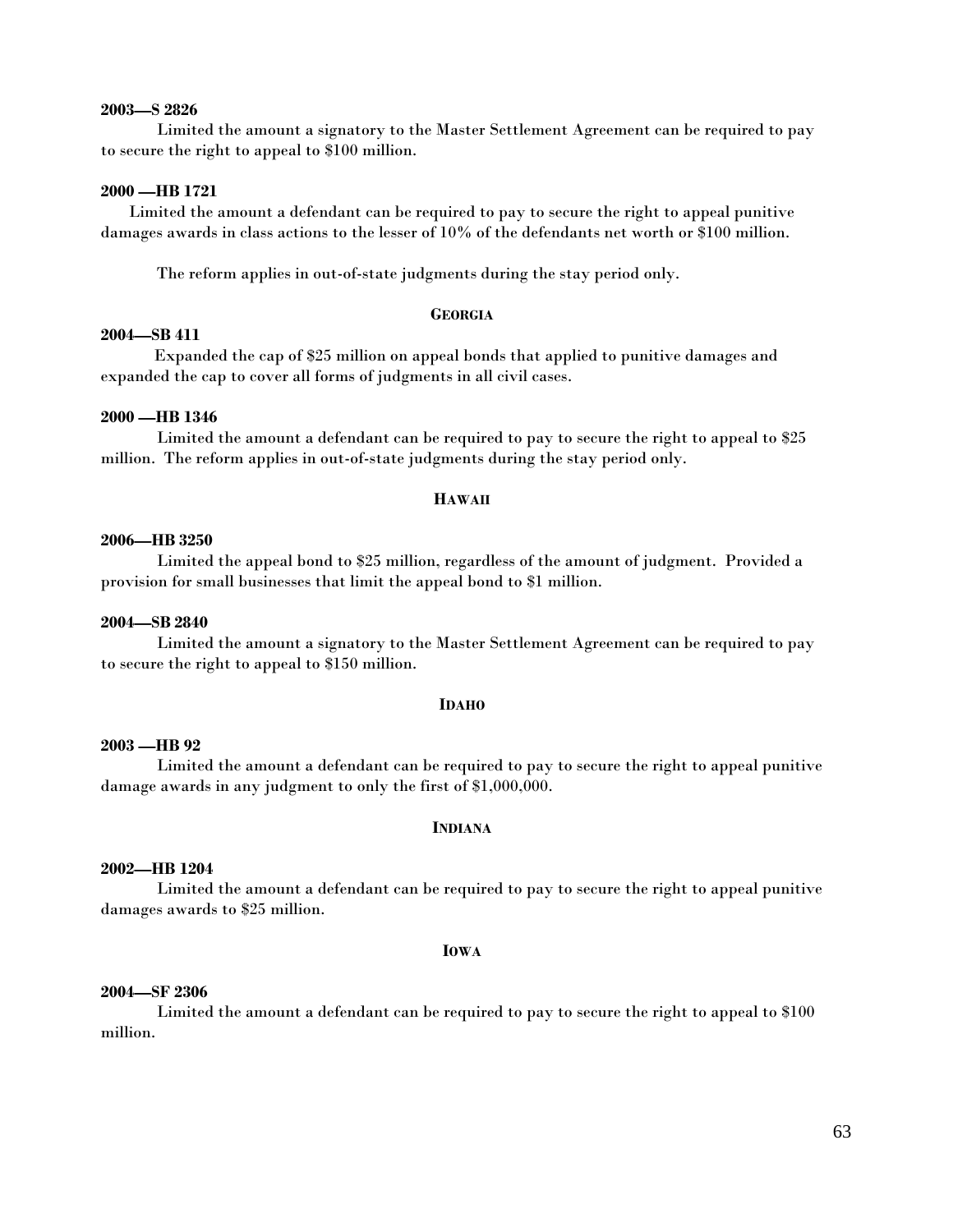#### **KANSAS**

#### **2005—HB 2457 (SUB)**

 Provides that if the appellant proves by a preponderance of the evidence that setting the supersedeas bond at the full amount of the judgment will result in the appellant suffering an undue hardship or a denial of the right to appeal, the court may reduce the amount of the bond as follows: (1) if the judgment is less than or equal to \$1 million, the supersedeas bond shall be set at the full amount of the judgment; or (2) if the judgment exceeds \$1 million in value, the supersedeas bond shall be set at a total of \$1 million plus 25 percent of any amount in excess of \$1 million.

#### **2003—SB 48**

Limited the amount a signatory to the Master Settlement Agreement can be required to pay to secure the right to appeal to \$25 million.

## **KENTUCKY**

### **2007—HB 426**

 Limited total appeal bond required collectively of all appellants during the appeal of a civil action to one hundred million dollars (\$100,000,000) in the aggregate, regardless of the amount of the judgment.

## **2000 —SB 316**

 Limited the amount a defendant can be required to pay to secure the right to appeal to \$100 million.

The reform applies in out-of-state judgments during the stay period only.

#### **LOUISIANA**

#### **2003—HB 1819**

Broadened the cap provided in HB 1807 (2001) to cover affiliates of signatories to the Master Settlement Agreement.

## **2001—HB 1807**

 Limited the amount a signatory to the Master Settlement Agreement can be required to pay to secure the right to appeal to \$50 million.

#### **MARYLAND**

# **2015—H.B. 164**

Limits the amount a defendant can be required to pay to secure the right to appeal to \$100 million.

#### **MICHIGAN**

#### **2002—HB 5151**

 Limited the amount a defendant can be required to pay to secure the right to appeal to \$25 million. This limit will be adjusted on January 1, 2008 and on January 1 every 5 years after that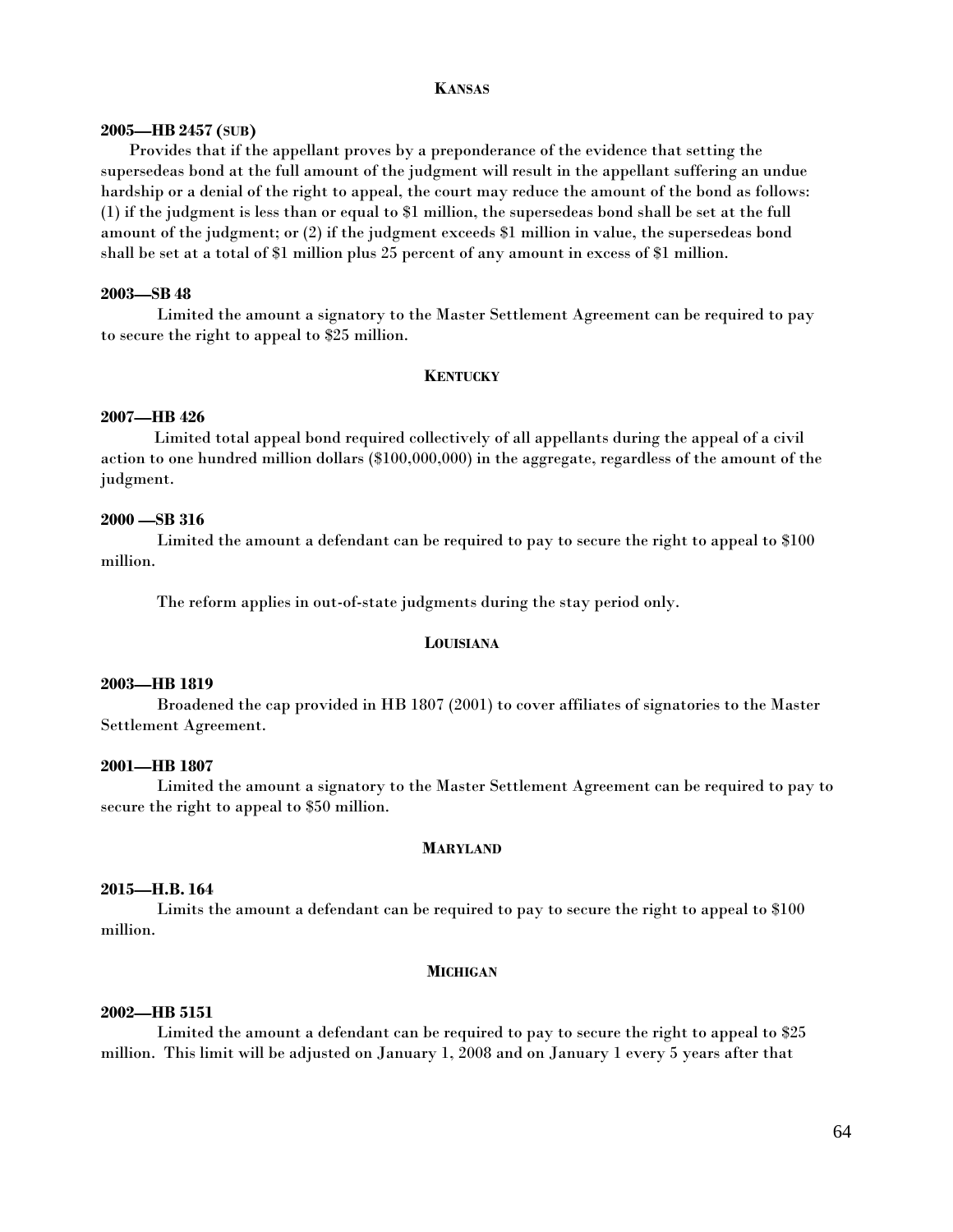adjustment by an amount determined by the state treasurer to reflect the annual aggregate percentage change in the Detroit consumer price index since the previous adjustment.

 Provided that a court will rescind the limit if an appellee proves by a preponderance of the evidence that the party for whom the bond to stay execution has been limited is purposefully dissipating or diverting assets outside of the ordinary course of business for the purpose of avoiding ultimate payment of the judgment.

#### **MINNESOTA**

## **2004—HF 1425**

Limited the amount a defendant can be required to pay to secure the right to appeal to \$100 million.

#### **MISSISSIPPI**

## **2001**

 The Mississippi Supreme Court, acting on its own motion (Rule 8), provided for a limit of the lesser of: (1) 125% of the judgment; (2) 10% of the defendants net worth; or (3) \$100 million. The limits only apply to secure the right to appeal punitive damages judgments for signatories to the Master Settlement Agreement.

#### **MISSOURI**

## **2005—HB 393**

 Limited the amount all defendants can be required to pay to secure the right to appeal to \$50 million.

## **2003—SB 242**

 Limited the amount signatories to the Master Settlement Agreement can be required to pay to secure the right to appeal to \$50 million.

## **MONTANA**

# **2013 – H.B. 224**

 Limited the amount all defendants can be required to pay to secure the right to appeal to \$50 million.

## **NEBRASKA**

# **2004—LB 1207**

Limited the amount a defendant can be required to pay to secure the right to appeal to the lesser of the amount of the judgment, 50 percent of the appellant's net worth, or \$50 million.

## **NEVADA**

## **2015—S.B. 134**

Limits appeal bonds to the lesser of \$50 million or the amount of the judgment. It also includes a small business exception of \$1 million or the amount of the judgment.

## **2001 —AB 576**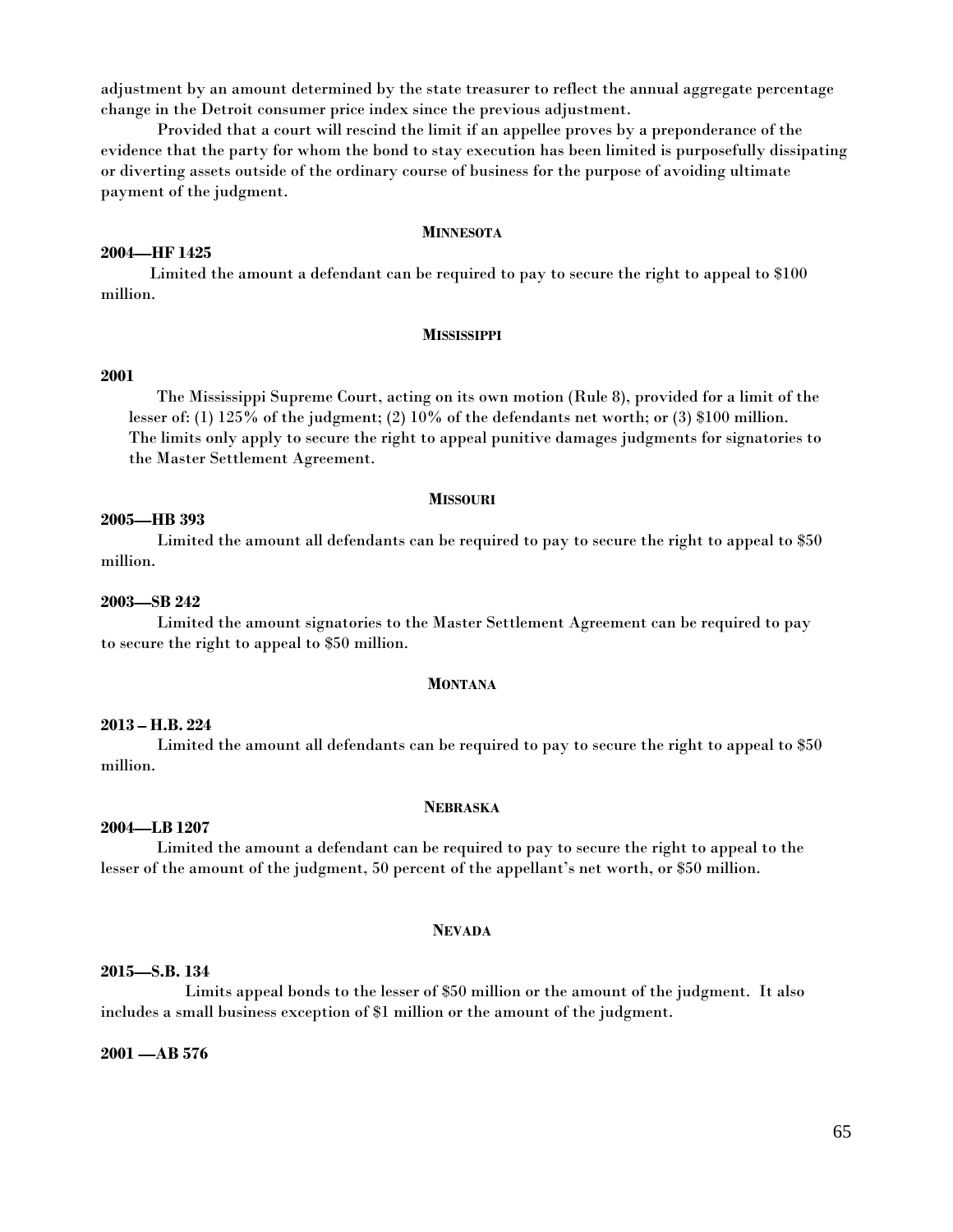Limited the amount a signatory to the Master Settlement Agreement can be required to pay to secure the right to appeal to \$50 million.

## **NEW JERSEY**

## **2003—SB 2738**

Limited the amount a signatory to the Master Settlement Agreement can be required to pay to secure the right to appeal to \$50 million.

## **NEW MEXICO**

#### **2007—SB 335**

 Established a maximum bond amount of one-hundred million (100,000,000) dollars on supersedeas bonds required of signatories to the master settlement agreement.

## **NORTH CAROLINA**

## **2003 —SB 784**

 Limited the amount a defendant can be required to pay to secure the right to appeal to \$25 million regardless of legal theory. Provided that foreign judgments cannot be executed in North Carolina if appeal is pending in a foreign jurisdiction or the judgment has been stayed by the court that rendered it and a bond has been posted.

# **2000 —SB 2**

 Limited the amount a defendant can be required to pay to secure the right to appeal to \$25 million. Provided that limits on bond appeals for out-of-state judgments apply during the stay period only.

## **NORTH DAKOTA**

# **2005—SB 2773**

Limited the amount a defendant can be required to pay to secure the right to appeal to \$25 million.

## **OHIO**

#### **2002—HB 161**

 Limited the amount a defendant can be required to pay to secure the right to appeal to \$50 million.

## **OKLAHOMA**

#### **2009—HB 1603**

Limited the amount a defendant can be required to pay to secure the right to appeal to \$25 million. Eliminated the bonding requirement to appeal a punitive damages judgment.

*Held unconstitutional by the Oklahoma Supreme Court in Douglas v. Cox Retirement Properties, June 2013.*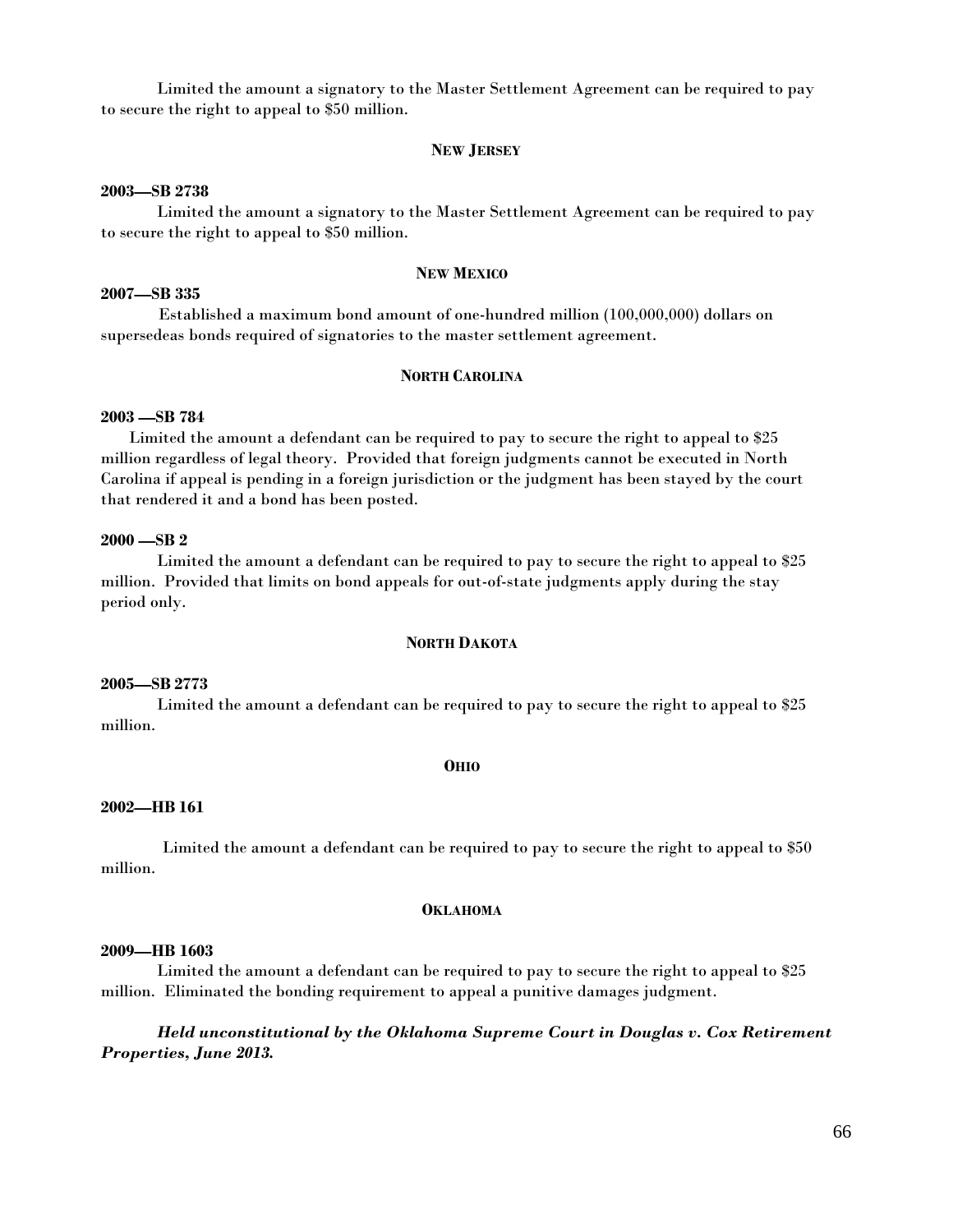# **2001—SB 372**

 Limited the amount a signatory to the Master Settlement Agreement can be required to pay to secure the right to appeal to \$25 million.

#### **OREGON**

#### **2003—HB 2368**

 Limited the amount a signatory to the Master Settlement Agreement can be required to pay to secure the right to appeal to \$150 million.

#### **PENNSYLVANIA**

## **2003—HB 1718**

Limited the amount a signatory to the Master Settlement Agreement can be required to pay to secure the right to appeal to \$100 million.

## **RHODE ISLAND**

#### **2008—HB 2509 –**

Limited the amount a signatory to the Master Settlement Agreement can be required to pay to secure the right to appeal to \$50 million.

# **SOUTH CAROLINA**

# **2011—H 3775**

Limited the amount a defendant can be required to pay to secure the right to appeal to \$25 million for businesses with 50 or more employees and gross revenues of over \$5 million, and \$1 million for all other entities.

## **2004—H 4823**

 Provided that judgments are to be stayed during the appeal of a judgment by signatories to the Master Settlement Agreement. Such defendants are not required to post an appeal bond.

# **SOUTH DAKOTA**

#### **2003—Rule 03-13**

 The South Dakota Supreme Court, acting on its own motion, imposed a \$25 million limit on the amount a defendant can be required to pay to secure the right to appeal.

## **TENNESSEE**

#### **2011—HB 2008 / SB 1522**

 Lowered the amount a defendant can be required to be to secure the right to appeal from \$75 million to \$25 million.

## **2003—SB 1687**

 Limited the amount a defendant can be required to pay to secure the right to appeal to \$75 million.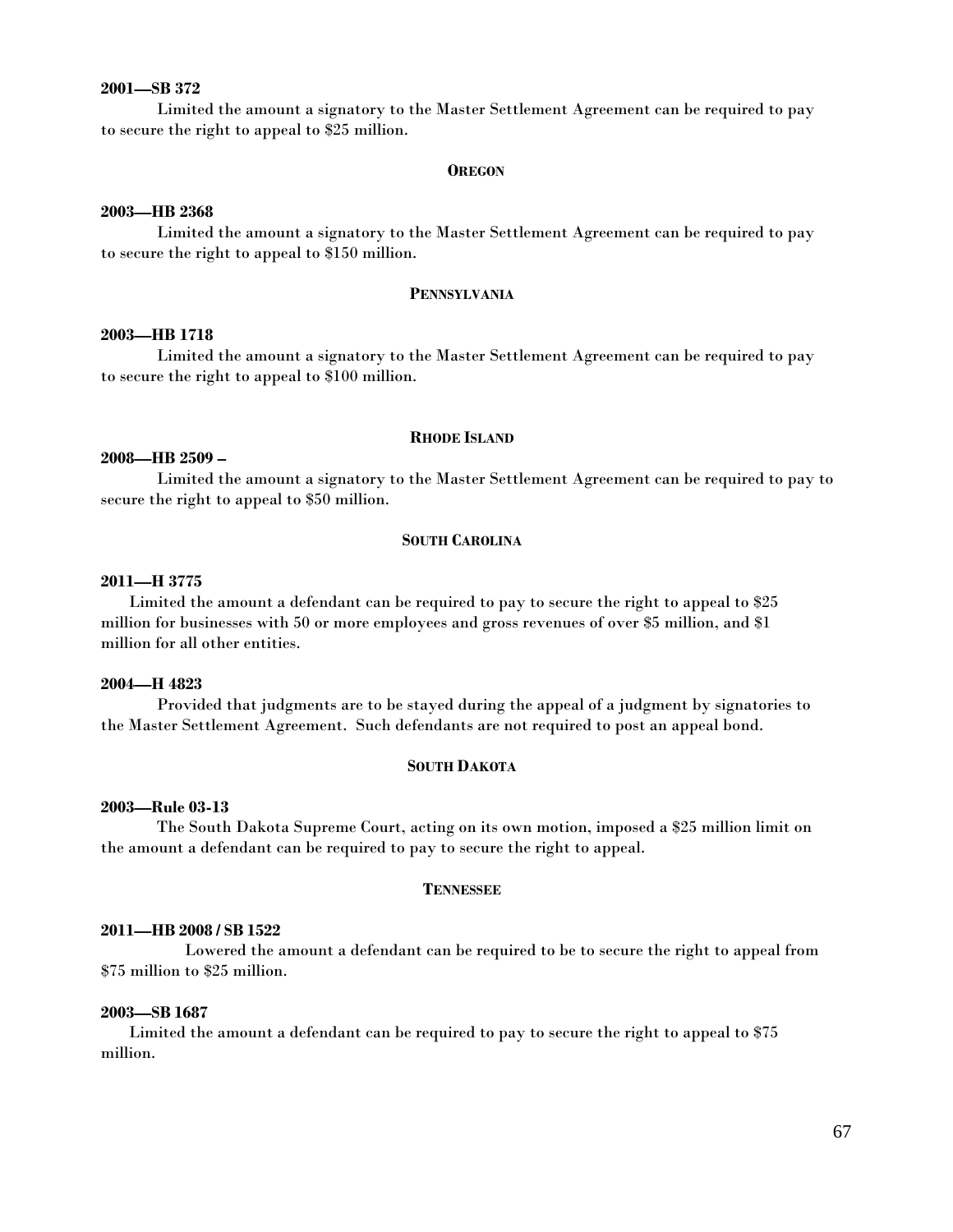## **TEXAS**

#### **2003—HB 4**

Limited the amount a defendant can be required to pay to secure the right to appeal to the lesser of 50% of a defendant's net worth or \$25 million.

 Provided that defendants are no longer required to post a bond to appeal a punitive damages award.

Provided that foreign judgments cannot be executed in Texas if appeal is pending in a foreign jurisdiction and a bond has been or will be posted.

#### **UTAH**

#### **2005—SUPREME COURT ORDER 2005-03-22 (AMENDING URCP 62)**

Limited the amount a defendant can be required to pay to secure the right to appeal compensatory damages to \$25 million in class actions or actions involving multiple plaintiffs in which compensatory damages are not proved for each plaintiff individually.

Provided that in all actions, there is no boding requirement to appeal a punitive damages award.

## **VIRGINIA**

#### **2004—HB 430/SB 172**

Expanded limit of \$25 million on appeal bond amounts for punitive damages to apply to appeal bond amounts for all forms of damages.

# **2000 —HB 1547**

 Limited the amount a defendant can be required to pay to secure the right to appeal to \$25 million. The reform applied to out-of-state judgments during the stay period only.

## **WASHINGTON**

#### **2006—SB 6541**

Limited the amount a signatory to the Master Settlement Agreement can be required to pay to secure the right to appeal to \$100 million.

# **WEST VIRGINIA**

#### **2007—SB 194**

Limited appeal bond amounts to \$50 million, adjusted for inflation

## **2001—SB 661**

 Limited the amount a signatory to the Master Settlement Agreement can be required to pay to secure the right to appeal to \$200 million. Provided that an appeal bond may not exceed \$100 million for compensatory damages and \$100 million in punitive damages.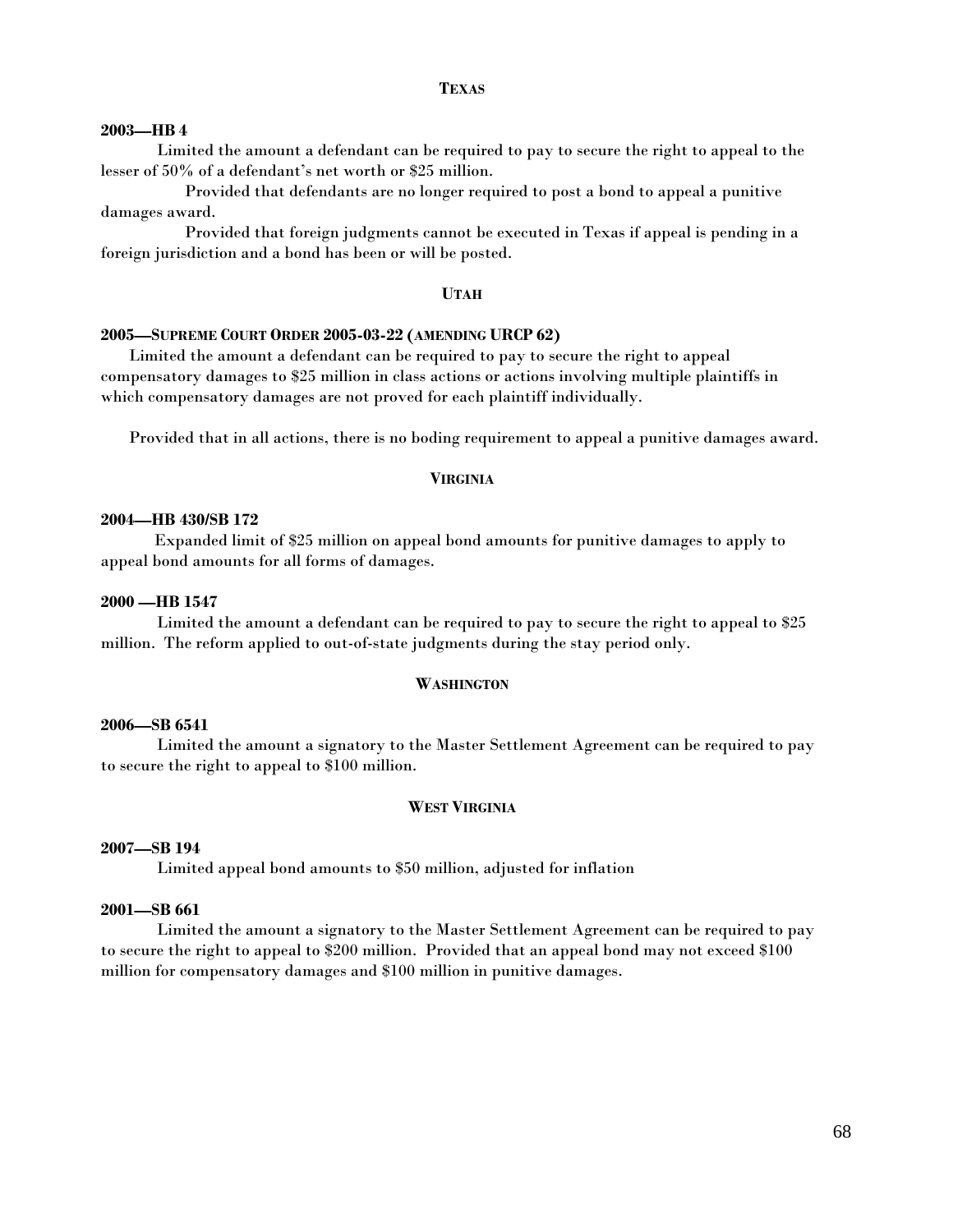## **WISCONSIN**

# **2003—AB 548**

Limited the amount a defendant can be required to pay to secure the right to appeal to \$100 million.

## **WYOMING**

# **2007—HB 196**

Limited appeal bond amounts to \$25 million; contained \$2 million limit for individuals or small businesses defined as an employer with 50 or fewer employees.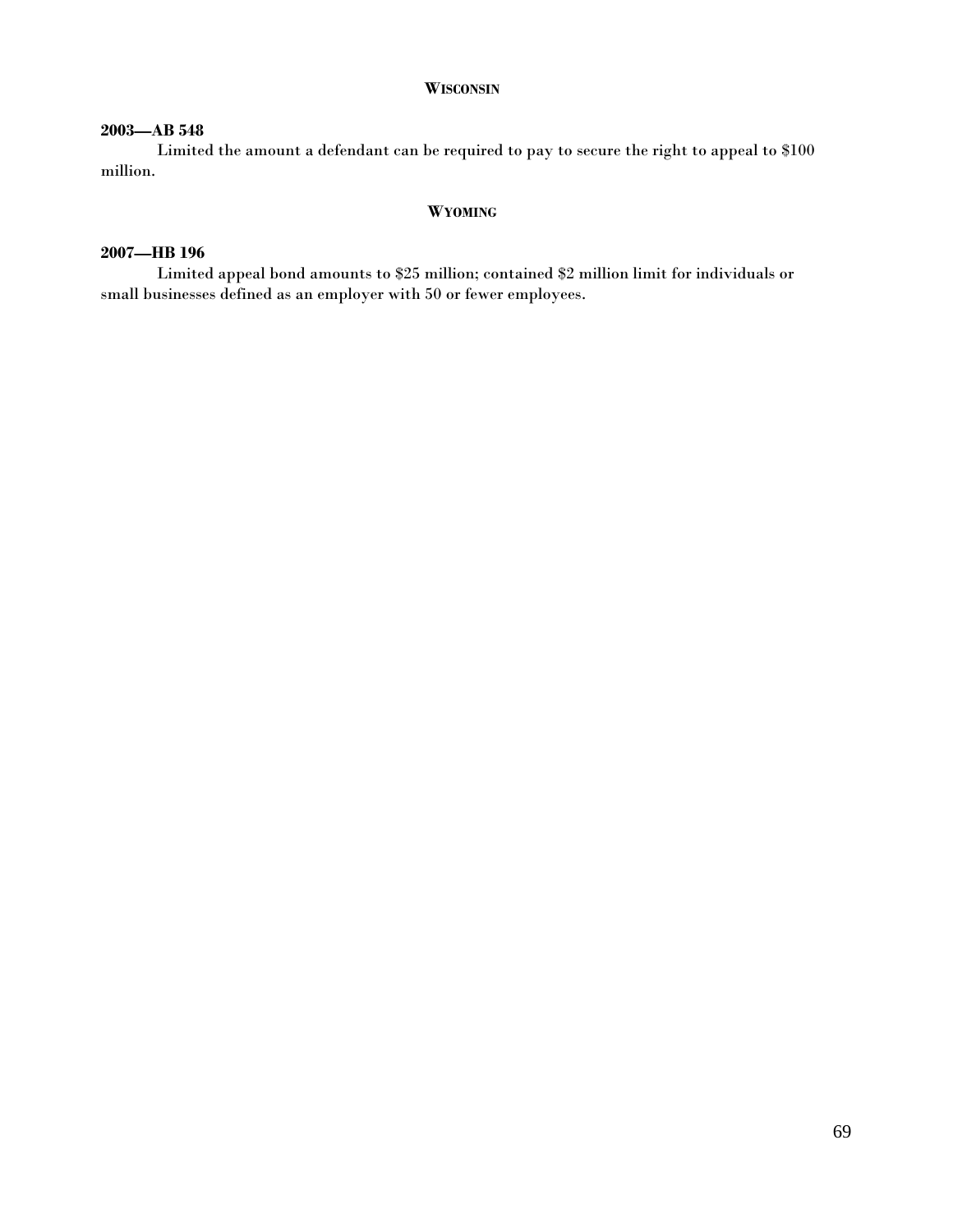# **JURY SERVICE REFORM**

 The right to a trial by a jury of one's peers is one most Americans support and take for granted. Recently, however, our juries are becoming less and less representative of the community. Some studies indicate that up to 20% of those summoned for jury duty do not respond and some jurisdictions have an even higher no-show rate. Occupational exemptions, flimsy hardship excuses, lack of meaningful compensation, long terms of service and inflexible scheduling results in a jury pool that makes it difficult for working Americans to serve on a jury and disproportionately excludes the perspectives of many people who understand the complexity of issues at play during trial. ATRA supports legislation to improve the jury system so that defendants and plaintiffs alike receive a fair trial.

- Eliminating occupational exemptions that give allow members of certain professions to opt-out from jury service.
- Ensuring that only those who experience true hardship are excused from jury service.
- Providing jurors flexibility in scheduling their service and guaranteeing potential jurors they will not spend more than one day at the courthouse unless they are selected to serve on a jury panel.
- Protecting employees from any adverse action in the workplace due to their responding to a juror summons.
- Establishing a lengthy trial fund, financed by a nominal court filing fee, to pay jurors who serve on long civil trials.

*Fourteen states have enacted reform*.

#### **ALABAMA**

# **2005—S.B. 97**

 Provides the right to one automatic postponement with the requirement that service be rescheduled within six months of the original summons. Protects small businesses (defined as having five or fewer full time employees) by requiring the court to postpone and reschedule the service of an employee of a small business if another employee of that employer is already serving. Limits the frequency of service to no more than once every two years. Prohibits an employer from taking any adverse employment action against an employee solely because the person serves on a jury. Clarifies that employers may not require an employee to use annual, vacation, or sick leave time for the period in which he or she leaves. Sets stricter for prospective jurors to be excused from service. Increases the maximum fine for contempt for failure to appear from \$100 to \$300.

## **ARIZONA**

#### **2012- SB 1142**

Allowed jurors of lengthy trials to begin being paid at the higher rate on the first day of service, instead of the fourth day, if their employer does not compensate them. **2006—H.B. 2133**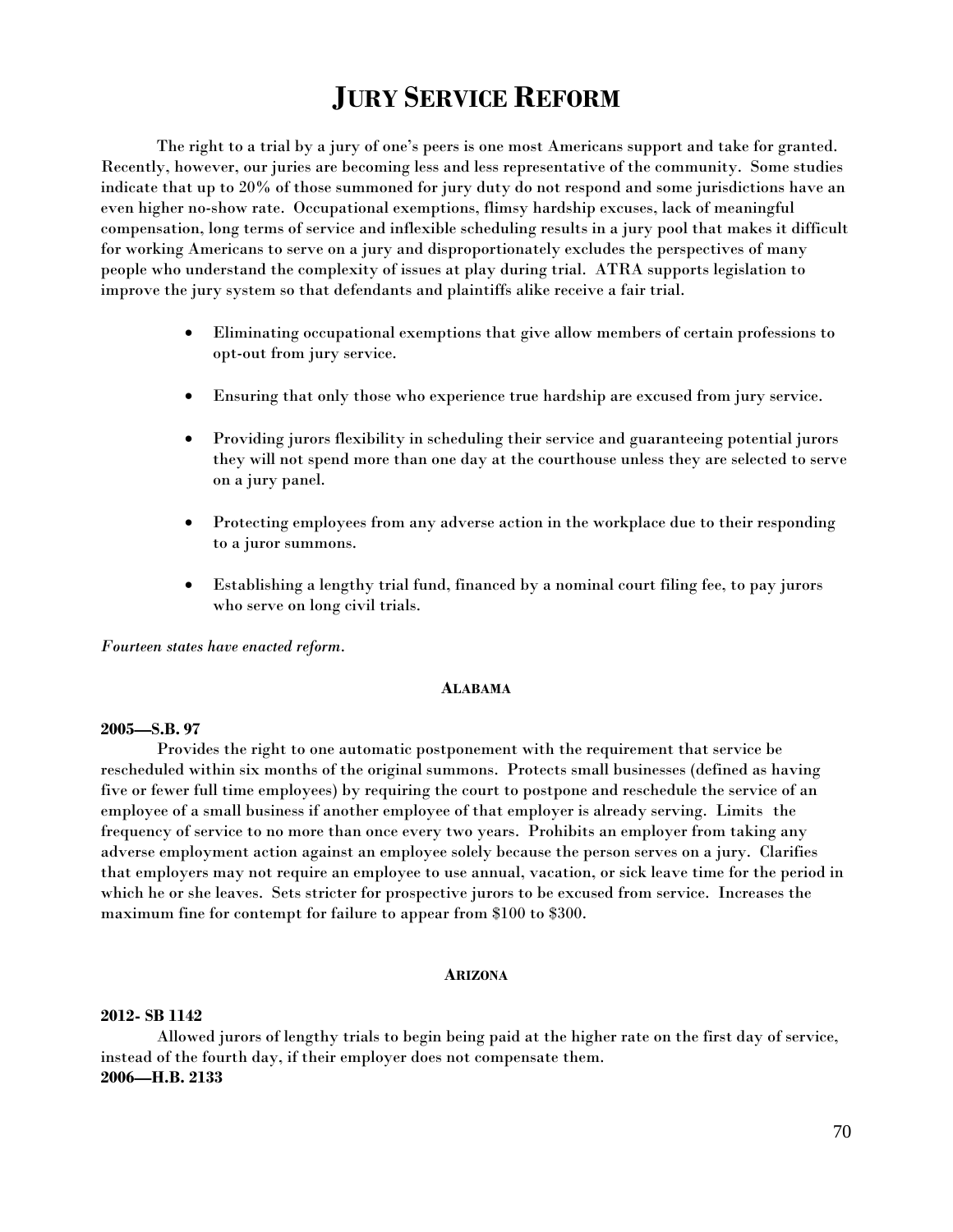Modified key provisions of ALEC's Jury Patriotism Act that was adopted in 2003 to make jurors eligible to receive compensation from the lengthy trial fund (up to \$300 per day) for those who serve on juries for more than five days. In such circumstances, jurors would then receive additional compensation beginning from the fourth day served.

## **2005—H.B. 2305**

Amended criteria for perspective jurors to be excused from service by permitting a person who is at least 75 years of age to have the option to be temporarily or permanently excused from service. Provided that a judge or jury commissioner may temporarily excuse a prospective juror for good cause, such as a lack of transportation or absence from the jurisdiction. Included technical changes to the statement required for verification of the medical need for an excuse due to a mental or physical condition that makes the prospective juror unfit for service.

## **2003—H.B. 2520**

Required all people to serve on juries unless they experience undue or extreme physical or financial hardship.

 Established a lengthy trial fund from a modest filing fee to compensate jurors a minimum of \$40 and a maximum of \$300 per juror, per day for trials lasting more than 10 days, starting on the eleventh day of trial. In such circumstances, jurors would also be eligible to retroactively collect at least \$40 but not more than \$100 per day from the fourth day to the tenth day of service.

 Provided for employee protection by prohibiting an employer to require an employee to use annual or sick leave for the time spent in the jury service process. In addition, it prohibited employers to dismiss or in any other way penalize employees for responding to a jury service summons.

 Provided for protection of small business owners by requiring the court to postpone the service of an employee if another employee of that business is already serving on a jury.

Allowed for one automatic postponement from service.

Provided for jurors to serve no more than one day unless selected to serve on a trial.

Provided that a willful failure to appear for jury duty is a Class 3 misdemeanor.

## **COLORADO**

# **2004—HB 1159**

Established stricter criteria for jurors to be excused from services. Provided protections for small business by allowing employees of small businesses to reschedule service if another employee from the same firm already is serving on a jury.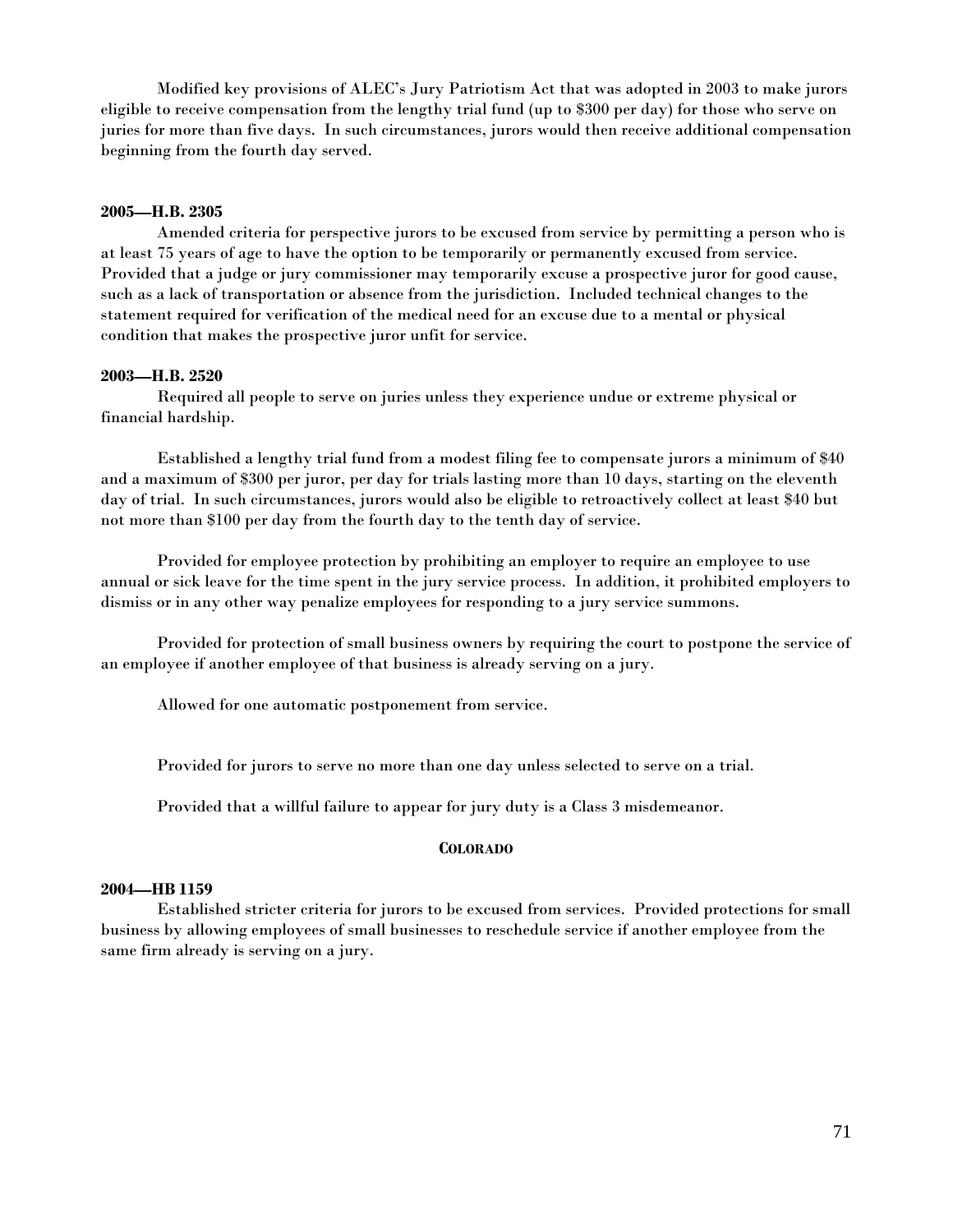#### **INDIANA**

## **2009 – H.B. 1686**

Provided that an individual at least 75 years of age may be exempted from jury duty if the individual requests an exemption from jury duty.

#### **2006—SB 232**

 Provided a one-time postponement to another date within one year upon a showing of hardship, extreme inconvenience, or necessity.

 Protected an individual called for jury service who provides reasonable notice to his or her employer from being subjected to adverse employment action.

 Prohibited employers from requiring or requesting employees to use annual leave for jury service. In addition, it eliminated automatic postponement from jury service including those for ferry-keepers and person employed in attendance at such ferry, people age 65 and older, government officials, legislators, armed services, veterinarians, dentists, Indianapolis School Board Members, and police and fire department members.

#### **LOUISIANA**

#### **2003—H.B. 2008**

 Required all people to serve on juries unless they experience undue or extreme physical or financial hardship.

 Established a lengthy trial fund to compensate jurors up to \$300 per juror, per day for trials lasting more than 10 days, starting on the eleventh day of trial. In such circumstances, jurors would also be eligible to retroactively collect up to \$100 per day from the fourth day to the tenth day of service. The bill did not specify a financing mechanism, but tasked the Louisiana Supreme Court to develop recommendations for the Legislature to consider at some point in the future.

 Prohibited employers from dismissing or otherwise subjecting employees to any adverse employment action for responding to a jury service summons.

Allowed for one automatic postponement from service.

#### **MARYLAND**

#### **2005-HB 1185**

Increased juror compensation from \$15 to \$50 per day, after the fifth day of service. Provided leave time protections for employees.

#### **MISSISSIPPI**

## **2006—SB 2488**

Postponed the enactment of the jury service portion of H.B. 13 (2004) until January 1, 2008.

## **2004—HB 13 (special session)**

 Established a lengthy trial fund to compensate jurors up to \$300 per day, starting on the eleventh day of service. In such circumstances, jurors who can show hardship may also receive compensation of up to \$100 per day from the fourth through tenth days of service. Specified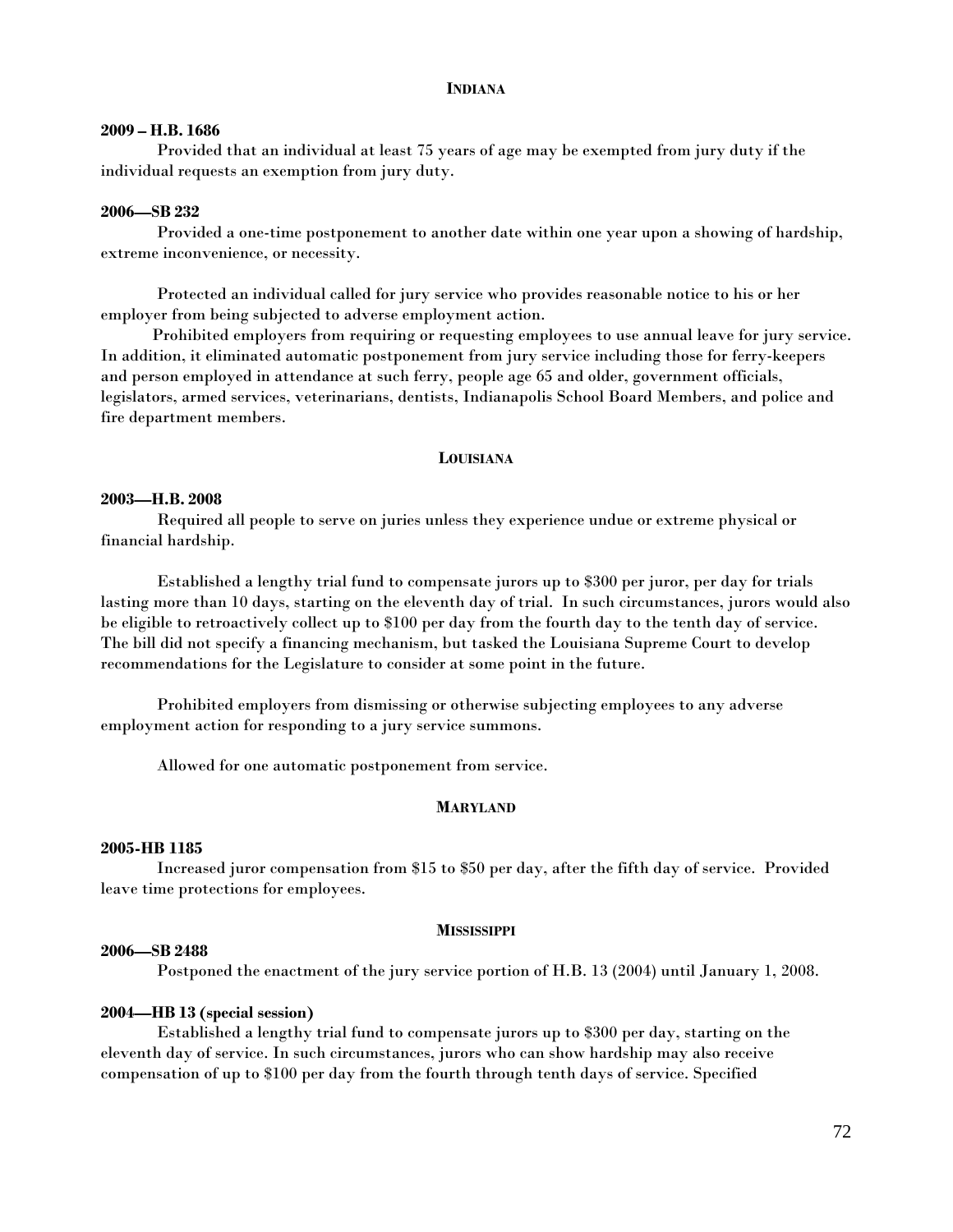circumstances under which jurors may be excused from service. Provided for penalties for those who fail to appear: fines up to \$500 and/or three days imprisonment, or alternatively community service.

### **MISSOURI**

### **2004—HB 1211**

Provided for stricter criteria for jurors to be excused from service. Allowed one automatic postponement from service. Specified a maximum fine of \$500 for those who fail to appear for jury service. Provided for employee protections which prohibits employers from requiring employees to use personal or sick leave for time spent responding to a summons for jury duty. Provided for small business protections which required a court to reschedule the service of a summoned juror if the juror works for an employer with five or fewer employees and has another employee summoned during the same period.

#### **NEW MEXICO**

# **2005—SB 240**

Provided for: automatic postponement, allowing summoned jurors to reschedule service within six months of the original date; small business protections, allowing jurors who work for employers with fewer than five employees to postpone service if another employee is summoned within the same time period; leave time protection; and an expansion of juror source lists to include income tax filers. The legislation included a hardship standard, defining that an excused juror must demonstrate that participating in their service would (1) be required to abandon another person under the person's care or supervision due to the extreme difficulty of obtaining an appropriate substitute caregiver during the period of jury service; (2) incur costs that would have a substantial adverse impact on the payment of necessary daily living expenses of the person or the person's dependent; or (3) suffer physical hardship that would result in illness or disease. Hardship would not exist solely because a prospective juror will be absent from employment.

# **OHIO**

# **2004—SB 71**

Provided jurors the right to automatically postpone service one time, allowing jurors to reschedule service within six months of the original date of the summons. Set stricter criteria for jurors to be excused from service. Provided for employee protection by prohibiting an employer to require an employee to use annual, vacation, or sick leave for the time spent in the jury service process. In addition, it prohibited employers from disciplining employees for responding to a jury service summons. Provided for small business protections which required a court to reschedule the service of a summoned juror if the juror works for an employer with 25 or fewer employees and has another employee summoned during the same period. Reduced the maximum period of availability for jury service from three weeks to two weeks. Provided for the establishment of an electronic notification system to alert jurors of the need to appear in person in court during the period of availability provided in the juror summons. Eliminated the maximum permitted daily juror compensation rate of \$40. Provided the Board of County Commissioners with authority to provide a higher rate of compensation. Increased the minimum fine of failure to appear for jury service from \$25 to \$100.